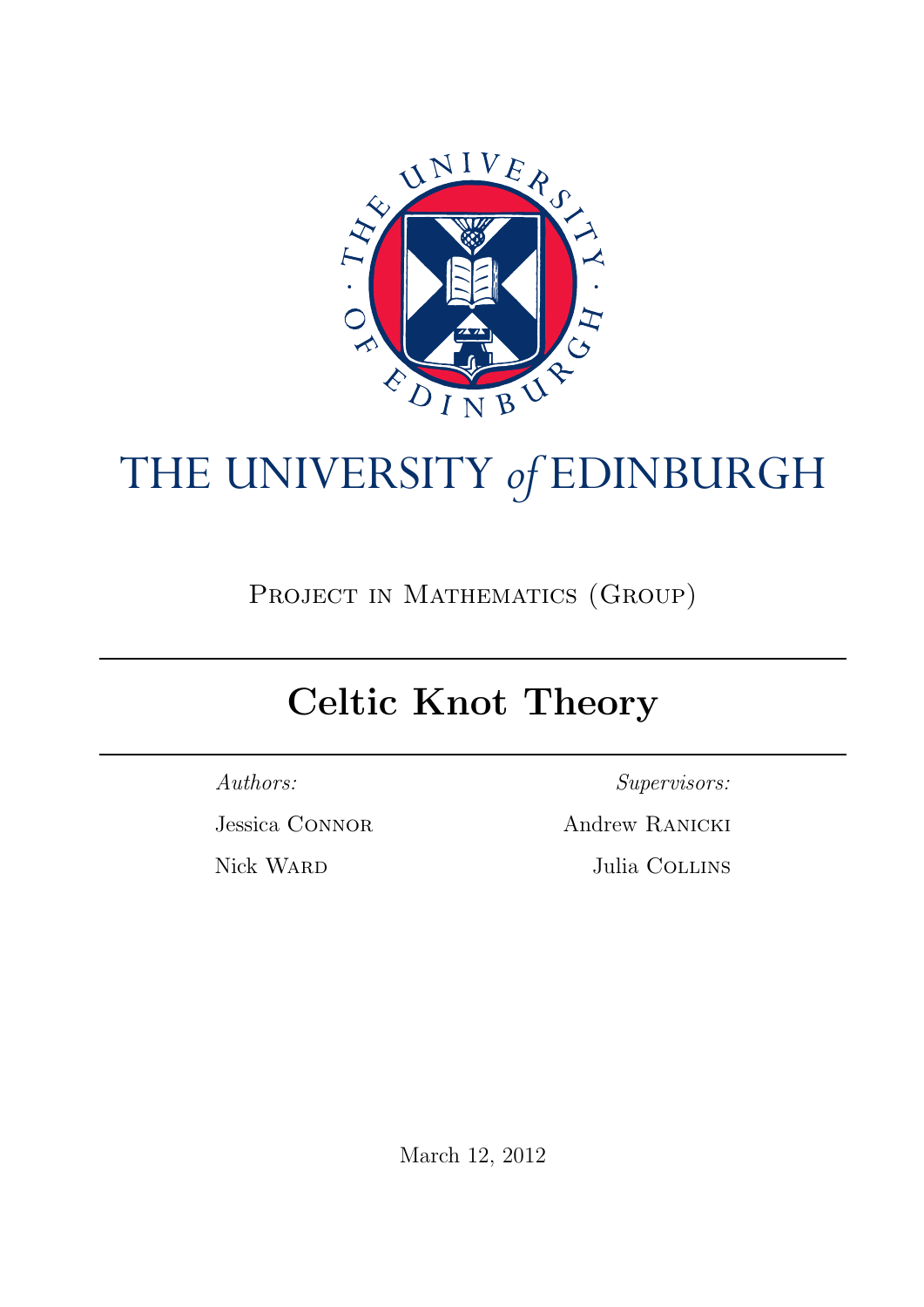## Abstract

The purpose of this project is to explore the subject of knot theory. We consider knot invariants, in particular the Alexander polynomial which we show to be well defined and invariant and also the Alexander-Conway polynomial. We discuss both alternating and non-alternating knots in relation to such invariants. The main part of the paper concerns Celtic knots; their construction and the proofs that Celtic knots are alternating, and that alternating knots are Celtic. Finally we investigate another example of mathematical knots in art, the Brunnian links.

### <span id="page-1-0"></span>Summary

This project report is submitted in partial fulfilment of the requirements for the degree of BSc Mathematics.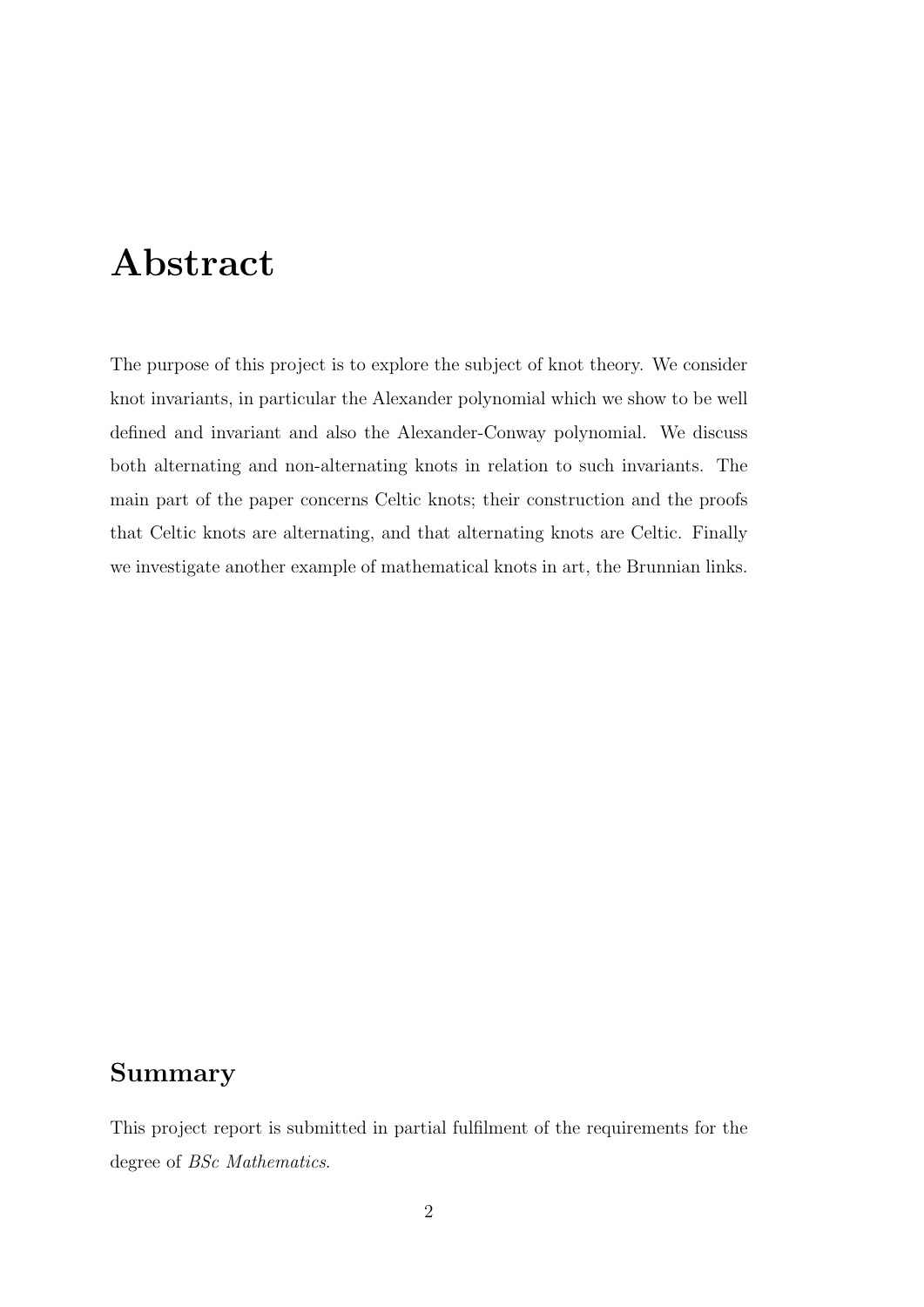# **Contents**

|                | Abstract                     |                                                                                  | $\bf{2}$ |  |  |  |  |  |  |  |  |
|----------------|------------------------------|----------------------------------------------------------------------------------|----------|--|--|--|--|--|--|--|--|
| 1              | Introduction                 |                                                                                  |          |  |  |  |  |  |  |  |  |
| $\overline{2}$ | <b>Knot Theory</b>           |                                                                                  |          |  |  |  |  |  |  |  |  |
|                | 2.1                          |                                                                                  |          |  |  |  |  |  |  |  |  |
|                | 2.2                          |                                                                                  | 9        |  |  |  |  |  |  |  |  |
| 3              |                              | <b>Polynomial Invariants</b>                                                     | 12       |  |  |  |  |  |  |  |  |
|                | 3.1                          |                                                                                  | 12       |  |  |  |  |  |  |  |  |
|                |                              | Proof that $\Delta_K(t)$ is well defined<br>3.1.1                                | 13       |  |  |  |  |  |  |  |  |
|                |                              | 3.1.2                                                                            | 17       |  |  |  |  |  |  |  |  |
|                | 3.2                          | The Alexander-Conway Polynomial                                                  | 21       |  |  |  |  |  |  |  |  |
|                |                              | Calculation for Figure Eight Knot<br>3.2.1                                       | 23       |  |  |  |  |  |  |  |  |
|                | 3.3                          |                                                                                  | 23       |  |  |  |  |  |  |  |  |
| 4              |                              | <b>Alternating Knots</b>                                                         | $\rm 25$ |  |  |  |  |  |  |  |  |
|                | 4.1                          |                                                                                  | 25       |  |  |  |  |  |  |  |  |
|                |                              | 4.1.1                                                                            | 25       |  |  |  |  |  |  |  |  |
|                |                              | 4.1.2                                                                            | 26       |  |  |  |  |  |  |  |  |
|                | 4.2                          |                                                                                  | 27       |  |  |  |  |  |  |  |  |
| 5              | <b>Non-alternating Knots</b> |                                                                                  |          |  |  |  |  |  |  |  |  |
| 6              |                              | <b>Celtic Knots</b>                                                              | 31       |  |  |  |  |  |  |  |  |
|                | 6.1                          | What is a Celtic knot? $\ldots \ldots \ldots \ldots \ldots \ldots \ldots \ldots$ | 31       |  |  |  |  |  |  |  |  |
|                | 6.2<br>Construction          |                                                                                  |          |  |  |  |  |  |  |  |  |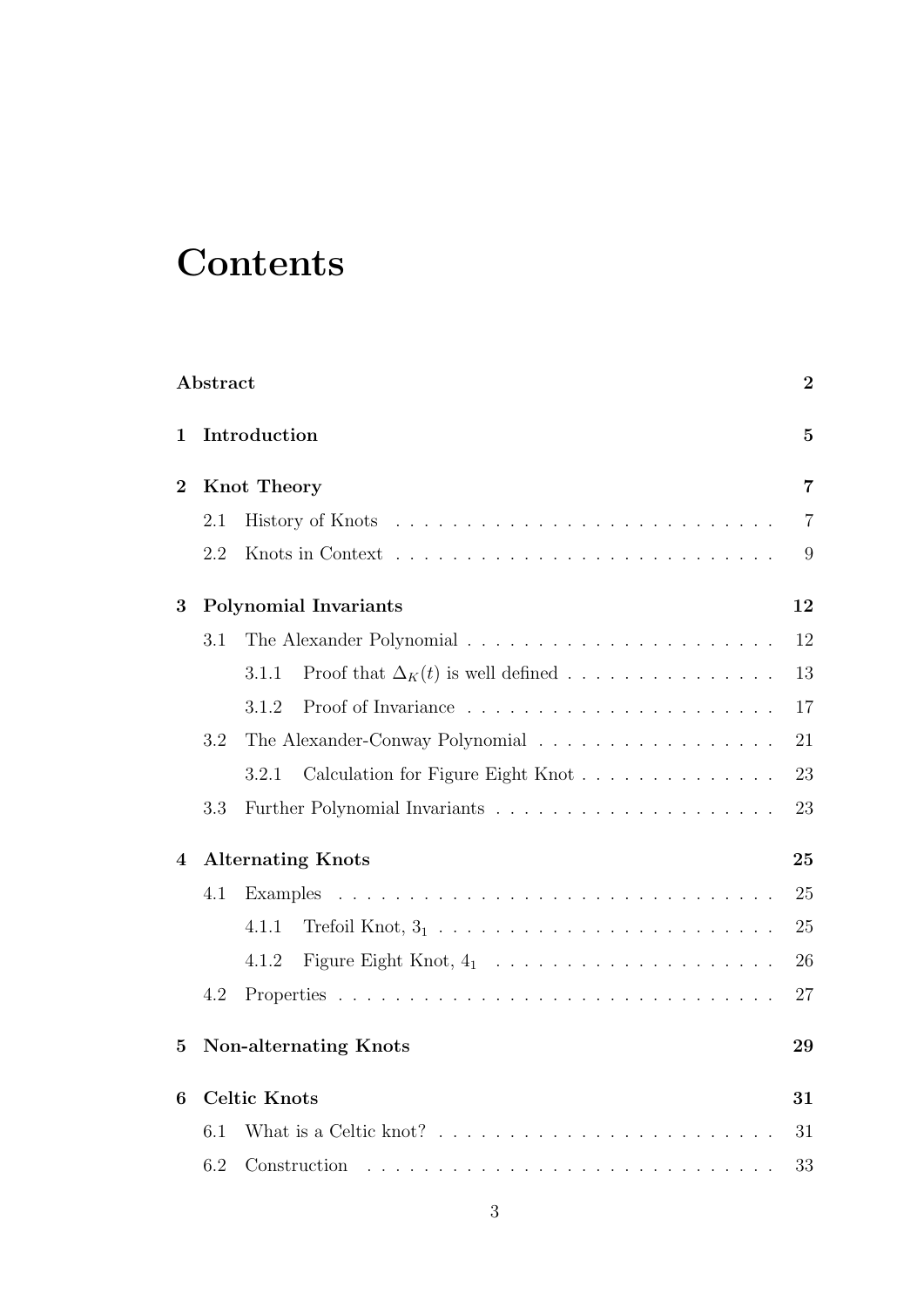|   |                       | 6.3.1 |  |  |  |  |  |  |  |  |  |  |  |
|---|-----------------------|-------|--|--|--|--|--|--|--|--|--|--|--|
|   |                       |       |  |  |  |  |  |  |  |  |  |  |  |
|   | 6.4                   |       |  |  |  |  |  |  |  |  |  |  |  |
|   |                       |       |  |  |  |  |  |  |  |  |  |  |  |
|   | <b>Brunnian Links</b> |       |  |  |  |  |  |  |  |  |  |  |  |
|   |                       |       |  |  |  |  |  |  |  |  |  |  |  |
|   |                       |       |  |  |  |  |  |  |  |  |  |  |  |
| 8 | Conclusion            |       |  |  |  |  |  |  |  |  |  |  |  |
|   | Glossary              |       |  |  |  |  |  |  |  |  |  |  |  |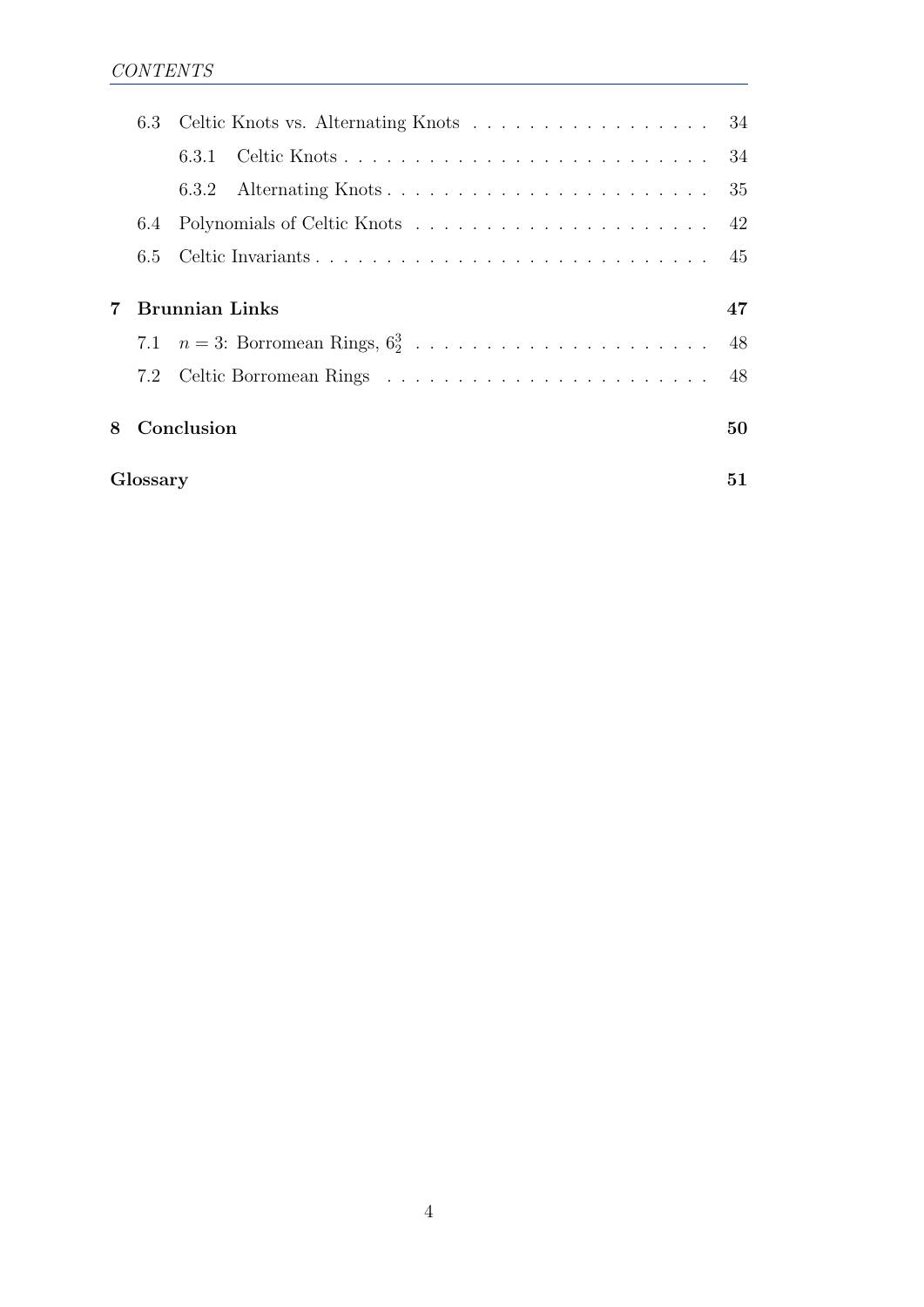# <span id="page-4-0"></span>Chapter 1

### Introduction

In this paper we give an introduction to knot theory, the study of mathematical knots. While inspired by knots that we see in real life, in ropes, laces and wires, a mathematical knot differs in that the two loose ends of a strand are joined together. This forms a continuous loop which cannot be undone by manipulation. In mathematical terminology we say that a **[knot](#page-50-1)**<sup>[1](#page-4-1)</sup> is an embedding of  $S^1$  (a circle) in  $\mathbb{R}^3$  that does not intersect itself.

Knot theory may seem to stand alone as a field of study, but it has strong connections to many other mathematical fields, in particular topology and graph theory. Outside of mathematics, the study of knots has major applications in other disciplines such as physics, biology and chemistry. We discuss how knot theory has developed historically and the implications it has had to date. We also show that it is a very current area of study with many problems left unsolved.

The great unsolved problem in knot theory is how to tell when two knots are [equivalent](#page-51-0) by using [knot invariants](#page-51-1). Currently, no invariant exists that can successfully distinguish between all non-equivalent knots. In this paper we examine two of the milestones in addressing this problem, the discovery of the Alexander and Alexander-Conway polynomial invariants. We investigate methods of calculating these invariants and provide a thorough proof that the Alexan-

<span id="page-4-1"></span><sup>1</sup>words that are in bold in the body of the text appear in the glossary.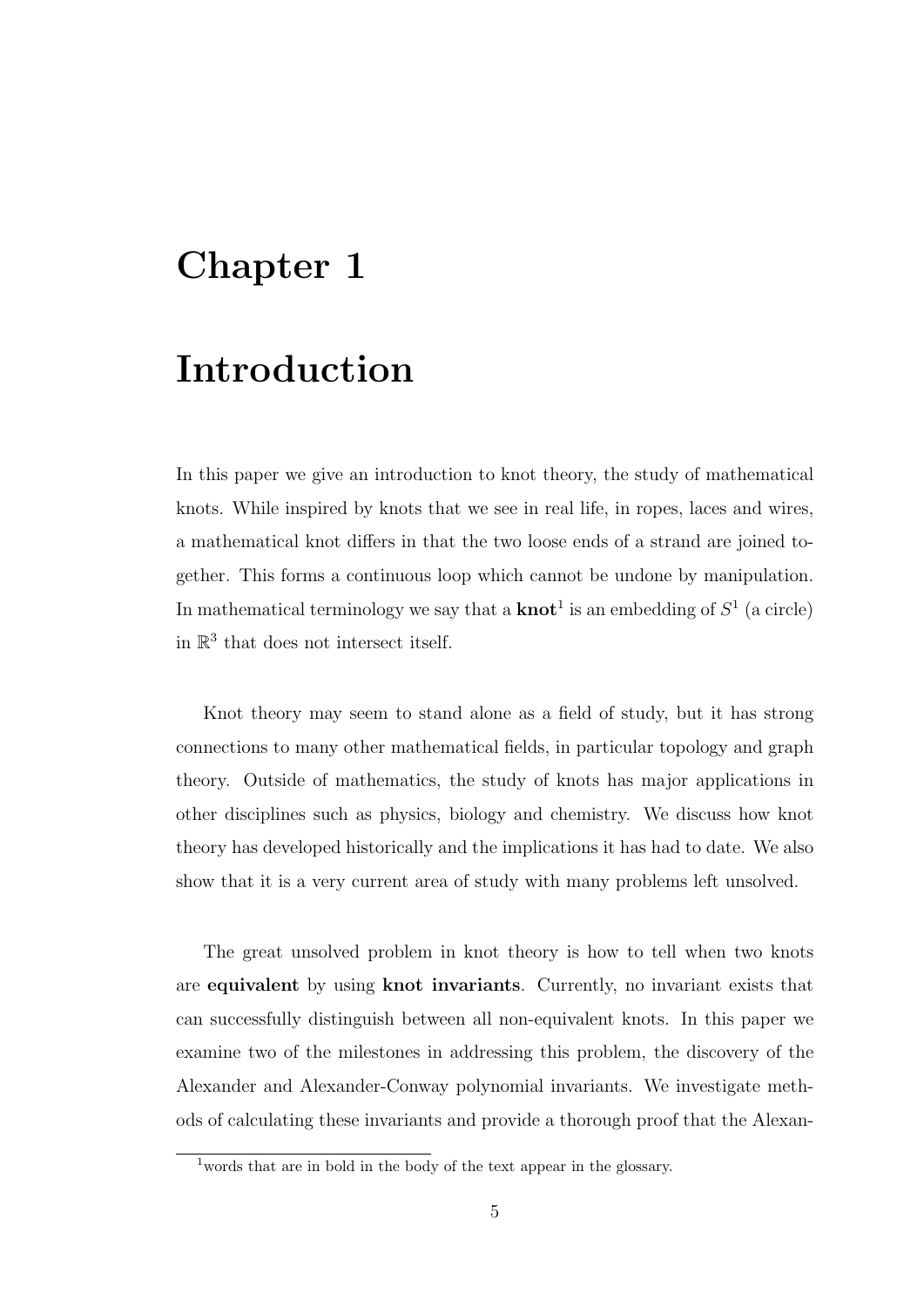der Polynomial is both well defined and invariant.

The paper also looks at properties and examples of alternating and nonalternating knots in relation to these invariants. This study provides some background for the main section of the paper, Celtic knots.

We include a novel method for constructing Celtic knots and this brings together all of the other aspects studied in the paper. The link between alternating knots and Celtic knots is investigated, with a proof demonstrating that knots are alternating if, and only if, they are Celtic. A connection to the previously mentioned invariants is also found, whilst new invariants are considered that measure properties specific to Celtic knots.

The final section of the paper is on the Brunnian links. We are able to bring together two of the most popular representations of mathematical knots in art by constructing a Celtic representation of the well known Borromean rings. This shows a fully worked example of the devised algorithm and concludes our study.

This paper focuses on the aspects of knot theory that we found most interesting, rather than briefly discussing a large range of areas. Whilst considering the background of these areas, we have proven certain properties in order to make the basis of the field accessible and justified to others. We hope that this in turn will inspire others to study this field further, as, in writing this paper we became truly aware how much there is left to be discovered.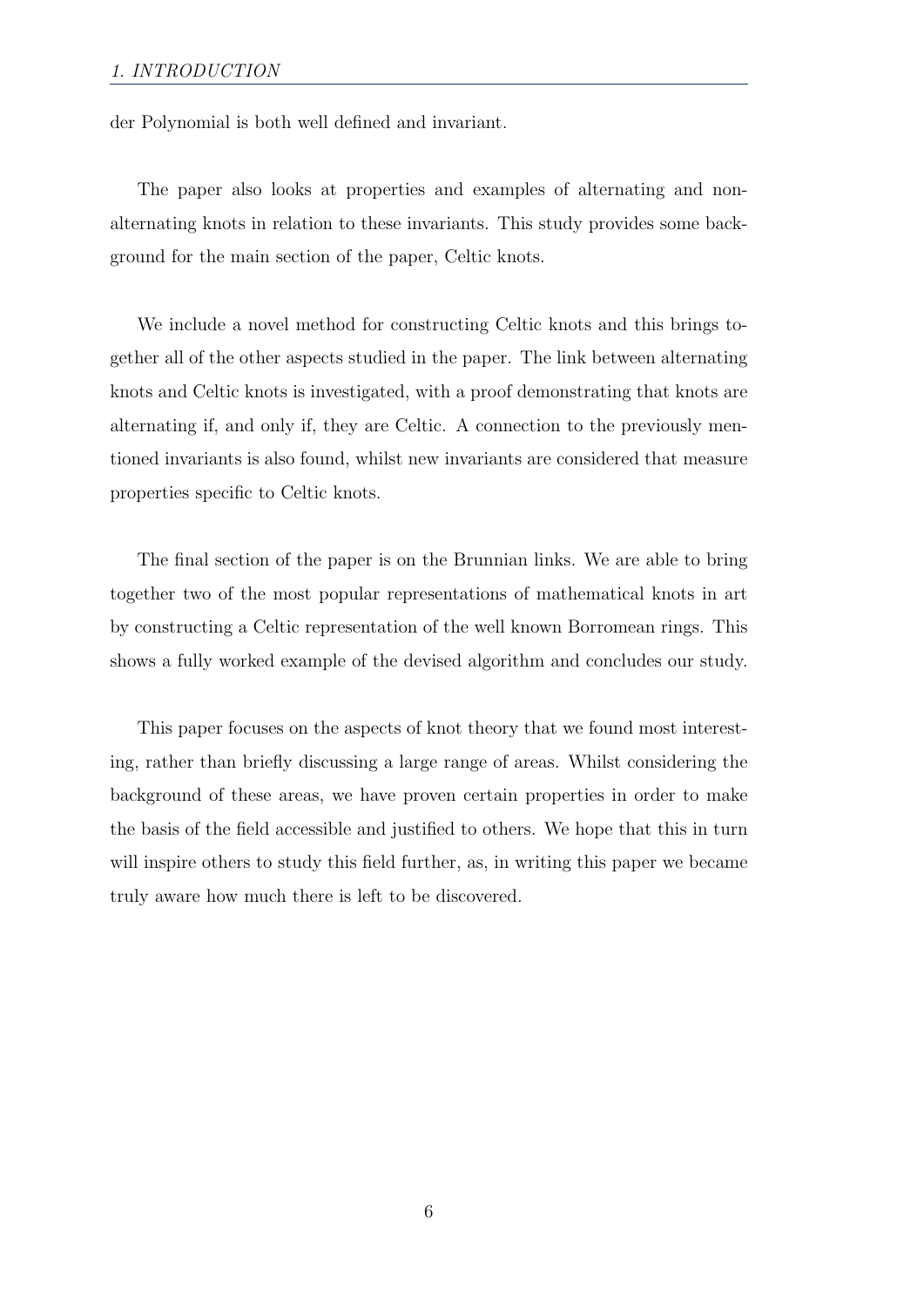### <span id="page-6-0"></span>Chapter 2

# Knot Theory

### <span id="page-6-1"></span>2.1 History of Knots

Although [knots](#page-50-1) have a long history in sailing, stamps, seal signs, Celtic art, etc. the first reference from a mathematical perspective did not come until 1771, when Vandermonde wrote the paper 'Remarques sur les Problemes de Situation' [\[24\]](#page-56-0). In his paper, Vandermonde specifically places [knots](#page-50-1) as a subject of the geometry of position, an observation which provided a basis for further mathematical study.

The work of Gauss is seen by most as the birth of [knot](#page-50-1) theory, as he was able to apply mathematical concepts to the study of [knots.](#page-50-1) Consequently and significantly, he derived the 'Gauss [linking number](#page-51-2)' in 1833, the earliest discovered [knot invariant](#page-51-1) [\[23,](#page-55-0) p. 363].

[Knot](#page-50-1) theory achieved prominence and wider interest when, in 1867, Sir William Thomson (Lord Kelvin) released his paper 'On Vortex Atoms'. Inspired by Helmholtz's work on vortex motion, Thomson theorised that matter was composed of 'vortex atoms' or 3-dimensional knotted tubes of ether [\[25,](#page-56-1) p. 162]. Atoms could thus be classified by the [knots](#page-50-1) that they resembled, with different crossing and twisting formations corresponding to elements with unique chemical properties.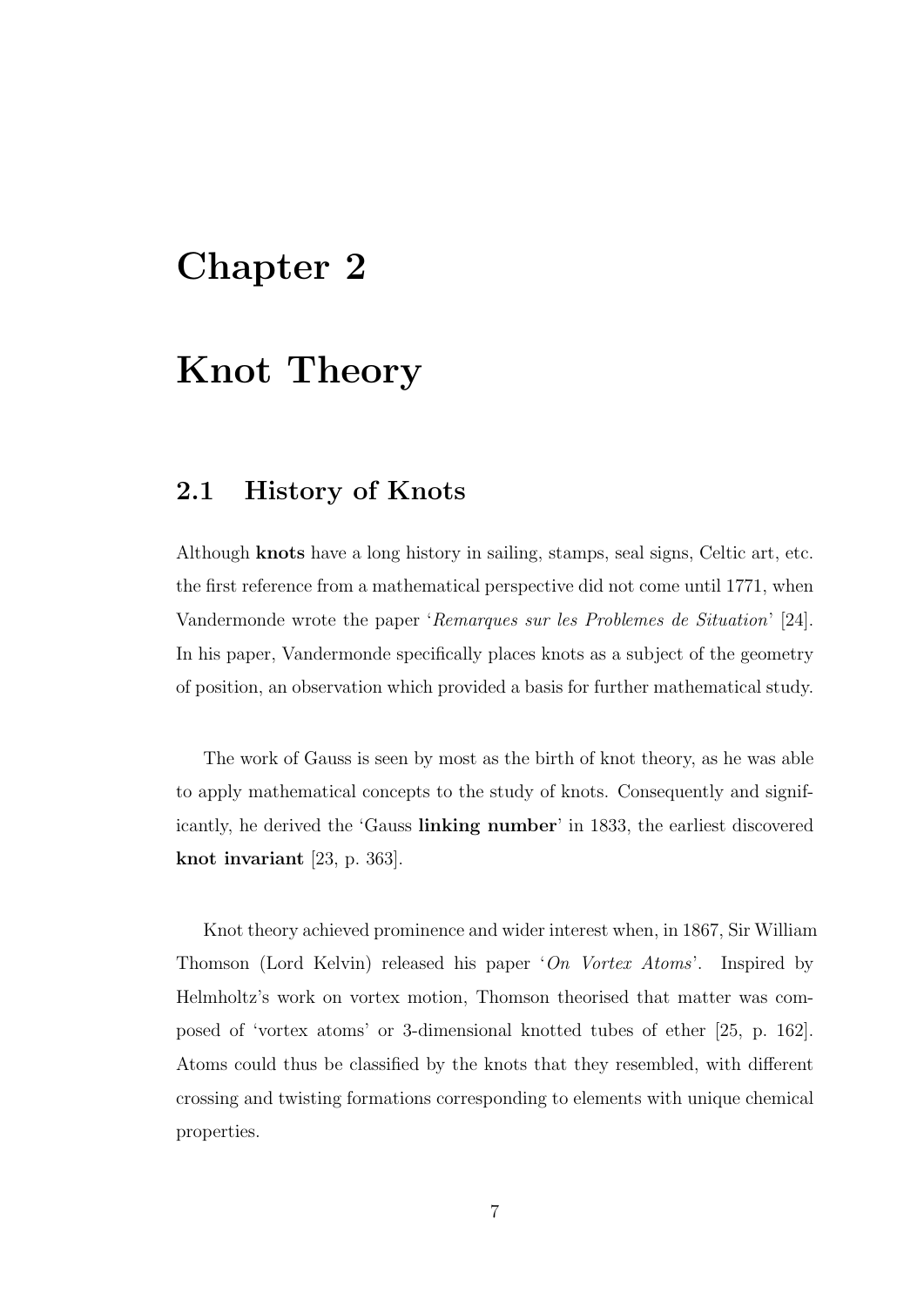Thomson's ideas gained the attention of his friend, the physicist James Clerk Maxwell. Although Maxwell was primarily interested in how the study of [knots](#page-50-1) could be applied to his own work on electromagnetism, he made an important advancement to the field. Maxwell defined three moves on [link diagrams](#page-51-3) which would become famous as the [Reidemeister moves](#page-52-0) some sixty years later [\[19,](#page-55-1) p. 213].

Thomson's theory of vortex atoms required a system of classification of [knots](#page-50-1) and it was this that motivated Peter Guthrie Tait to tabulate them. Tait's extensive study led him to explore the structure of [knots](#page-50-1) in an attempt to understand when two [knots](#page-50-1) were 'different'. Tait began to make the first table of [knots](#page-50-1) in 1876 [\[25,](#page-56-1) p. 163] and went on to compile further tables alongside Thomas Kirkman and Charles Newton Little which have only been slightly modified to this day.

On 16 October 1876, Tait delivered a sealed envelope to the Royal Society of Edinburgh containing two conjectures. Although these conjectures appeared implicitly in his later work, they were never stated as explicitly as in the envelope, which remained sealed for 111 years [\[8,](#page-54-0) p. 356]. Eventually, Tait's conjectures for [knot diagrams](#page-51-3) were established (and proven, following the discovery of the Jones Polynomial) and provided greater understanding of link diagram manipulation.

The study of [knot](#page-50-1) theory suffered a blow in history in 1871 when Mendeleev published the Periodic Table of Elements. This was widely accepted by the scientific community, immediately discrediting Thomson's theory and leading knot theory to become practically forgotten.

Around 1900, after Poincaré formalised the modern theory of topology, [knot](#page-50-1) theory was reconsidered by mathematicians. [Knot](#page-50-1) theorists aimed to further address the question of 'sameness'. In 1926, Kurt Reidemeister proved how Maxwell's three [moves](#page-52-0) are the only moves required to illustrate [equivalence](#page-51-0) [\[22\]](#page-55-2). As a result, the influential moves bear Reidemeister's name.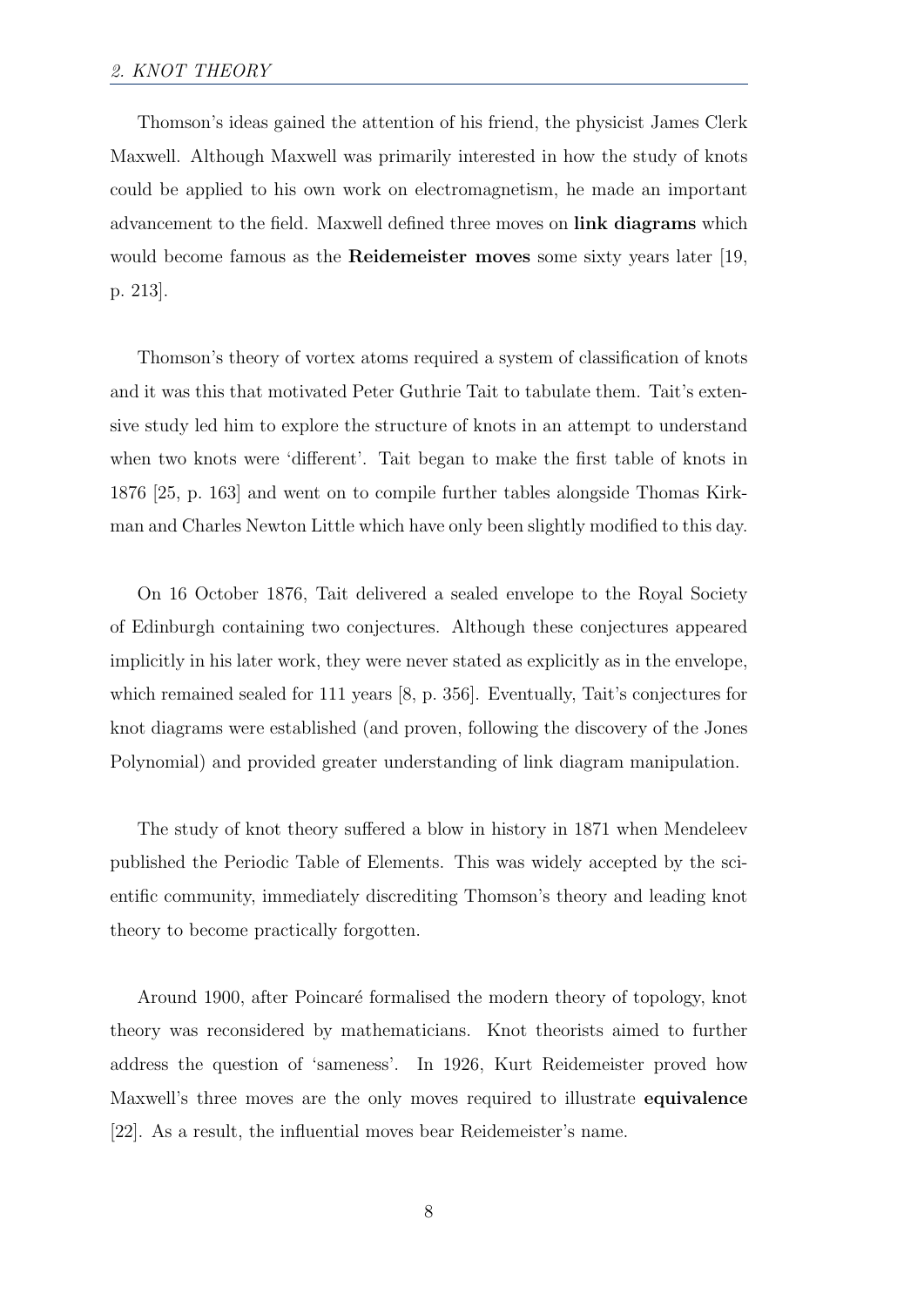Progressing the idea of equivalence, mathematicians wanted to find more sensitive [knot invariants,](#page-51-1) so that one could identify two equivalent (or far more easily, two different) [knots](#page-50-1) given different [link diagrams.](#page-51-3) The first polynomial [knot in](#page-51-1)[variant](#page-51-1) was discovered in 1928 by James Waddell Alexander and successfully differentiates between many non-equivalent [knots](#page-50-1) (see Section [3.1\)](#page-11-1). However, it was by no means a complete invariant. John Conway increased the understanding of the Alexander Polynomial by creating his own polynomial invariant in the 1960s, which, whilst only slightly modified, was very differently defined [\[6\]](#page-54-1).

A further improved and more perceptive polynomial invariant was discovered in 1984, by Vaughan Jones, using the theory of 'operator algebras'. The Jones Polynomial was the first polynomial invariant to distinguish many [knots](#page-50-1) from their mirror images [\[13\]](#page-55-3) and was, therefore, a major advancement in [knot](#page-50-1) theory. It also enabled the first rigorous proof of the Tait Conjectures as mentioned previously.

The Jones Polynomial has since been generalised, examined from different approaches and derived using several different methods, and has led to applications of [knot](#page-50-1) theory in a wider context.

#### <span id="page-8-0"></span>2.2 Knots in Context

[Knot](#page-50-1) theory is a relatively young subject within mathematics, with some of the greatest discoveries occurring in the last forty years. Such discoveries have opened up applications in other disciplines, leading to the requirement of greater understanding of the field. As a result of this demand, alongside mathematical interest, knot theory is constantly growing.

Principles of topology, in particular knot theory, have led to concrete applications in the study of DNA, allowing cell biologists to measure properties concerning the life and replication of cells.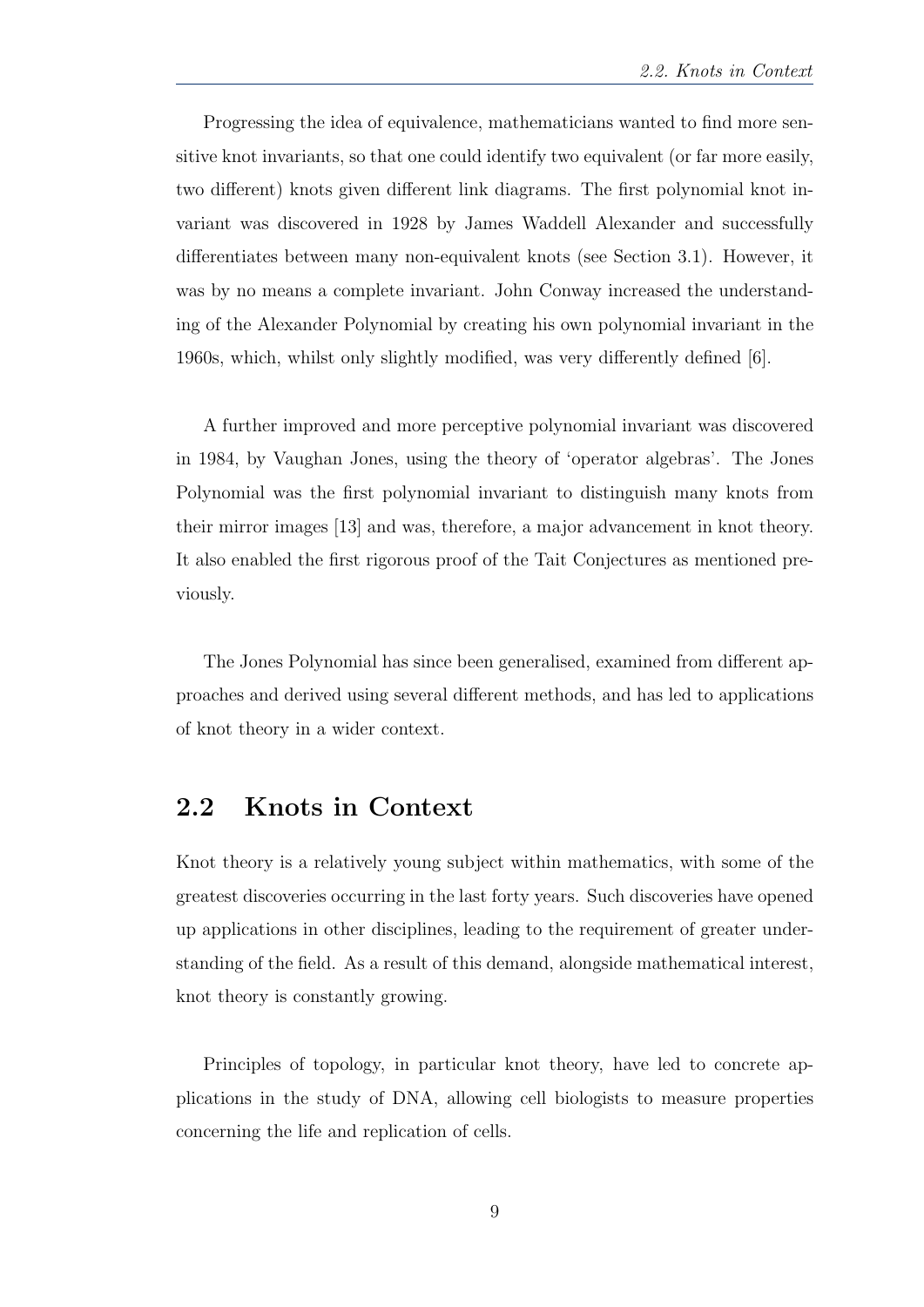For instance, DNA strands can become knotted, with the formation of the molecule influencing its function within the cell. Additionally, in the early 1970s it was discovered that the process of replication of DNA, from 'splicing' to 'recombination', happened as a result of a single enzyme, topoisomerase [\[22,](#page-55-2) p. 268]. This is the enzyme that causes the DNA to become knotted. The name comes from the manipulations performed on topological isomers<sup>[1](#page-9-0)</sup> to change the [linking](#page-51-2) [number,](#page-51-2) and thus the study of knot theory is necessary in understanding this process and in gaining a greater insight into the structure and function of the molecule.

Knot theory has also been used to understand and determine the [chirality](#page-50-2) of molecules. This has important implications in the pharmaceutical industry, as well as aiding general understanding in chemistry and biology. Pharmaceutical companies have had to study the [chirality](#page-50-2) of drug molecules to ensure that the detrimental side effects of one enantiomer (two molecules which are mirror images of each other) are minimal or non existent when compared to the positive effects of the other [\[9,](#page-54-2) p. 15].

In the 1950s and 60s there was a particularly disastrous demonstration of the consequences that chiral molecules can have. The drug Thalidomide was prescribed to pregnant women as a treatment for morning sickness. Although the  $(R)$ -thalidomide enantiomer was successful in alleviating morning sickness, the (S)-thalidomide enantiomer (the mirror image) was unknowingly responsible for causing many birth defects. Studying knots has since provided scientists with understanding of chirality to avoid such disasters.

Another relatively new application of knot theory is within statistical mechanics. Following the discovery of the Jones polynomial, a connection was made between statistical mechanical concepts and the properties of knots. Statistical models can provide an alternative approach to the calculation of knot invariants

<span id="page-9-0"></span><sup>&</sup>lt;sup>1</sup> molecules with the same sequence of base pairs but topologically different structures, e.g. different linking numbers.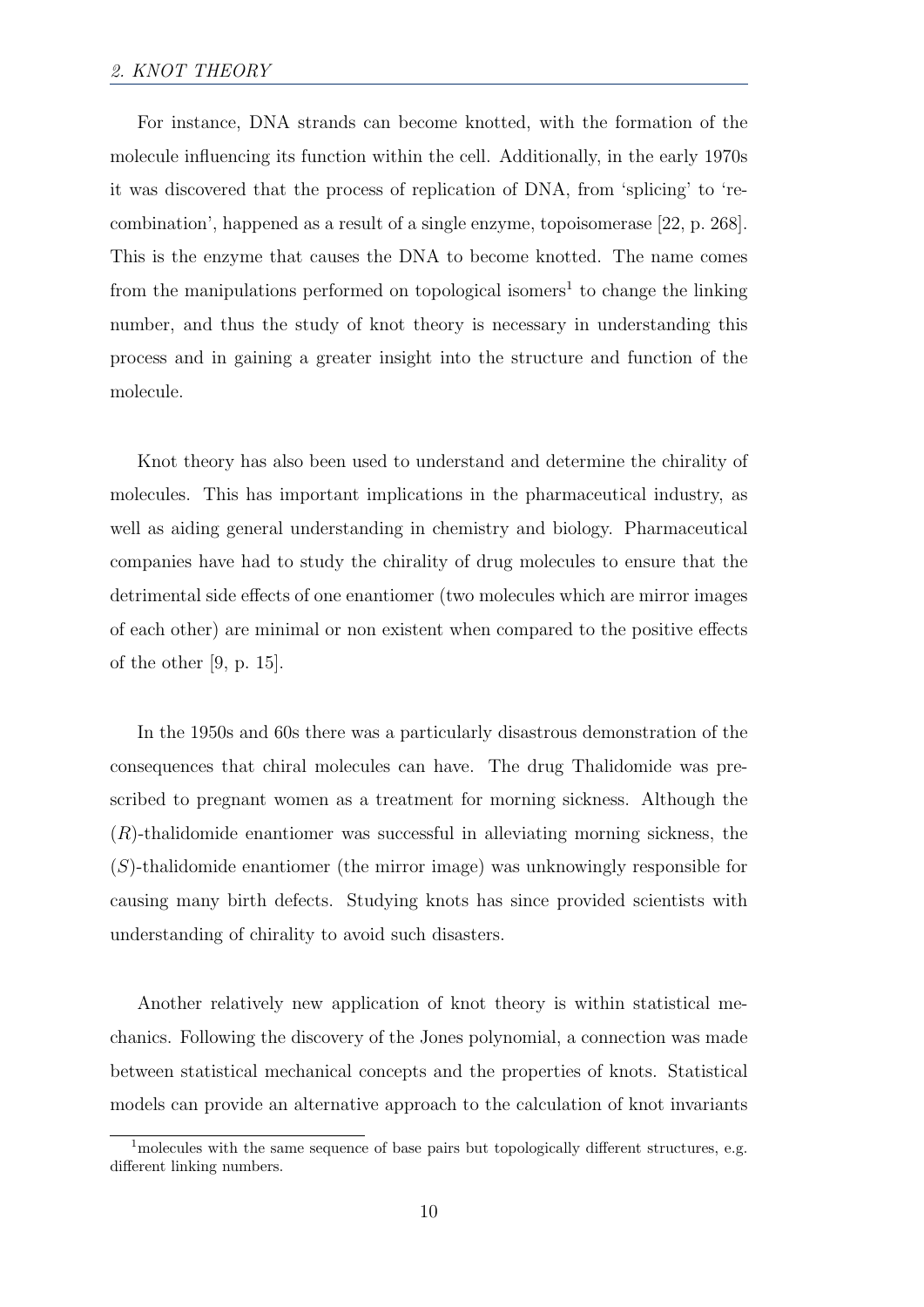[\[26,](#page-56-2) pp. 108-112] and this has consequently motivated mathematicians to use such models as a means to search for new knot invariants.

Applications can even be seen in the construction of quantum computers and in quantum physics, as knot invariants arise in gravitational physics. It seems there is little doubt that further applications will arise, but the major advancements are still generally being discovered by those interested in knot theory for knot theory's sake.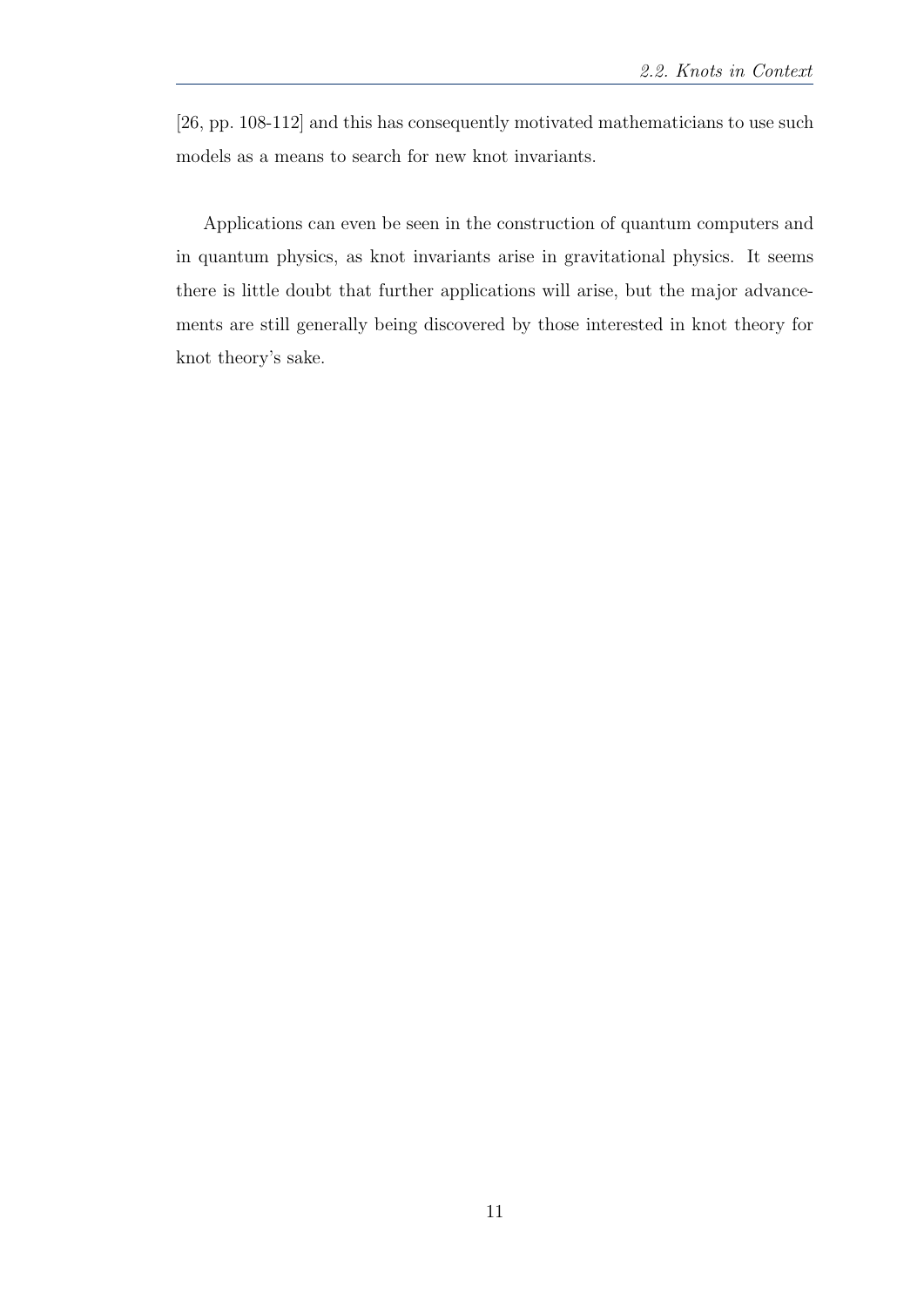# <span id="page-11-0"></span>Chapter 3

# Polynomial Invariants

### <span id="page-11-1"></span>3.1 The Alexander Polynomial

Comparing [knot invariants](#page-51-1) can be an effective method to distinguish between two [knots](#page-50-1). However, the invariant needs to be sensitive enough to give different values for non-[equivalent](#page-51-0) knots. In his efforts to address this, the first polynomial invariant in knot theory was discovered in 1928 by J.W. Alexander. For a knot K, the Alexander polynomial, denoted  $\Delta_K(t)$ , is a 'Laurent polynomial'. This means it has positive and negative powers of  $t$  and, in this case, has integer coefficients, i.e.  $\Delta_K(t) \in \mathbb{Z}[t, t^{-1}].$ 

In Alexander's original paper, he gives the definition of his polynomial from a combinatorial standpoint. He goes on to define the method of the Alexander matrix to achieve his polynomial [\[3,](#page-54-3) pp. 279-280]. To obtain the Alexander matrix, we label the orientated knot diagram for each crossing as below:



We notice that by Euler's formula, a knot K, with n crossings, creates  $(n+2)$ regions of the diagram<sup>[1](#page-11-2)</sup>. The Alexander matrix  $M'(t)$  is indexed in rows by crossings and in columns by regions. Thus  $M'(t)$  is an  $n \times (n+2)$  matrix. The ij<sup>th</sup> entry is the appropriate value from  $\{1, -1, t, -t\}$  where the i<sup>th</sup> crossing meets the

<span id="page-11-2"></span> $1V = n$  vertices,  $E = 2n$  edges (since 4-valent) and  $V - E + F = 2 \Rightarrow F = n + 2$  faces.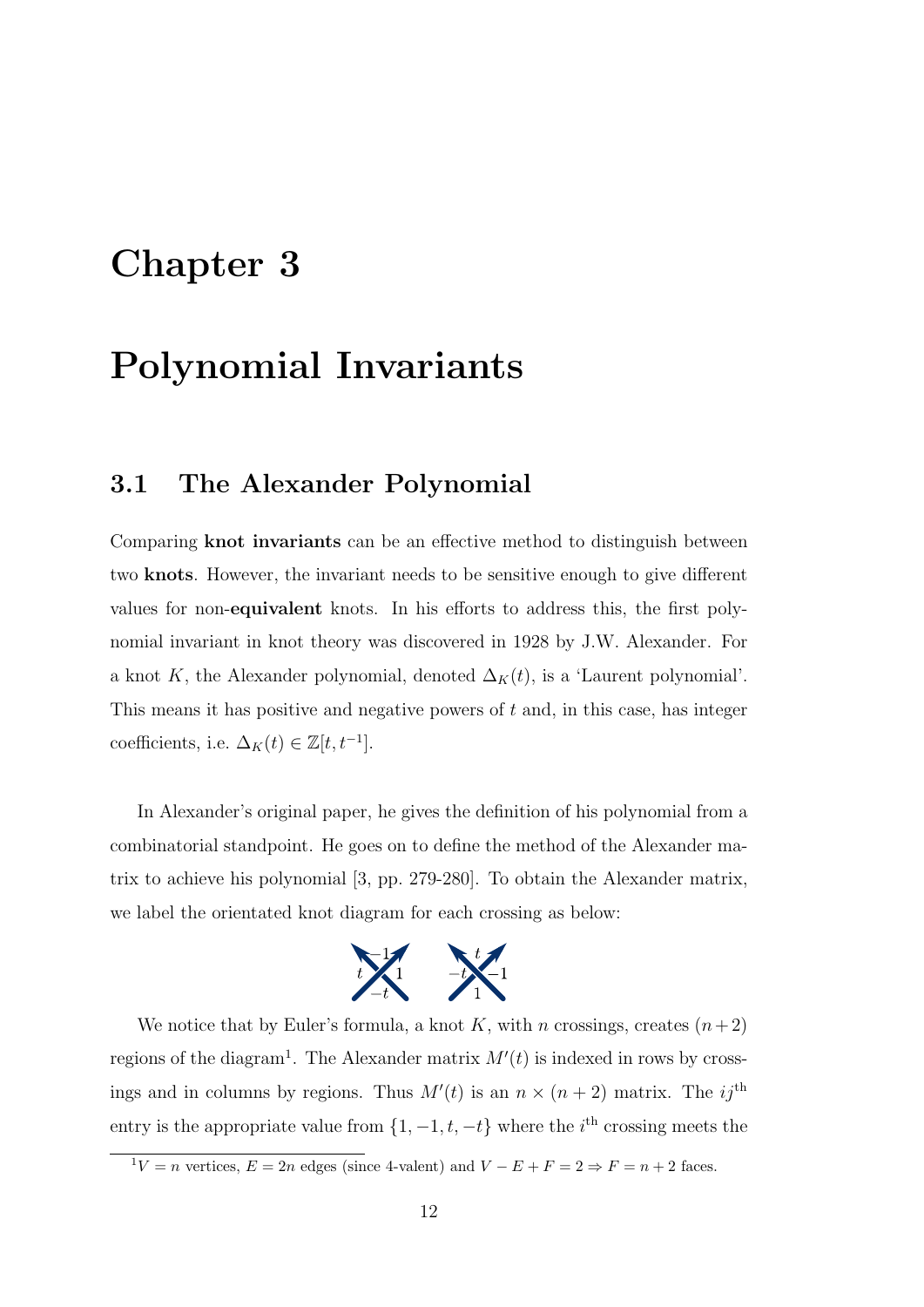$j<sup>th</sup>$  region, or takes the value zero if the region does not touch that crossing.

Next, we remove any two columns from the matrix which correspond to adja-cent regions<sup>[2](#page-12-1)</sup> to obtain the reduced Alexander matrix,  $M(t)$ . From the remaining  $n \times n$  matrix, we then find the determinant det $(M(t))$ .

The final stage is to factor out the largest possible power of  $t$  and multiply by  $\pm 1$  to ensure the term of lowest degree in the determinant is a positive constant, just for convention. An alternative convention is to then divide through by  $t^{s/2}$  where s is the highest power of t. This gives a palindromic polynomial. The resulting expressions are Alexander polynomials,  $\Delta_K(t)$ . Note that if two Alexander polynomials differ by a factor of  $\pm t^m$  we consider them to be equivalent. A calculation of the Alexander polynomial is given in Chapter [5.](#page-28-1)

It is important to note that the determinant of the reduced matrix is dependent on the choice made as to which two columns are removed. This consequently adds some ambiguity to the answer, however it will only change within a factor of  $\pm t^m$  for some  $m \in \mathbb{Z}$  as shown in Theorem [1.](#page-12-2)

Despite the advancements that the Alexander polynomial made, it is still not a complete invariant as it cannot successfully distinguish between all knots, in particular the **[unknot](#page-53-0)**, which has Alexander polynomial  $\Delta_{0}$ <sub>1</sub> $(t) = 1$ . This is because nontrivial knots exist with the same Alexander polynomial, such as the Kinoshita-Terasaka knot [\[15,](#page-55-4) p. 151] which has [crossing number](#page-50-3) 11.

#### <span id="page-12-0"></span>3.1.1 Proof that  $\Delta_K(t)$  is well defined

<span id="page-12-2"></span>**Theorem 1.** The following three choices do not affect the determinant  $|M|$  by more than a factor of  $\pm t^m$ :

- 1. The orientation of the knot.
- 2. The way that the regions and crossings in the knot are indexed.

<span id="page-12-1"></span><sup>2</sup> two regions which share an edge.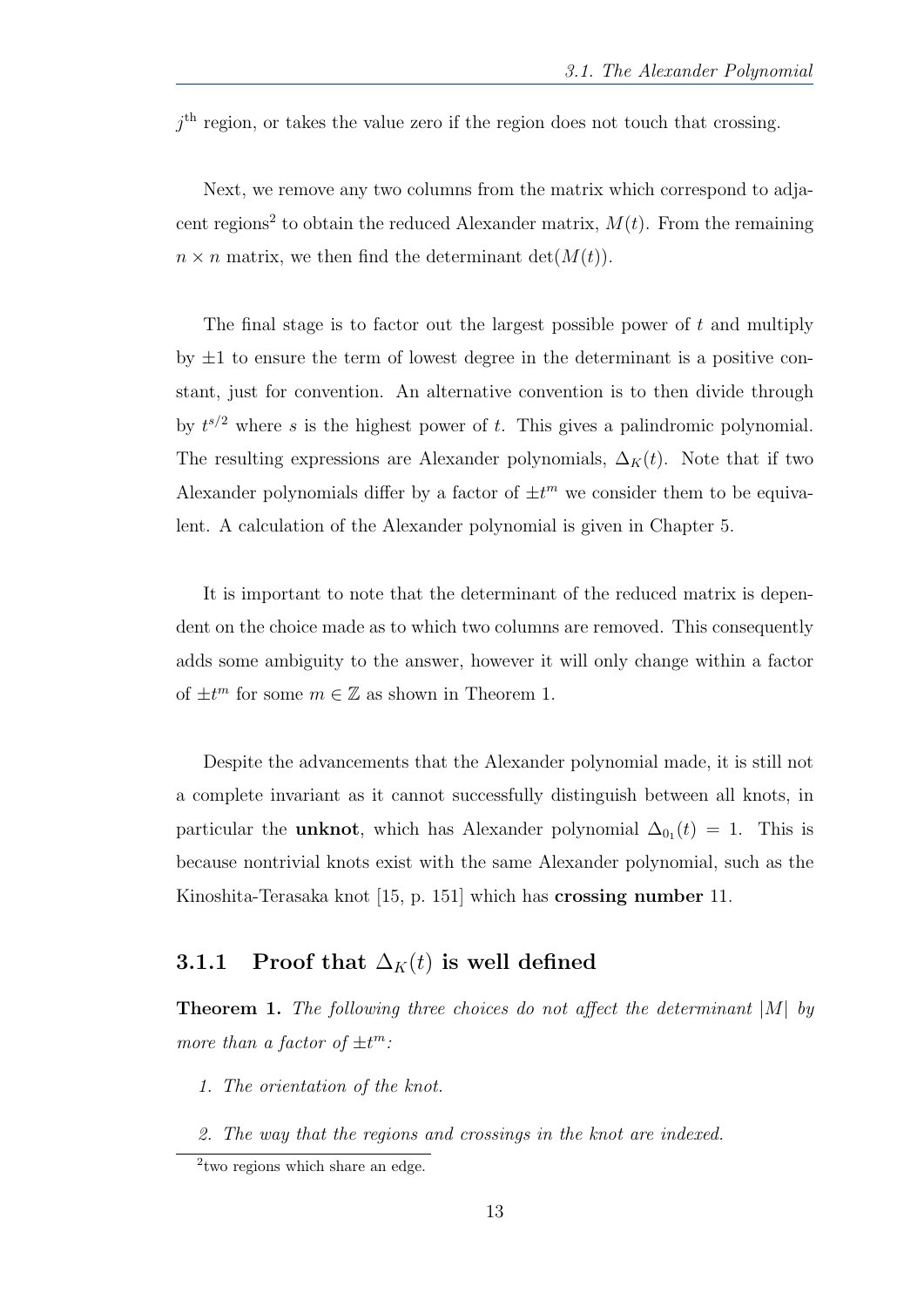3. The two adjacent columns that are removed.

Proof. Let us examine the effect of each case individually.

#### 1. The orientation of the knot.

In the process of calculating the Alexander polynomial, we labelled each crossing of the knot, say  $K_{+}$ , as follows:



If we were to change the orientation of the knot, naming the new knot  $K_-,$ the crossings and their respective labels would become:



From the diagrams, it can be seen that all  $\pm 1 \rightarrow \pm t$  and all  $\pm t \rightarrow \pm 1$ . We instead let  $\pm t \to \pm 1$  and  $\pm 1 \to \pm t^{-1}$ . Thus if  $a_{ij}$  refers to the label of the j<sup>th</sup> region where it meets the  $i<sup>th</sup>$  crossing, the new knot will have  $\frac{a_{ij}}{t}$  for the same region and crossing.

Now, the reduced matrix for  $K_+$  can be denoted  $M_0$ , and we have  $\Delta_{K_+}(t)$  $\pm t^m \cdot \det(M_0)$  by definition. Thus if the entries of  $M_0$  are  $a_{ij}$ , then the reduced matrix for  $K_$ , denoted  $M^*$ , has entries of the form  $\frac{a_{ij}}{t}$ . Now for each row of the matrix we multiply the row by  $t$  and divide the determinant by  $t$ . Given that the number of crossings is  $n$ , we find:

<span id="page-13-0"></span>
$$
\det(M^*(t)) = t^n \cdot \det(M_0(t)) = \pm t^{m'} \Delta_{K_+}(t)
$$
\n(3.1)

However, the reduced matrix  $M^*(t)$  is not quite what we were initially looking for. We should look at  $M^*(t^{-1})$  so that  $\pm t \to \pm 1$  and  $\pm 1 \to \pm t$  as we wanted. We remember  $\Delta_{K_+}(t)$  can be written as a palindromic polynomial, which implies that  $\Delta_{K_+}(t) = \Delta_{K_+}(t^{-1})$ . Therefore:

$$
\det(M_0(t)) = \pm t^{m''} \cdot \det(M_0(t^{-1})) = \pm t^{n'} \cdot \det(M^*(t^{-1}))
$$
 by equation 3.1.

This shows that changing the orientation of our knot only changes the determinant by a factor of  $\pm t^m$ .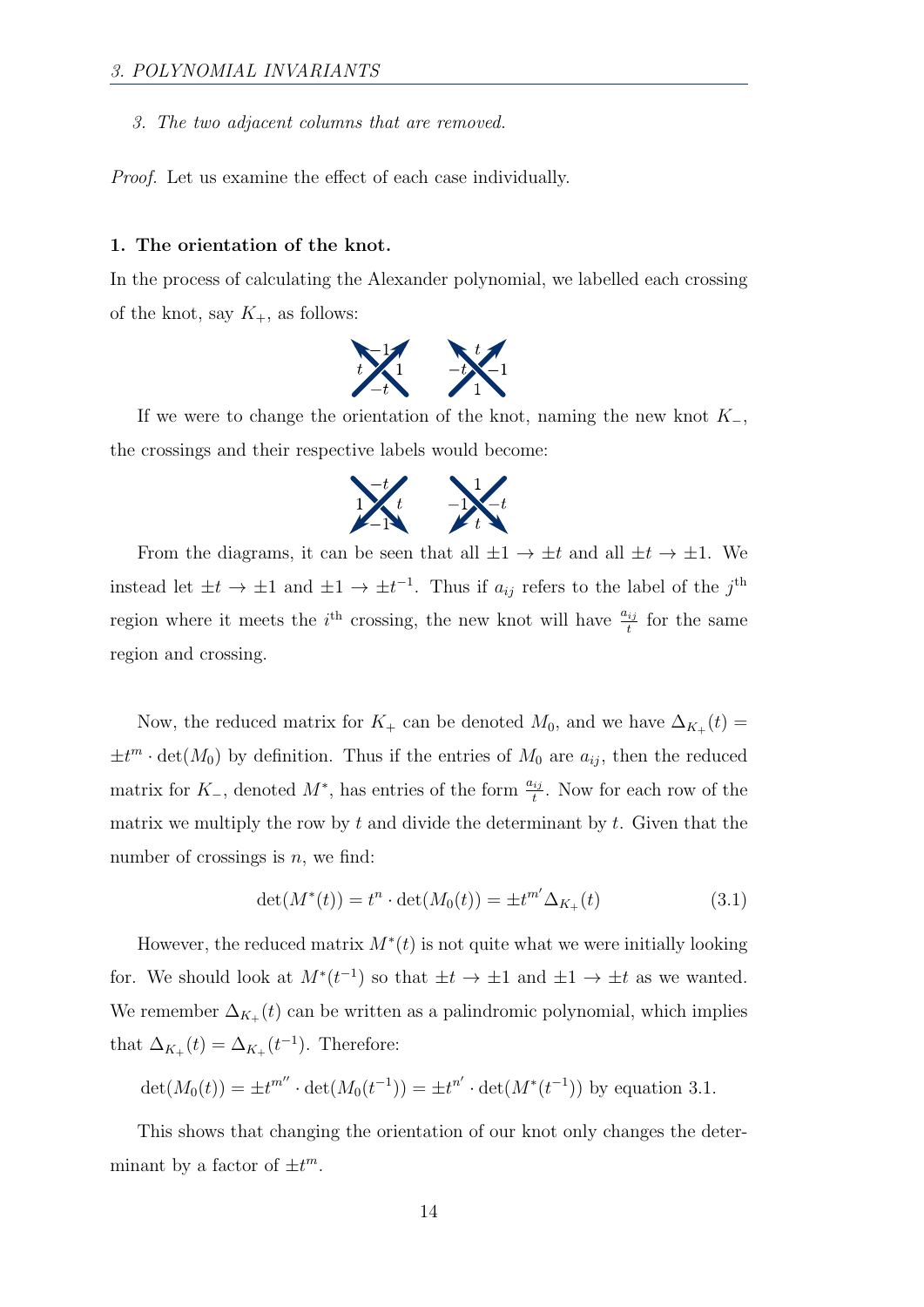#### 2. Indexing the regions and crossings in the knot

Altering the way that the regions and crossings in the knot are indexed only alters the order of the rows and columns of the matrix  $M(t)$ . Swapping rows or columns in the matrix only multiplies the determinant by  $\pm 1$  and thus the way the regions and crossing in the knot are indexed only affects the determinant by a factor of  $\pm 1$ .

#### 3. Removing two adjacent columns [\[3,](#page-54-3) pp. 280-281]

First of all, let us look at a new way of indexing the regions of our knot diagram. The infinite region is given subscript 0. The other regions are assigned a subscript whereby travelling along the knot in the orientation specified, the region on the left of the strand has subscript one higher than the subscript of the region on the right. We also index the crossings so that if two regions with index  $p$  are incident at it then it also takes index  $p$ , as in the following diagrams.



So, in our example in Chapter [5,](#page-28-1)  $8_{19}$ 's regions  $1-10$  become  $1_{-1}$ ,  $2_{-2}$ ,  $3_{-1}$ ,  $4_0$ ,  $5_1, 6_0, 7_{-1}, 8_{-1}, 9_{-1}, 10_0$ . We note that any two neighbouring regions will necessarily have subscripts differing by 1. And the crossings from the same example become  $1_{-1}$ ,  $2_{-1}$ ,  $3_{-1}$ ,  $4_{-1}$ ,  $5_{-1}$ ,  $6_0$ ,  $7_0$ ,  $8_0$ .

We let R denote the set of all regions and  $r_p$  denote a column vector of the Alexander matrix,  $M$ , corresponding to a region with index  $p$ . We find

<span id="page-14-0"></span>
$$
\sum_{R} r_p = \underline{0} \tag{3.2}
$$

where 0 is the zero-vector and p is the appropriate index for each region  $r \in R$ . This is because each row represents a crossing and must contain the sum of 1,  $-1$ , t, and  $-t$  in some order. We also find

<span id="page-14-1"></span>
$$
\sum_{R} t^{-p} \cdot r_p = \underline{0} \tag{3.3}
$$

with  $p$  as above. If we look at a row corresponding to a crossing of index  $q$  this is easy to understand. We look at how the Alexander matrix,  $M$ , assigns 1, -1, t, and  $-t$  to the regions at the crossing and how the regions are indexed. For a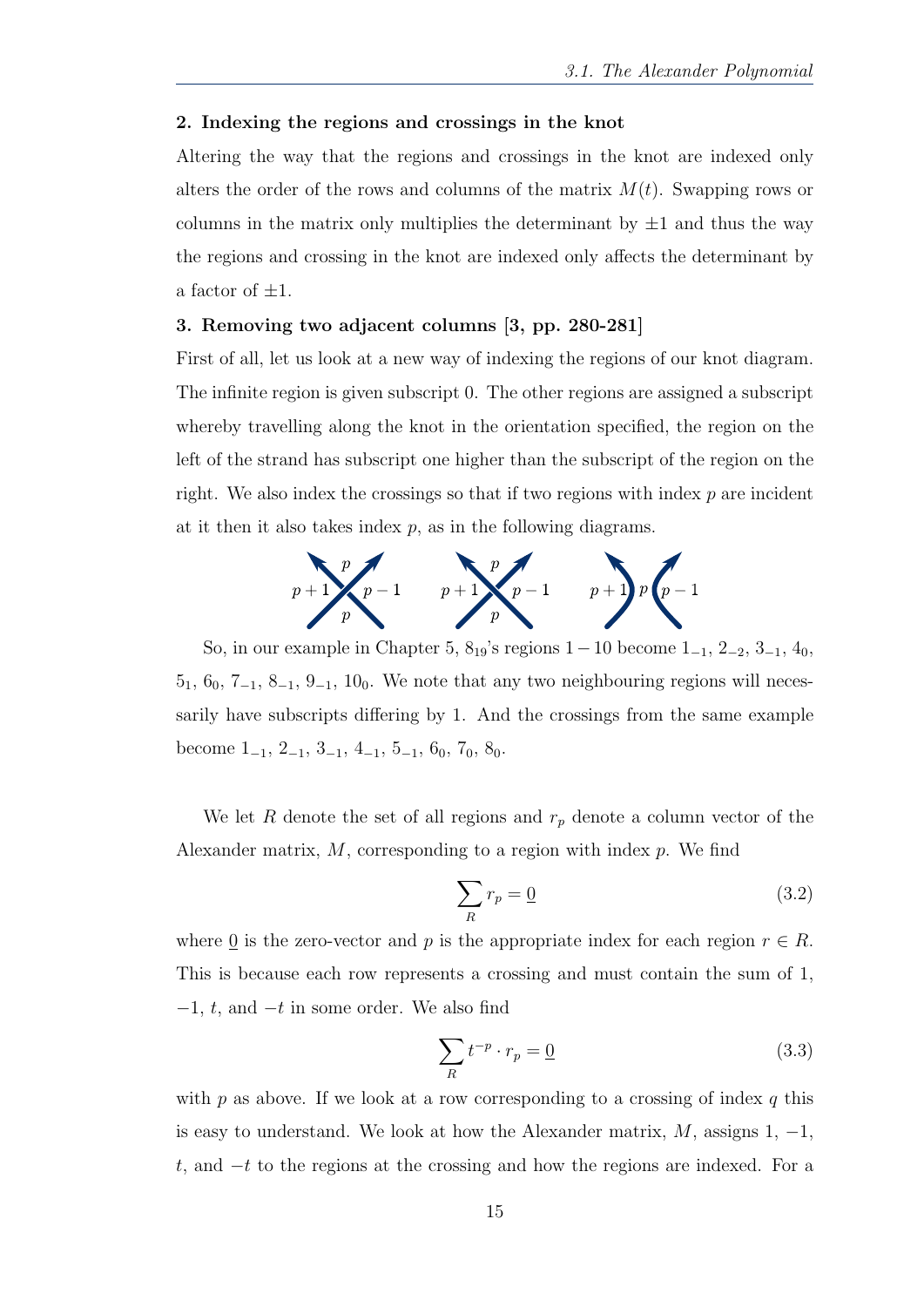crossing of index q we sum either  $1 \cdot t^{-(q-1)} - 1 \cdot t^{-q} + t \cdot t^{-(q+1)} - t \cdot t^{-q} = 0$  or  $1 \cdot t^{-q} - 1 \cdot t^{-(q-1)} + t \cdot t^{-q} - t \cdot t^{-(q+1)} = 0$  if it is a positive or negative crossing respectively. Combining equations [3.2](#page-14-0) and [3.3](#page-14-1) we get

$$
\sum_{R} (t^{-p} - 1) \cdot r_p = \underline{0}.
$$

We see that for  $p = 0$  we have  $(t^0 - 1) \cdot r_0$  for each  $r_0 \in R$  but  $t^0 - 1 = 0$  so the regions with index 0 disappear. Therefore, for any  $r^*$  with index q we have

$$
(t^{-q} - 1) \cdot r^* = -\sum_{R \setminus \{r^*\}} (t^{-p} - 1) \cdot r_p.
$$

We now define  $|M_{pq}(t)| = |M_{qp}(t)|$  to be the determinant of the reduced Alexander matrix where we have removed a pair of columns with indices p, q for  $p \neq q$ . For ease, let us rename the columns of M so that  $M = (v_0, v_1, \ldots, v_i, \ldots, v_j, \ldots, v_n)$ . We let  $v_0$ ,  $v_i$  and  $v_j$  have indices 0, q and s respectively. We call  $M_{0q}$  the reduced matrix with  $v_0$  and  $v_i$  removed and call  $M_{0s}$  the reduced matrix with  $v_0$  and  $v_j$ removed. We find

$$
(t^{-s}-1) \cdot |M_{0q}| = |v_1, \dots, v_{i-1}, v_{i+1}, \dots, (t^{-s}-1) \cdot v_j, \dots, v_n|
$$
  
= |v\_1, \dots, v\_{i-1}, v\_{i+1}, \dots, -\sum\_{R \setminus \{v\_j, v\_0\}} (t^{-p}-1) \cdot r\_p, \dots, v\_n|,

and since the sum has multiples of all the other columns, they can be subtracted without changing the determinant, leaving a multiple of  $v_i$ :

$$
= |v_1, \dots, v_{i-1}, v_{i+1}, \dots, -(t^{-q} - 1) \cdot v_i, \dots, v_n|
$$
  

$$
= (t^{-q} - 1) \cdot |v_1, \dots, v_{i-1}, v_{i+1}, \dots, -v_i, \dots, v_n|
$$
  

$$
= \pm (t^{-q} - 1) \cdot |v_1, \dots, v_i, \dots, v_{j-1}, v_{j+1}, \dots, v_n|
$$
  

$$
= \pm (t^{-q} - 1) \cdot |M_{0s}|
$$

where, in each step, we have either multiplied a column by a constant, added multiples of other columns to a column, or re-ordered the columns, so as not to change the determinant by more than a constant factor. Moreover, since the indices are only determined up to an additive constant, we can replace 0 with  $p$ . Then

$$
(t^{p-s} - 1) \cdot |M_{pq}| = \pm (t^{p-q} - 1) \cdot |M_{ps}|
$$

$$
(t^{s-r} - 1) \cdot |M_{sp}| = \pm (t^{s-p} - 1) \cdot |M_{sr}|
$$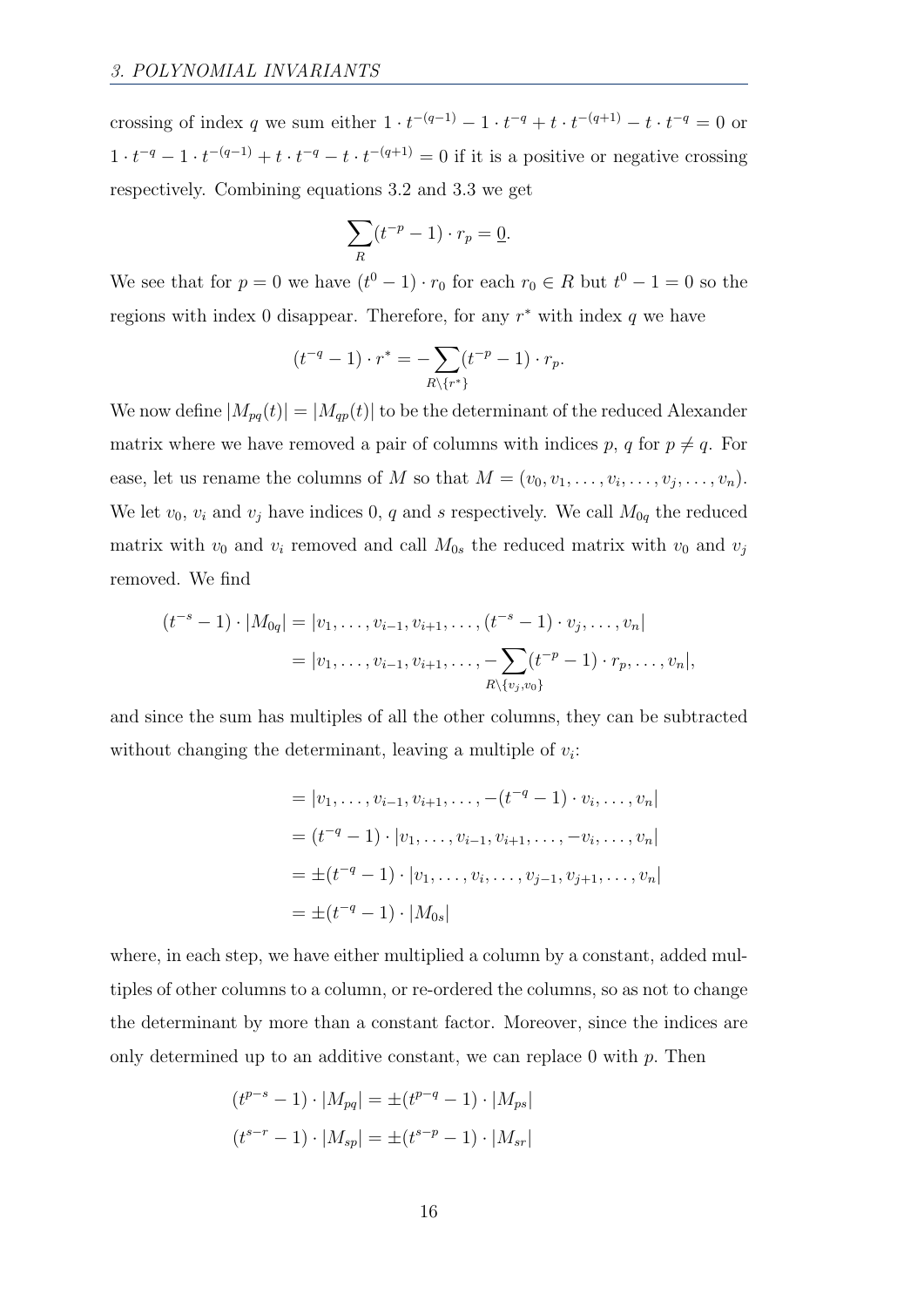$$
\Rightarrow |M_{pq}| = \frac{\pm (t^{p-q} - 1)}{(t^{p-s} - 1)} \cdot |M_{ps}|
$$

$$
|M_{sp}| = \frac{\pm (t^{s-p} - 1)}{(t^{s-r} - 1)} \cdot |M_{sr}|
$$

$$
\Rightarrow |M_{pq}| = \frac{\pm (t^{p-q} - 1) \cdot (t^{s-p} - 1)}{(t^{p-s} - 1) \cdot (t^{s-r} - 1)} \cdot |M_{sr}|
$$

$$
= \frac{\pm t^{s-p} \cdot (t^{p-q} - 1)}{(t^{s-r} - 1)} \cdot |M_{sr}|.
$$

In particular, if  $q = p + 1$ ,  $r = s + 1$ , we find

$$
|M_{p(p+1)}| = \frac{\pm t^{s-p} \cdot (t^{-1} - 1)}{(t^{-1} - 1)} \cdot |M_{s(s+1)}|
$$
  
=  $\pm t^{s-p} \cdot |M_{s(s+1)}|$ .

We find that whichever two columns are removed, as long as they have indices differing by 1, (in particular, if they are neighbouring,) we find that the determinant of the matrix is changed by at most a factor of  $\pm t^m$ .  $\Box$ 

We have checked that the only choices we can make in calculating  $\Delta_K(t)$  do not change the polynomial by more than a factor of  $\pm t^m$ . Thus, the Alexander polynomial is well defined up to sign and multiplication by powers of t.

#### <span id="page-16-0"></span>3.1.2 Proof of Invariance

In order to prove invariance it must be shown that  $K \sim K' \Rightarrow \Delta_K(t) = \Delta_{K'}(t)$ . Since  $K \sim K'$  iff K and K' are related by a sequence of **[Reidemeister moves](#page-52-0)** it is enough to show that the Alexander polynomial remains unchanged by the Reidemeister moves. Since the last few steps of the calculation are just 'tidying up', we need only show that the determinants of the matrices are only different by a factor of  $\pm t^m$ .

**Type I.** Let  $M_0$  be the reduced matrix of the original knot diagram,  $K_0$ , with the two columns corresponding to the adjacent regions  $r_1$  and  $r_2$  removed.

$$
r_1
$$
  $r_2$   $\longrightarrow$   $r_1^*$   $\begin{array}{ccc} r_2^* & \text{OR} & r_1^* \\ \text{OR} & r_2^* & \text{OR} & r_2^* \end{array}$ 

Carrying out a Type I move on  $K_0$  and then removing the columns corresponding to the adjacent regions  $r_1^*$  and  $r_2^*$  gives us the matrix  $M^*$ . This is the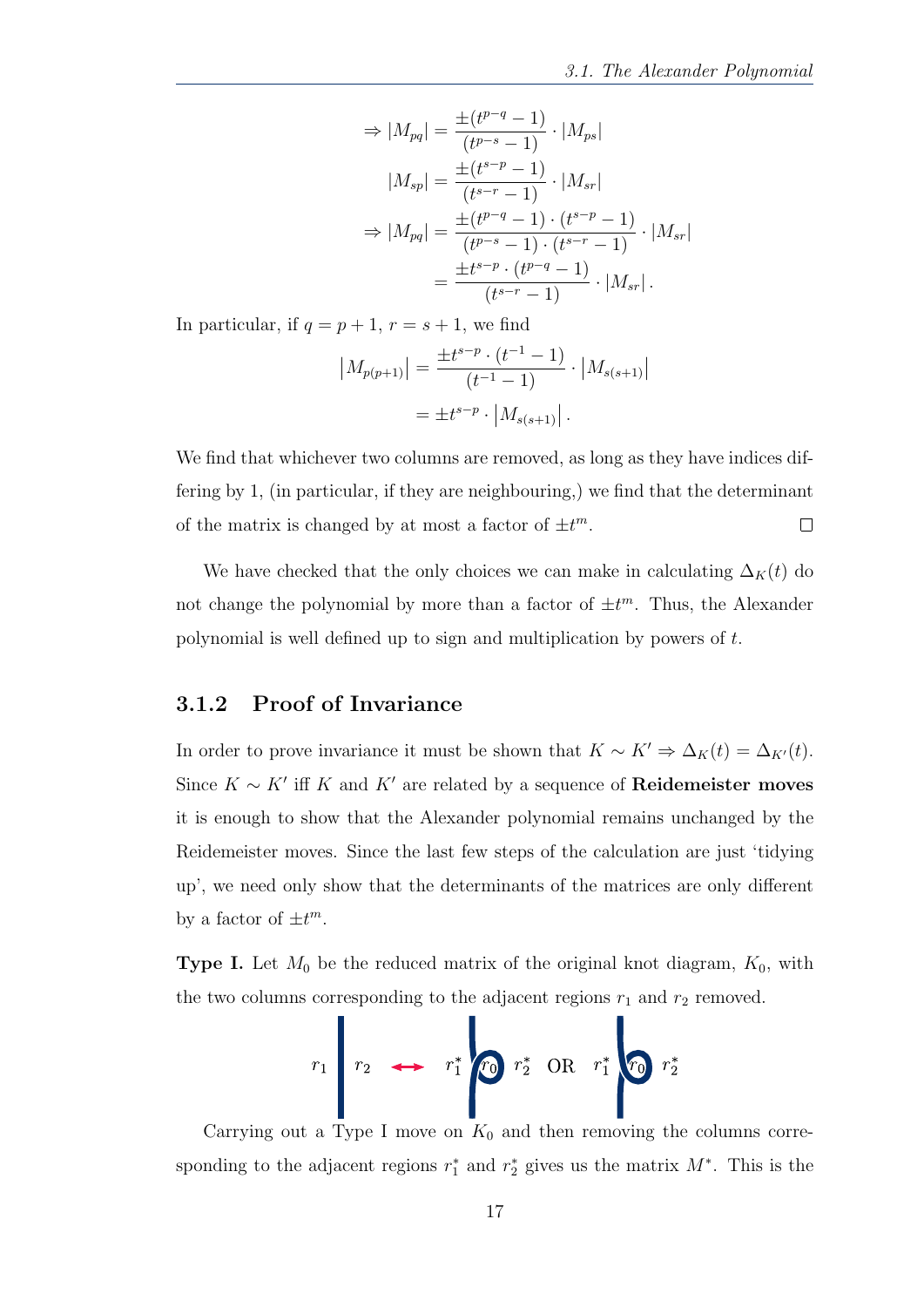same matrix as  $M_0$  but with one new row, for the new crossing, and one new column, for the new region  $r_0$ . The new row and column will contain all zeros except for where they coincide, as  $r_0$  does not meet any other crossings and the new crossing only meets regions  $r_0$ ,  $r_1^*$  and  $r_2^*$ , two of which have been removed. The non-zero entry will be any of  $\{1, -1, t, -t\}$ .

The determinant of the new reduced matrix  $M^*$  is therefore:

$$
\begin{array}{|l|l|}\n\hline\n\frac{\pm t^m & 0 \cdots 0}{\frac{0}{m}} \\
\hline\n\vdots & M_0\n\end{array}\n=\pm t^m \cdot\n\begin{array}{|l|}\n\frac{1}{m} & 0 \cdots 0 \\
\hline\n\vdots & M_0\n\end{array}\n=\pm t^m \cdot\n\begin{array}{|l|}\nM_0 & \text{for } m \in \{0, 1\}\n\end{array}
$$

As  $M^*$  differs from  $M_0$  by at most a factor of  $\pm t^n$ , the polynomials yielded from  $M_0$  and  $M^*$  are equivalent. Thus,  $\Delta_K(t)$  is invariant under moves of Type I.

**Type II.** Let  $M_0$  be the reduced matrix of the original knot diagram,  $K_0$ , with the two columns corresponding to the adjacent regions  $r_1$  and  $r_2$  removed.



Carrying out a Type II move on  $K_0$  gives eight possible diagrams. The image above represents four such cases as there are two strands with two possible orientations each. In the other four cases, where the right strand passes over the left strand, simply rotate the diagram 180◦ before labelling.

In all four instances the orientation does not affect the matrix as it is always the case that each  $r_3^*$  takes  $-r_0$  values for the two new crossings. This becomes important later.

Now, let  $M^*$  be the transformed matrix, with  $r_1^*, r_2'$  removed. This differs from the original matrix  $M_0$  in that it has:  $r_3^*$  is different to  $r_3$ , as this region meets two new crossings; two new rows, for the two new crossings; and two new columns, for the new regions  $r_0$  and  $r_2^*$ .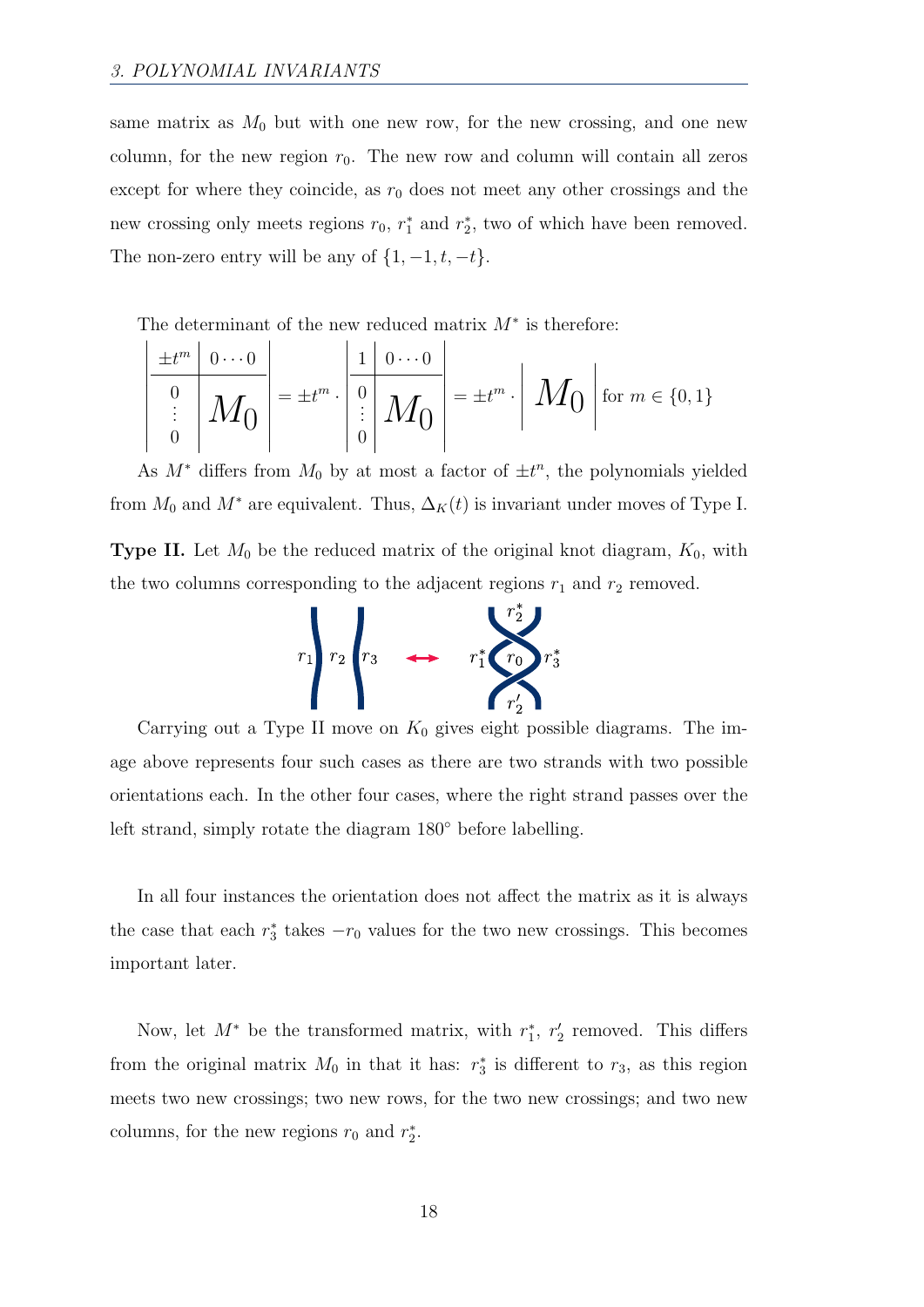In  $M^*$ , if we now send  $r_3^* \to r_3^* + r_0$  we do not change the determinant and we obtain the original matrix  $M_0$  bordered by the two new rows and columns. This is because  $r_3^* + r_0 =$  original  $r_3$  and the other entries are not affected.

 ±t <sup>m</sup> ±t <sup>n</sup> 0 · · · 0 ∓t <sup>m</sup> 0 0 · · · 0 0 ξ M0 . . . 0 = 0 ±t <sup>n</sup> 0 · · · 0 ∓t <sup>m</sup> 0 0 · · · 0 0 ξ M0 . . . 0 = ±t m<sup>0</sup> · M0 

In the first matrix we let the top row of  $M^*$  represent the top crossing of our image and the second row the lower crossing. Also, we let the first column represent  $r_0$  and the second column  $r_2^*$ . In  $r_2^*$  we write  $\xi$  for a potentially non-zero column vector.

Now, in order to show  $M^*$  and  $M_0$  are equivalent, we add the second row of  $M^*$  to the first as the two non-zero  $r_0$  entries must be the negation of each other. Then we divide the first row by  $\pm t^n$  and the second row by  $\mp t^m$ , whilst multiplying the determinant by both. Next we want to make the entries in  $\xi$  equal zero. To do this we add multiples of the first row to all of the other rows. This does not affect the rest of the matrix because all of the other entries in the row are zero. Then we can drop the first and second rows and columns as required, to get  $\pm t^{m'}$  | $M_0$ |.

As  $M^*$  differs from  $M_0$  by at most a factor of  $\pm t^m$ , the polynomials yielded from  $M_0$  and  $M^*$  are equivalent. Thus,  $\Delta_K(t)$  is invariant under moves of Type II.

Type III. To investigate the effect that carrying out a Type III move has on the entries of our initial matrix, we must first note that the number of regions does not change as a result of the move, it is only the entries around the crossings that are altered. There are four possible orientations to consider, each of which are addressed in the following diagram: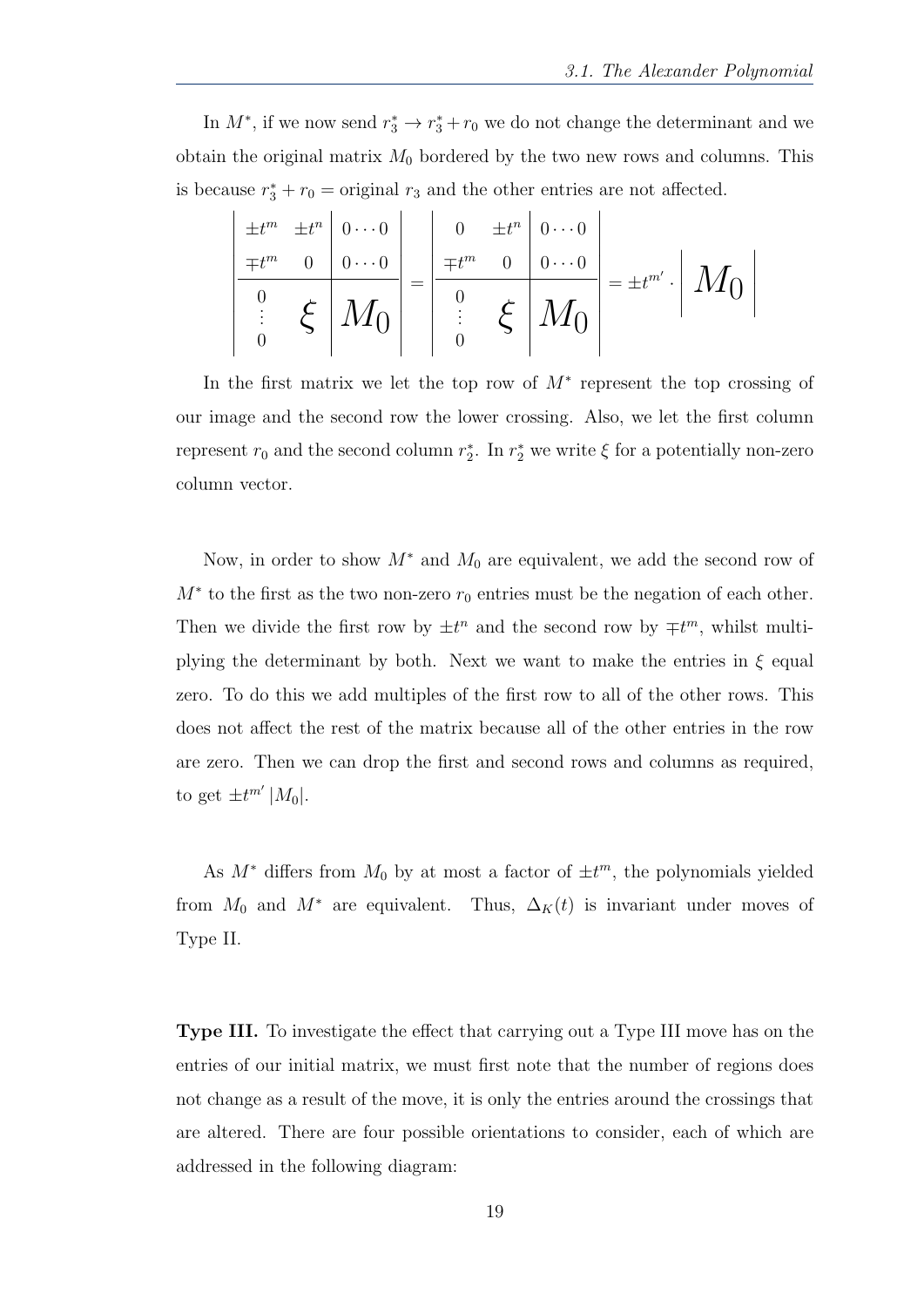

**Claim.** If  $M = (a_{ij})$  is the Alexander matrix,  $N = (|a_{ij}|)$  is equivalent to it.

Proof. We start with M. If we index the regions as with the proof of Theorem [1.](#page-12-2)3, any two neighbouring regions will have subscripts differing by one, so that the indices will alternate between odd and even. The labels at the crossings,  $\{t, -t, 1, -1\}$ , also alternate, this time between positive and negative. Therefore, for a given crossing, the entries corresponding to the regions with odd indices will either both be positive or both negative and vice versa for even indices. Let us now multiply all of the columns with odd indices by  $-1$ . Now each crossing has all its entries with the same sign, be they all positive or all negative. So we simply multiply those negative rows by  $-1$  and we are left with N.  $\Box$ 

Now, as the matrices are relatively large, let us only examine part of the matrix (with all positive values as above) with rows corresponding to crossings  $c_1, c_2, c_3$  and with columns corresponding to regions  $r_0, r_1, r_2, r_3, r_4, r_5, r_6$  (the part of the matrix representing the above diagram). Before and after the Type III move respectively, this part of the matrix has the form:

$$
\begin{pmatrix} x & y & x & 0 & 0 & 0 & y \\ w & 0 & z & z & w & 0 & 0 \\ x & 0 & 0 & 0 & x & y & y \end{pmatrix} \longleftrightarrow \begin{pmatrix} y & 0 & 0 & x & x & y & 0 \\ z & z & 0 & 0 & 0 & w & w \\ y & y & x & x & 0 & 0 & 0 \end{pmatrix}
$$
  
where  $x \in \{1, t\}, y = \begin{cases} 1 & \text{if } x = t \\ t & \text{otherwise} \end{cases}$  and  $w \in \{1, t\}, z = \begin{cases} 1 & \text{if } w = t \\ t & \text{otherwise} \end{cases}$ 

The matrices above show the general case of the effect of a Type III move, with all four orientations. Now we can use elementary matrix transformations to take one to the other, ensuring that the determinant of the matrix does not change by more than a factor of  $\pm t^m$ . It is important to consider the entries in the rest of the matrix, as in the general case this is unknown. We do know however, that the rest of the entries in the first three rows are made up of zeros,

.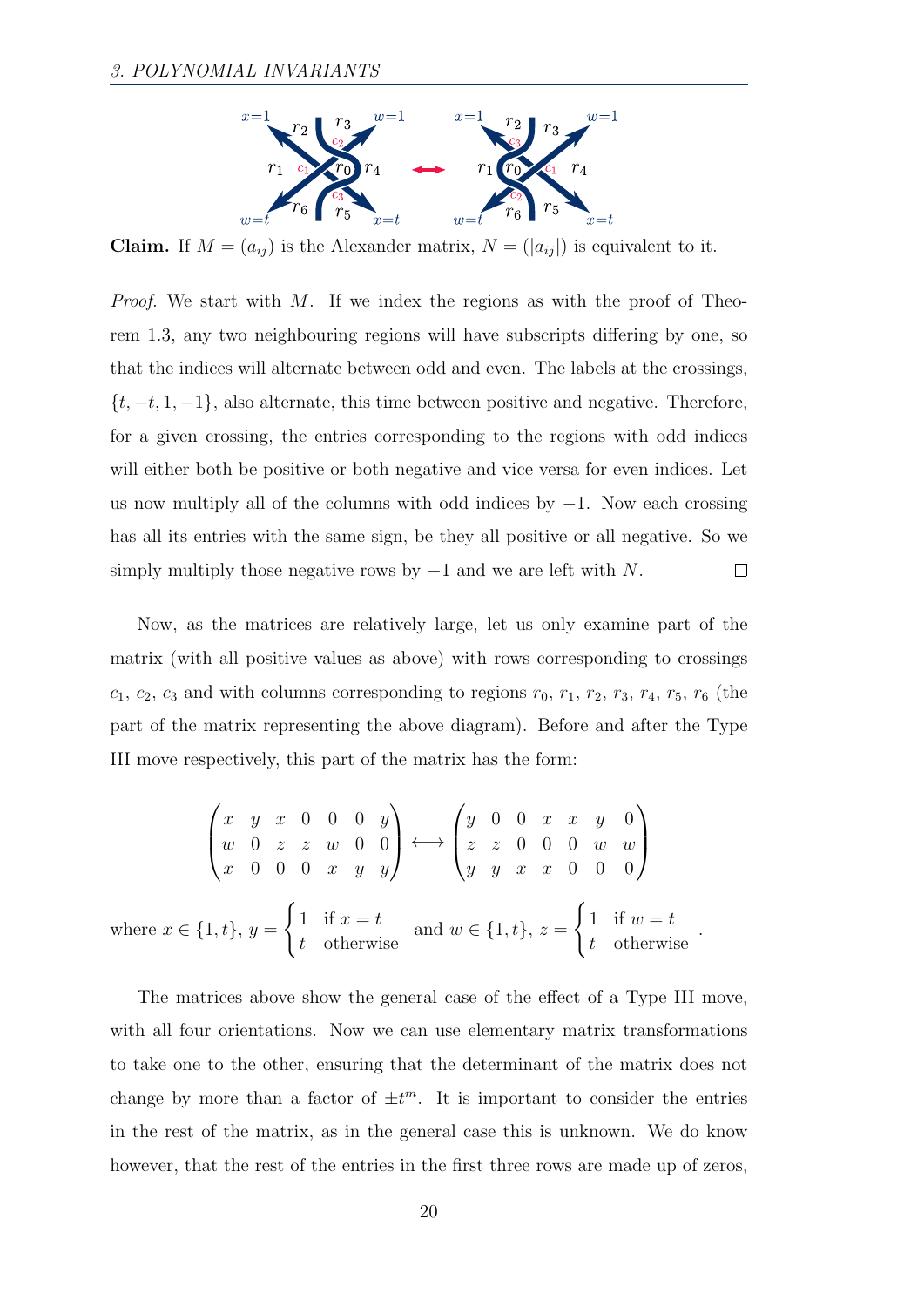since no other regions are incident at these crossings. We also know that below the first three rows, there are zeros in the first column. With this knowledge, we are only able to a) multiply the first column or any of the rows by  $\pm t^m$ ; b) add multiples (by  $\pm t^m$ ) of the first column or any of the rows to another column or row; and c) swap rows or columns.

Let us look at the case that  $w = y$ . First of all, we swap  $c_1$  and  $c_3$ :

| $\boldsymbol{x}$<br>$\boldsymbol{y}$<br>$\boldsymbol{x}$           | $\cup$<br>$\boldsymbol{y}$           | $\boldsymbol{x}$<br>$\boldsymbol{x}$                            | $\boldsymbol{x}$<br>$\cup$                | $\boldsymbol{x}$<br>$\boldsymbol{y}$<br>$\boldsymbol{0}$ | $\boldsymbol{y}$<br>U<br>$\theta$                | $y \mid$<br>$\overline{0}$<br>$\boldsymbol{y}$         | $-\frac{x}{y}$<br>$c_2 \rightarrow c_1$   | $\boldsymbol{x}$<br>$\theta$<br>$\boldsymbol{x}$       | $\theta$<br>$\theta$<br>$\boldsymbol{y}$ | $\overline{0}$<br>$\theta$<br>$\frac{-x^2}{y} \frac{-x^2}{y}$<br>$\boldsymbol{x}$               | $\boldsymbol{x}$<br>$\theta$<br>$\overline{0}$<br>$\overline{0}$ | $\boldsymbol{y}$<br>$\boldsymbol{y}$<br>$\theta$ | $y \mid$<br>$\boldsymbol{y}$<br>$\boldsymbol{y}$ | $r_6 \rightarrow r_6$    |
|--------------------------------------------------------------------|--------------------------------------|-----------------------------------------------------------------|-------------------------------------------|----------------------------------------------------------|--------------------------------------------------|--------------------------------------------------------|-------------------------------------------|--------------------------------------------------------|------------------------------------------|-------------------------------------------------------------------------------------------------|------------------------------------------------------------------|--------------------------------------------------|--------------------------------------------------|--------------------------|
| $\boldsymbol{x}$<br>$\overline{0}$<br>$\boldsymbol{x}$             | $\boldsymbol{0}$<br>$\boldsymbol{y}$ | $\theta$<br>$\frac{-x^2}{y} \frac{-x^2}{y}$<br>$\boldsymbol{x}$ | $\theta$<br>$\boldsymbol{0}$              | $\boldsymbol{x}$<br>$\overline{0}$<br>$\boldsymbol{0}$   | $\boldsymbol{y}$<br>$\boldsymbol{y}$<br>$\theta$ | $\boldsymbol{0}$<br>$\boldsymbol{y}$<br>0 <sub>1</sub> | $\xrightarrow{c_2\to c_2+\frac{x}{y}c_3}$ | $\frac{x}{y}$<br>$\boldsymbol{x}$                      | $\frac{0}{x}$<br>$\boldsymbol{y}$        | $\vert 0 \vert$<br>$\begin{matrix} 0 \\ 0 \end{matrix}$<br>$\frac{-x^2}{y}$<br>$\boldsymbol{x}$ | $\boldsymbol{x}$<br>$\theta$<br>$\theta$<br>$\overline{0}$       | $\boldsymbol{y}$<br>$\boldsymbol{y}$<br>$\theta$ | $\boldsymbol{y}$                                 | $r_3\rightarrow r_3+r_0$ |
| $\begin{cases} x \\ \frac{x^2}{y} \end{cases}$<br>$\boldsymbol{x}$ | $\boldsymbol{x}$<br>$\boldsymbol{y}$ | $\boldsymbol{0}$<br>$\theta$<br>$\boldsymbol{x}$                | $\boldsymbol{x}$<br>U<br>$\boldsymbol{x}$ | $\boldsymbol{x}$<br>$\theta$<br>$\theta$                 | Y<br>$\boldsymbol{y}$<br>$\theta$                | $\theta$<br>$\boldsymbol{y}$<br>0                      | $r_0 {\rightarrow} \frac{y}{x} r_0$       | $\boldsymbol{y}$<br>$\boldsymbol{x}$<br>$\overline{y}$ | $\boldsymbol{x}$<br>$\boldsymbol{y}$     | $\boldsymbol{x}$<br>$\boldsymbol{x}$                                                            | $\boldsymbol{x}$<br>$\theta$<br>$\theta$<br>$\boldsymbol{x}$     | $\boldsymbol{y}$<br>$\boldsymbol{y}$<br>$\theta$ | $\mathcal{Y}$                                    |                          |

For the case that  $w = x$  we use similar matrix transformations as above to obtain the required result.

We have found that, for any orientation, we can use elementary matrix transformations to take the initial matrix to the matrix resulting from a Type III move. This ensures that the determinant of the reduced Alexander matrices differ at most by a factor of  $\pm t^m$  between the matrix in the initial case and the matrix after the move, thus they are equivalent. That is,  $\Delta_K(t)$  is invariant under moves of Type III.

As we have now shown that  $\Delta_K(t)$  is invariant under each of the Reidemeister moves, we find that  $\Delta_K(t)$  is a polynomial knot invariant.

#### <span id="page-20-0"></span>3.2 The Alexander-Conway Polynomial

We will now discuss the Conway polynomial  $\nabla_K$ , which is a variation of the Alexander polynomial using a recursive method devised by J.H. Conway in 1969.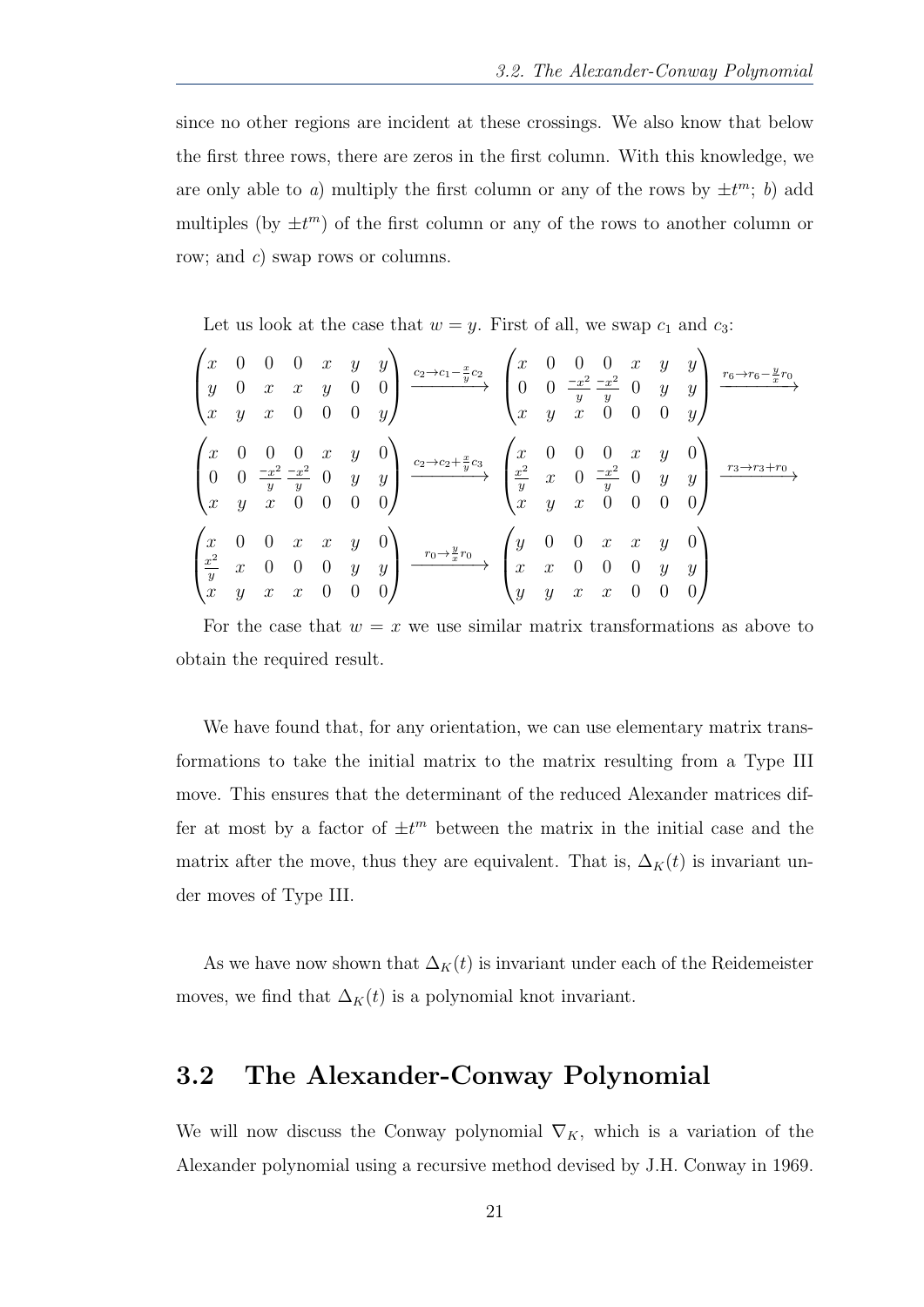Conway himself stated that  $\mathcal{L}_K$  is just a disguised and normalized form of the Alexander polynomial  $\Delta_K$ ' [\[6,](#page-54-1) p. 337]. In fact  $\nabla_K$  can be defined completely by different properties which we will investigate.

**Definition.** Given an oriented knot or link,  $K$ , there is an associated polynomial  $\nabla_K(z)$  that can be determined by means of the following two axioms [\[6,](#page-54-1) p. 338]:

**Axiom 1.** If  $0<sub>1</sub>$  denotes the standard unknot, then  $\nabla_{0<sub>1</sub>}(z) = 1$ .

**Axiom 2.** Suppose that  $L_+$ ,  $L_-$  and  $L_0$  are three knots or links that have identical diagrams except in the neighbourhood of one crossing point. In this neighbourhood, the diagrams differ in the following manner:



Then the polynomials of the three knots or links are related by the following:

$$
\nabla_{L_+}(z) - \nabla_{L_-}(z) = z \cdot \nabla_{L_0}(z)
$$

This relation is known as the skein relation and Conway showed that this, alongside a choice of value for the unknot, was enough to determine the polynomial invariant  $\nabla_K(z)$ . He also showed that it is well defined by relating it to Alexander's matrix however he failed to find an explanation for the skein relation [\[6,](#page-54-1) p. 339].

Conway's invariant  $\nabla_K$  is related to the Alexander polynomial  $\Delta_K$  by the following identity:

$$
\Delta_K(t) = \nabla_K \left( \sqrt{t} - \frac{1}{\sqrt{t}} \right)
$$

Thus, replacing z by  $\sqrt{t} - \frac{1}{\sqrt{t}}$  $\overline{t}_{\overline{t}}$  in the Conway polynomial yields the Alexander polynomial, which is why Conway's polynomial is generally known as the Alexander-Conway polynomial. It differs slightly in that after calculating  $\nabla_K(z)$  there is no 'tidying up' to be done, one always has the same result.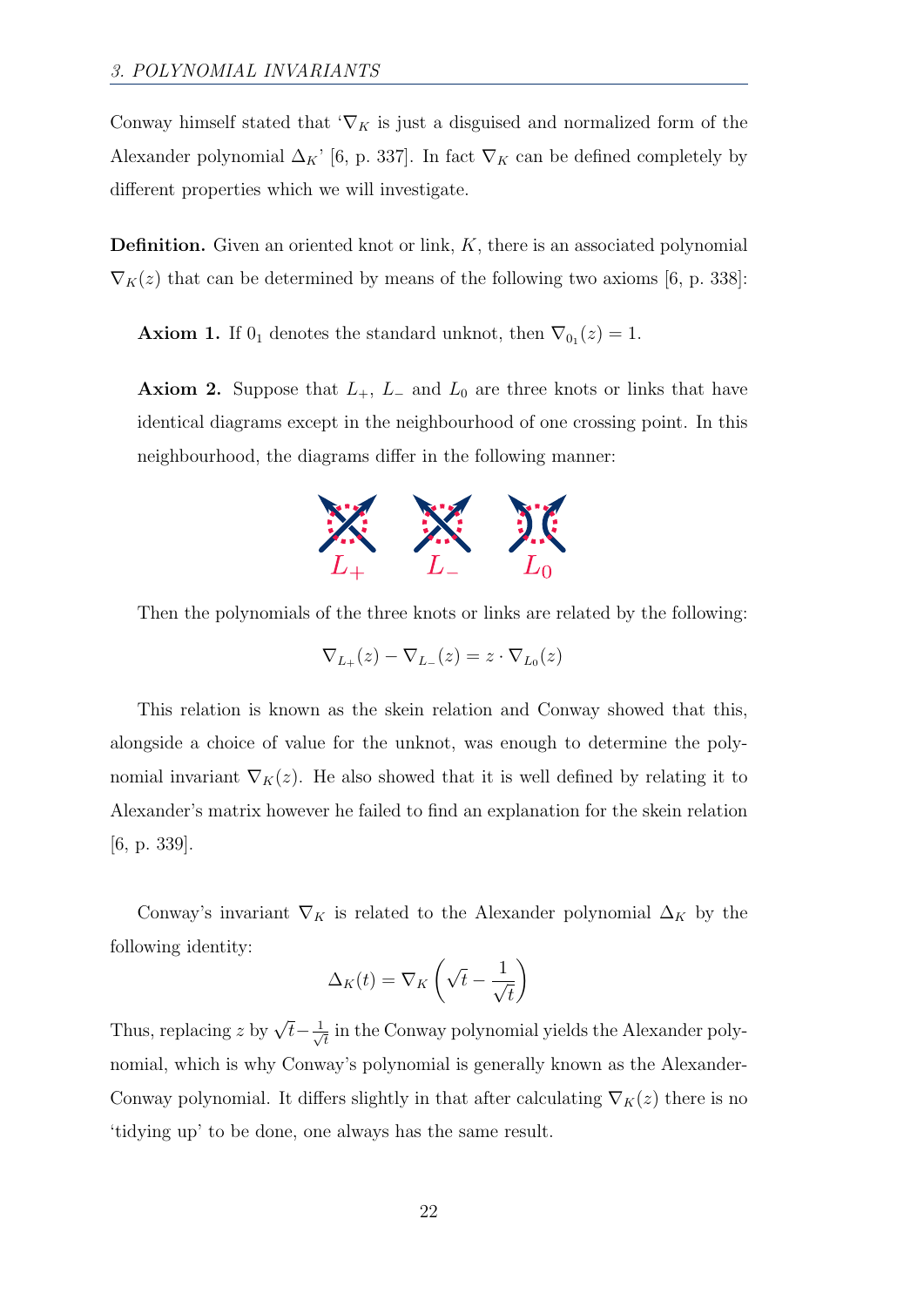#### <span id="page-22-0"></span>3.2.1 Calculation for Figure Eight Knot

We will now calculate the Conway polynomial of  $4<sub>1</sub>$  using the skein relation:

**Note.** Sometimes we might write  $\nabla_K$  instead of  $\nabla_K(z)$ .



With the 'skein tree' above we show that:

$$
\nabla_{4_1}(z) = 1 \cdot \nabla_{0_1} + z \cdot \nabla_{H_{-}}
$$
  
= 1 \cdot \nabla\_{0\_1} + z \cdot (1 \cdot \nabla\_{0\_1^2} - z \cdot \nabla\_{0\_1})  
= 1 \cdot \nabla\_{0\_1} + z \cdot (1 \cdot (\frac{1}{z} \cdot \nabla\_{0\_1} - \frac{1}{z} \cdot \nabla\_{0\_1}) - z \cdot \nabla\_{0\_1})  
= 1 + z(0 - z(1)) = 1 - z<sup>2</sup>

where  $H_-\$  is the oriented Hopf Link with **[linking number](#page-51-2)** -1,  $0_1^2$  is the **[unlink](#page-53-1)** of two components, and  $0<sub>1</sub>$  is the [unknot.](#page-53-0)

### <span id="page-22-1"></span>3.3 Further Polynomial Invariants

As a result of Conway's discovery of the skein relation, Vaughan Jones discovered the Jones polynomial in 1984. The Jones polynomial,  $V_K(t)$ , is a more sensitive polynomial invariant which is calculated using a skein relation [\[13\]](#page-55-3).  $V_K(t)$  also addresses a limitation of the Alexander-Conway polynomial in that it can sometimes distinguish [chirality,](#page-50-2) e.g. right- and left-handed trefoil knots have Jones polynomials  $V_{3_1^R}(t) = t + t^3 - t^4$  and  $V_{3_1^L}(t) = t^{-1} + t^{-3} - t^{-4}$  respectively [\[31\]](#page-56-3).

**Open Problem 1.** Prove that there are no non-trivial knots with  $V_K(t) = 1$ .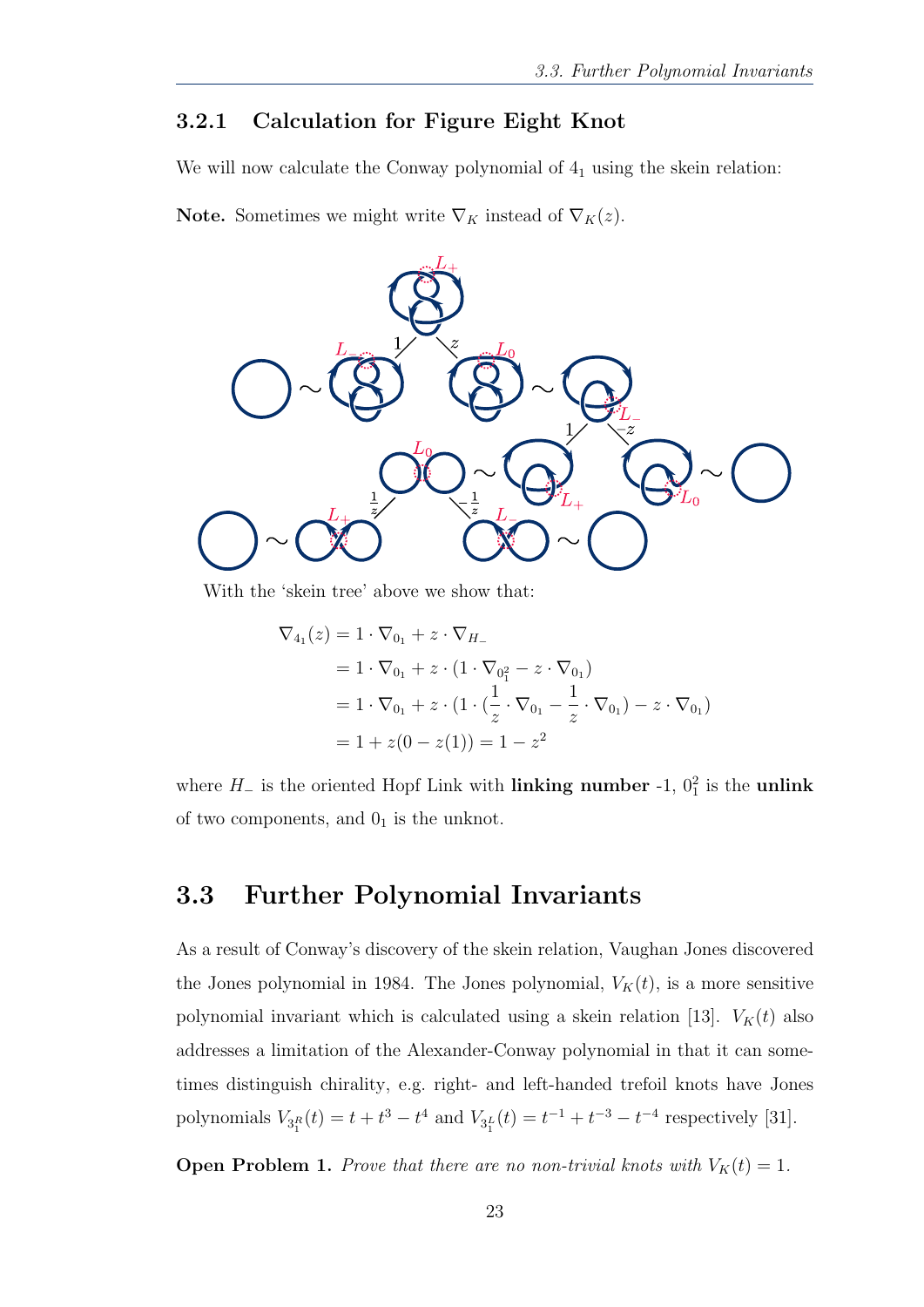Although more sensitive, the Jones polynomial is by no means a complete invariant and its discovery led to renewed exploration in this area. A year later, a two-variable polynomial invariant was discovered, the HOMFLY (or HOM-FLYPT) polynomial, which generalises both the Alexander and the Jones polynomials. The HOMFLY polynomial is again more sensitive and opens further the field of knot theory, however it is still not complete.

Open Problem 2. Find a complete knot invariant<sup>[3](#page-23-0)</sup>.

<span id="page-23-0"></span><sup>&</sup>lt;sup>3</sup>a knot invariant, say  $\kappa$ , such that  $\kappa(K) = \kappa(K') \Rightarrow K \sim K'$ .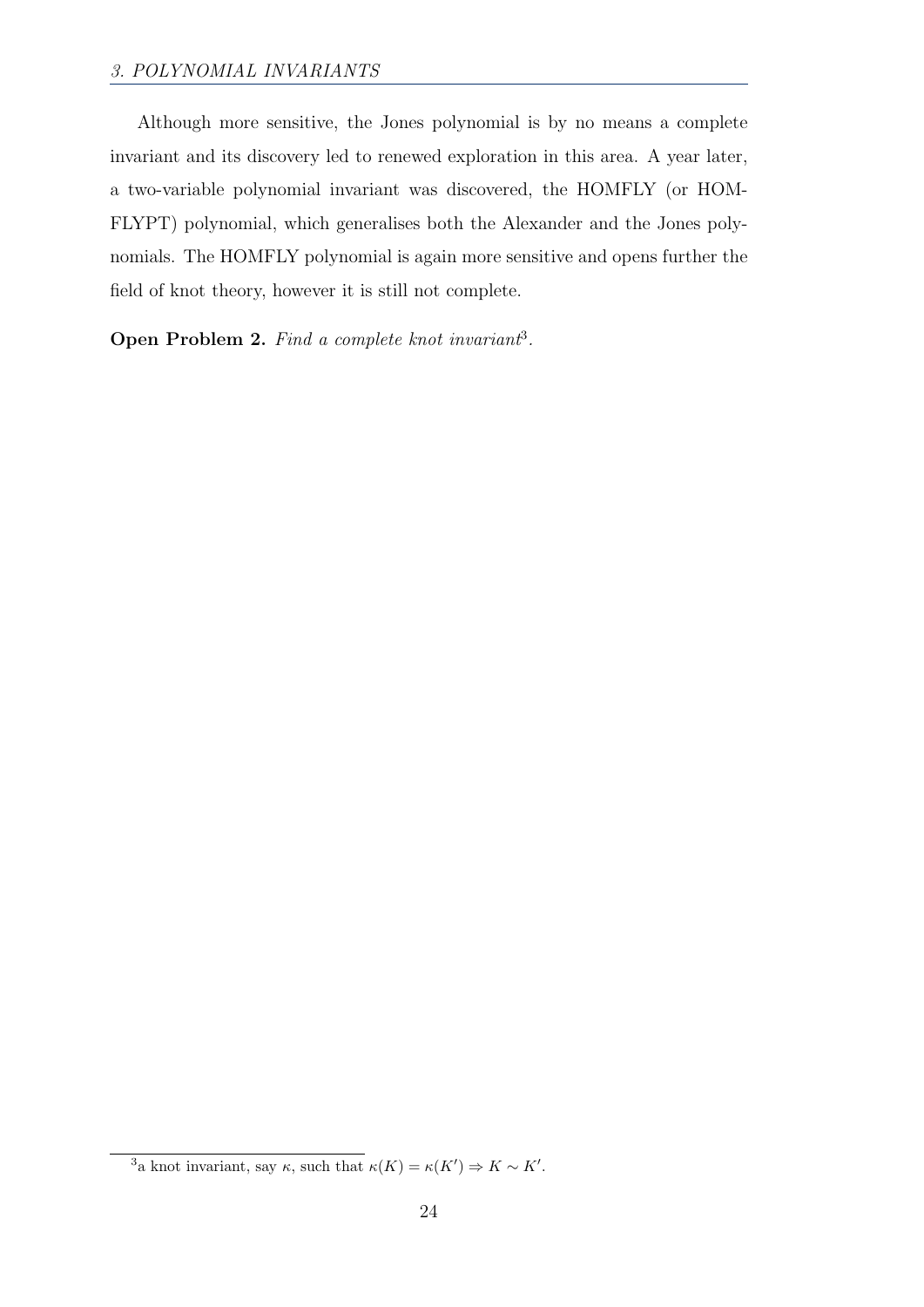## <span id="page-24-0"></span>Chapter 4

# Alternating Knots

Definition. An alternating knot is a [knot](#page-50-1) for which there exists a [knot diagram](#page-51-3) in which crossings alternate between under and over as one travels around the knot in a given direction. Note that not all [knot diagrams](#page-51-3) of alternating [knots](#page-50-1) need be alternating [\[1,](#page-54-4) p. 7].

### <span id="page-24-1"></span>4.1 Examples

#### <span id="page-24-2"></span>4.1.1 Trefoil Knot,  $3<sub>1</sub>$



The trefoil [knot](#page-50-1) has the lowest [crossing number](#page-50-3) of any [prime knot](#page-52-1) not [equiv](#page-51-0)[alent](#page-51-0) to the [unknot](#page-53-0). It is denoted  $3<sub>1</sub>$  since it is the first (and only) [prime knot](#page-52-1) with [crossing number](#page-50-3) 3. The trefoil knot is **[chiral](#page-50-2)** [\[4,](#page-54-5) p. 367].

The Conway polynomial of the trefoil knot is  $\nabla_{3_1}(z) = 1 + z^2$  [\[5\]](#page-54-6). The Alexander polynomial is  $\Delta_{3_1}(t) = 1 - t + t^2$ . This is unique for knots with up to 10 crossings [\[31\]](#page-56-3), so if we find a knot with 10 or fewer crossings with the same polynomial then we know it is equivalent to the trefoil knot.

The following is a Celtic knot representation (defined in Chapter [6\)](#page-30-0) of a trefoil knot and a demonstration that it is equivalent: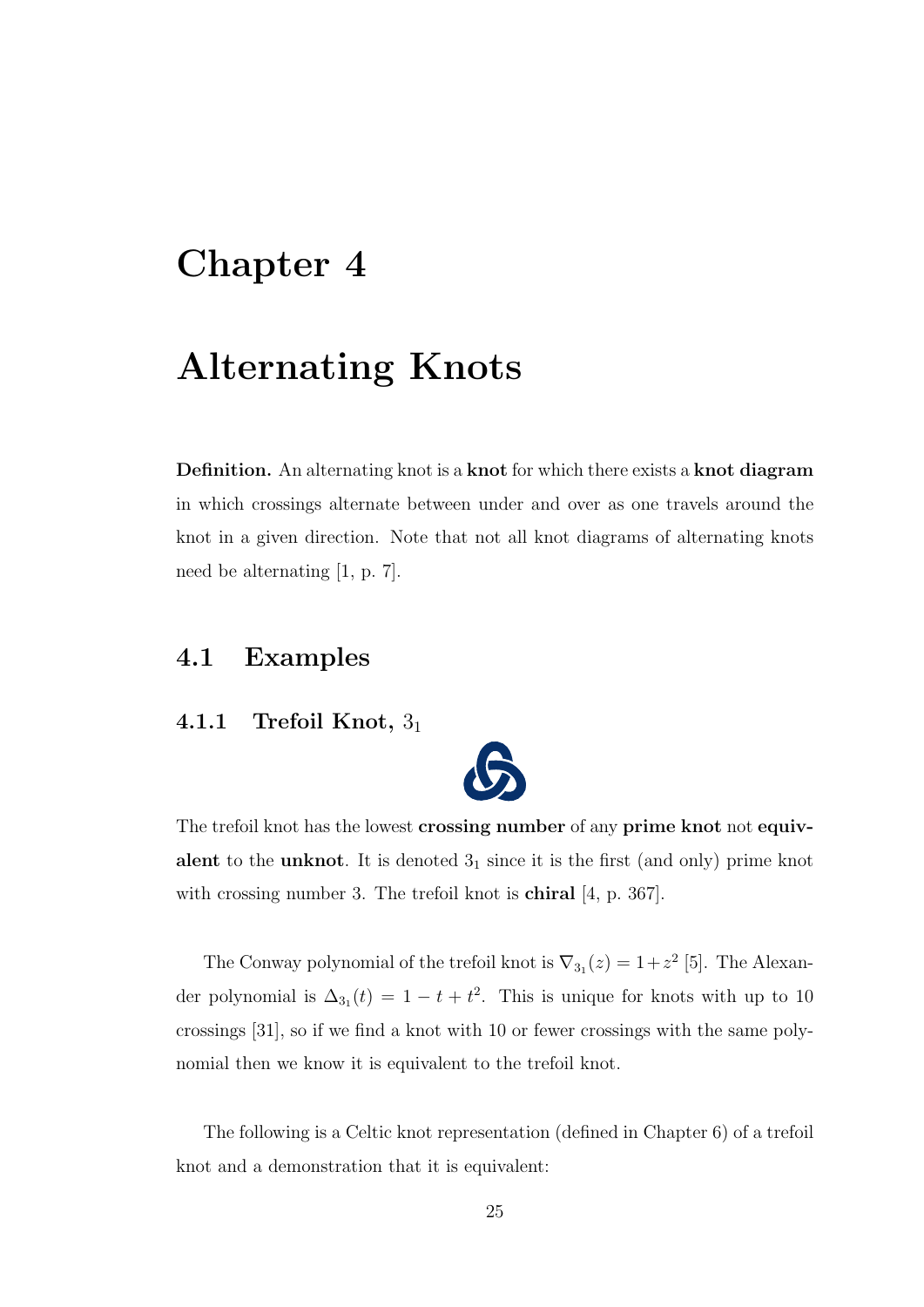

#### <span id="page-25-0"></span>4.1.2 Figure Eight Knot, 4<sup>1</sup>



The figure eight [knot](#page-50-1) is the only [prime knot](#page-52-1) with [crossing number](#page-50-3) 4. Hence, it is denoted 41. We calculated the Conway polynomial in [3.2.1.](#page-22-0) The Alexander polynomial is  $\Delta_{4_1}(t) = 1 - 3t + t^2$  [\[5\]](#page-54-6). The figure eight knot is [amphichiral](#page-50-2) as we shall show, listing the type of [Reidemeister move](#page-52-0) used in each step (and with labelled crossings for the last step, adjusting the knot without crossing/uncrossing):



We see that with crossing number 3 there are no amphichiral knots but with crossing number 4 there is one. This pattern of zero and non-zero seems to continue, leading Tait to think that there are no prime amphichiral knots with an odd number of crossings. However, Hoste et al. discovered one with crossing number 15 in 1998 [\[12,](#page-55-5) p. 37].

Open Problem 3. Are there prime amphichiral knots for every crossing number  $\geq 14\,{}^{0.1}$  $\geq 14\,{}^{0.1}$  $\geq 14\,{}^{0.1}$ 

Open Problem 4. Find a knot invariant that determines whether a knot is amphichiral or not.

<span id="page-25-1"></span><sup>&</sup>lt;sup>1</sup> there certainly are for crossing numbers 14, 15 and 16.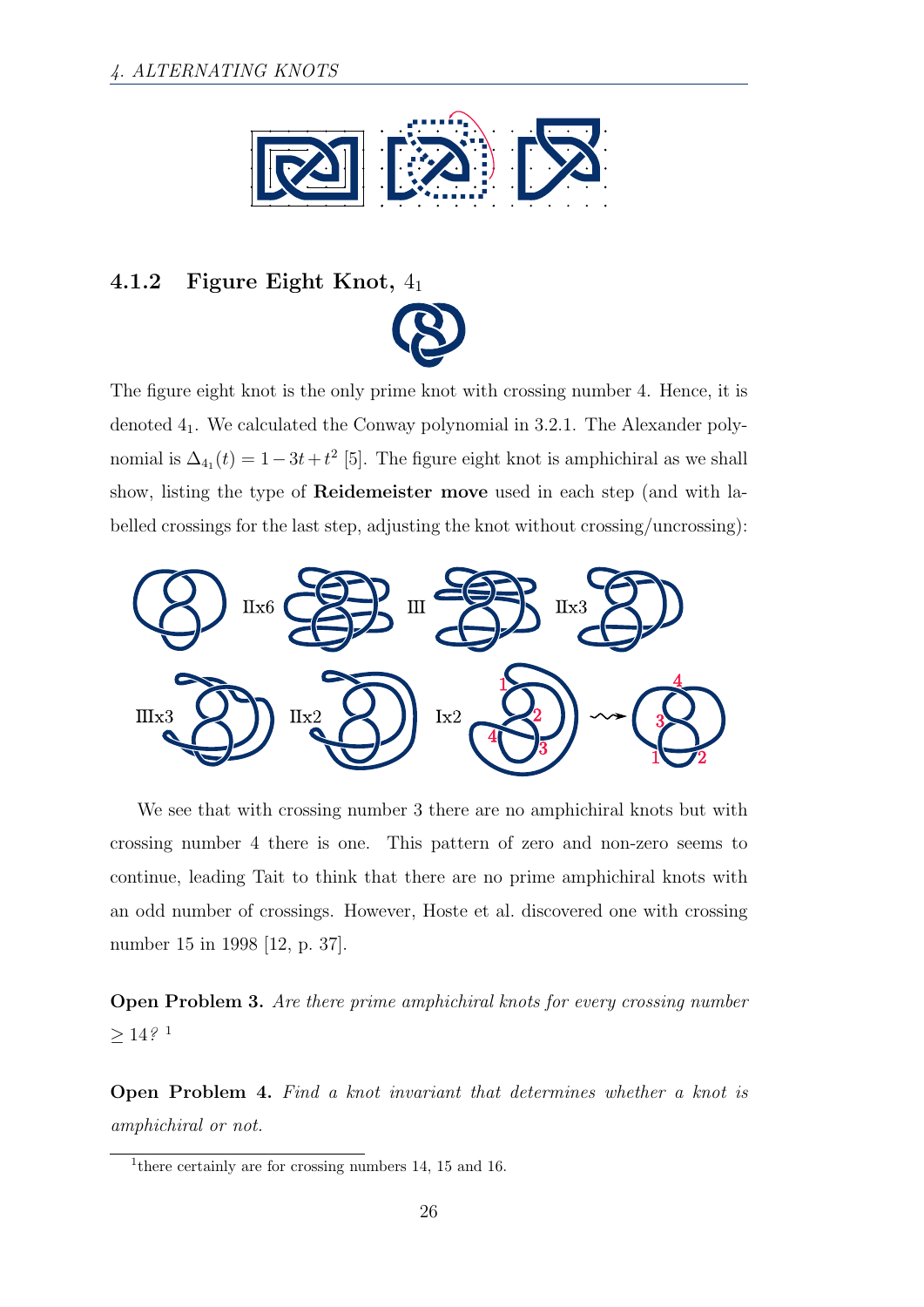### <span id="page-26-0"></span>4.2 Properties

Alternating knots have many special properties. Looking at knots with low crossing numbers, it can seem as if almost all knots are alternating. However, with crossing number 13 there are more non-alternating prime knots than alternating prime knots. And with crossing number 16 there are well over twice as many non-alternating prime knots than alternating prime knots. In fact it has been conjectured that the proportion of alternating knots tends exponentially to zero as the crossing number increases [\[12,](#page-55-5) p. 36].

Probably the most striking properties unique to alternating knots, are those conjectured by Tait in the 1870s.

Tait's Conjectures [\[12,](#page-55-5) p. 35].

- 1. **[Reduced](#page-52-2)** alternating [knot diagrams](#page-51-3) have the minimal number of crossings.
- 2. Any two [equivalent](#page-51-0) [reduced](#page-52-2) alternating knot diagrams have equal **[writhe](#page-53-2)**.
- <span id="page-26-2"></span>3. Any two [equivalent](#page-51-0) [reduced](#page-52-2) alternating knot diagrams are related by a succession of [flypes](#page-50-4).

It was not until Jones developed his polynomial over 100 years later [\[13\]](#page-55-3), that any of these conjectures were solved. In 1987, Kauffman, Murasugi and Thistlethwaite proved the first and second conjectures using the Jones polynomial (and Kauffman polynomial) [\[21\]](#page-55-6), then four years later Menasco and Thistlethwaite proved the third conjecture [\[18\]](#page-55-7).

There are two other significant properties relating to the Alexander polynomial of alternating knots.

#### Properties of Alexander polynomial.

- 1. If K is an alternating knot, all coefficients of  $\Delta_K(t)$  are non-zero.
- [2](#page-26-1). If K is an alternating knot, the coefficients of  $\Delta_K(t)$  are alternating <sup>2</sup>.

<span id="page-26-1"></span><sup>2</sup>a polynomial  $\sum a_n t^n$  is alternating iff  $(-1)^{i+j} a_i a_j \ge 0$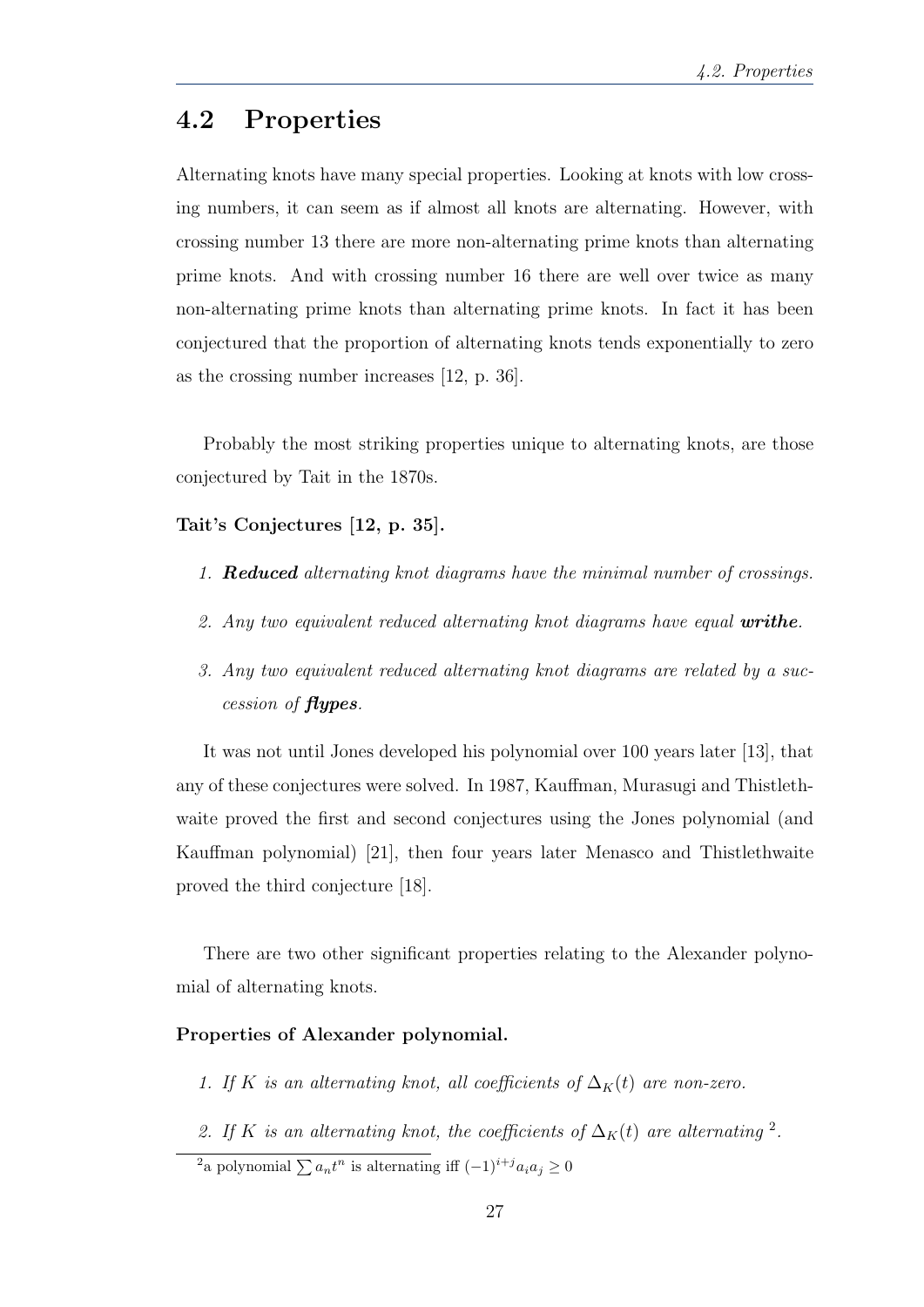The first theorem was proven by Murasugi in 1958 [\[20,](#page-55-8) p. 181] and the second by Crowell in 1959 [\[7,](#page-54-7) p. 262].

We can use Tait's first conjecture to prove another property of alternating knots.

**Theorem 2.** Alternating knots are adequate<sup>[3](#page-27-0)</sup> knots.

*Proof.* First we must show that the **[knot composition](#page-50-5)** of two alternating knots is alternating. The easiest way to do this is with knot diagrams, where the pair on the left represent any two reduced alternating knot diagrams. We then give a reduced alternating knot diagram of their composition:



These diagrams, along with their mirror images, cover every combination of alternating knot compositions. In the first case, the composition is clearly reduced and alternating, since both knots on the left hand side are. In the second case, we get a non-alternating knot diagram. By 'lifting' one of the strands completely over the rest of the right hand factor knot, we find an alternating knot diagram. We may not have given the set of [Reidemeister moves](#page-52-0) used, but considering our knot in  $\mathbb{R}^3$  we can see we have an equivalent knot, so we have found a reduced alternating knot diagram.

Clearly every crossing which was in the two knot diagrams on the left appears in the knot diagram of the composition, i.e. the number of crossings on each side are equal. Both sides are reduced alternating knot diagrams, and so, by the second conjecture, the numbers of crossings are minimal, i.e. are equal to the [crossing numbers.](#page-50-3)  $\Box$ 

Open Problem 5. Prove that every knot is an adequate knot [\[16,](#page-55-9) p. 45].

<span id="page-27-0"></span><sup>&</sup>lt;sup>3</sup>a class of knots whose crossing numbers satisfy:  $c(K_1 \# K_2) = c(K_1) + c(K_2)$ .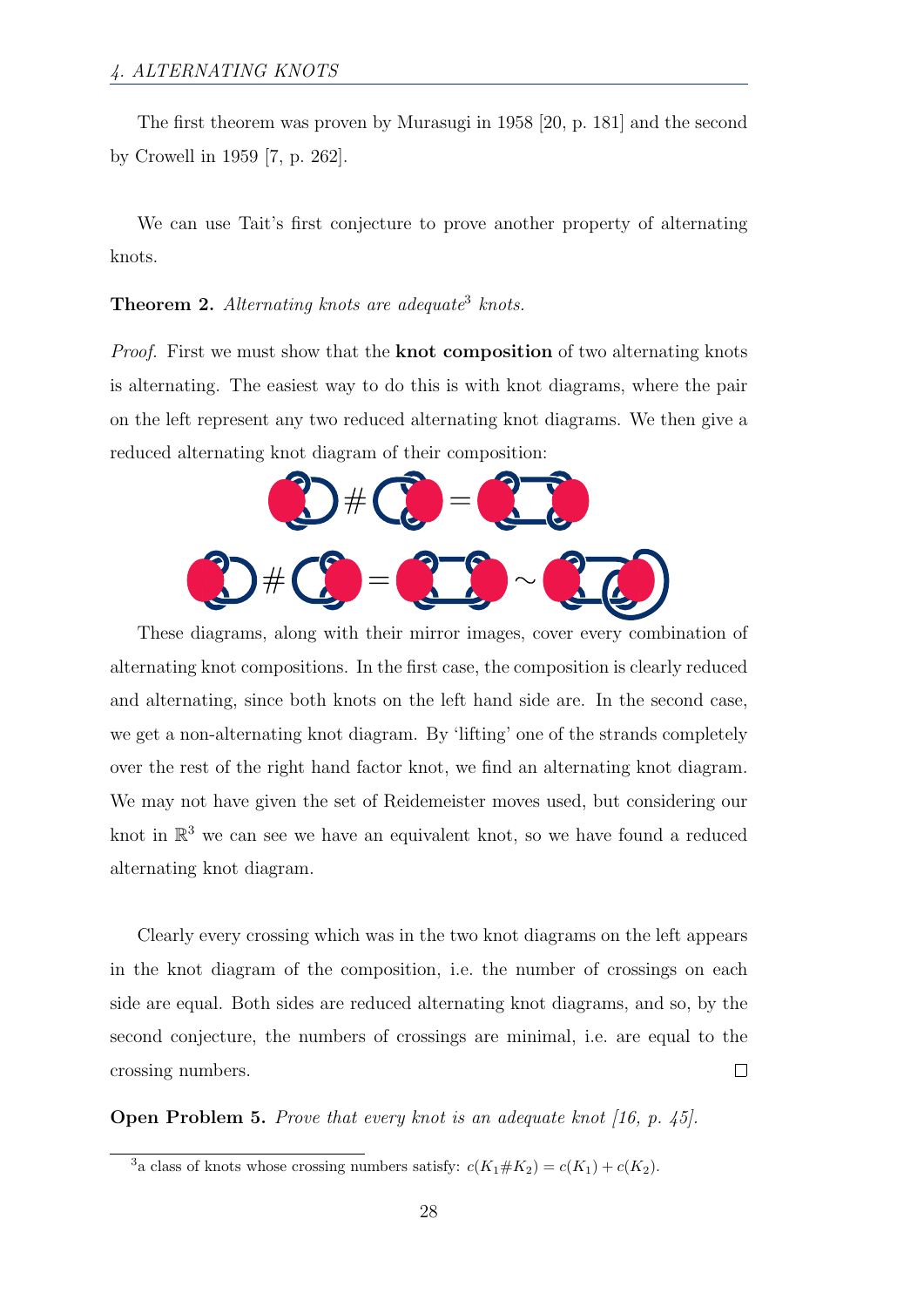## <span id="page-28-0"></span>Chapter 5

### Non-alternating Knots

Definition. A non-alternating knot is any [knot](#page-50-1) which is not an alternating knot. That is, a non-alternating knot is a [knot](#page-50-1) for which there does not exist a [knot](#page-51-3) [diagram](#page-51-3) in which crossings alternate between under- and over-passes.

There are no prime non-alternating [knots](#page-50-1) with **[crossing number](#page-50-3)**  $\leq 7$ . With [crossing number](#page-50-3) 8 there are three non-alternating [knots:](#page-50-1)  $8_{19}$ ,  $8_{20}$ , and  $8_{21}$  [\[5\]](#page-54-6).



<span id="page-28-1"></span>**Theorem 3.**  $8_{19}$  is a non-alternating knot.

*Proof.* Let us compute the Alexander polynomial of  $8_{19}$ . First of all, we give the knot diagram an orientation. Then we number all of the regions (in black) and all of the crossings (in red) and give the appropriate value from  $\{1, -1, t, -t\}$  at each crossing/region (where we denote 1 by •, -1 by  $\circ$ , t by  $\blacktriangle$  and  $-t$  by  $\triangle$ ):

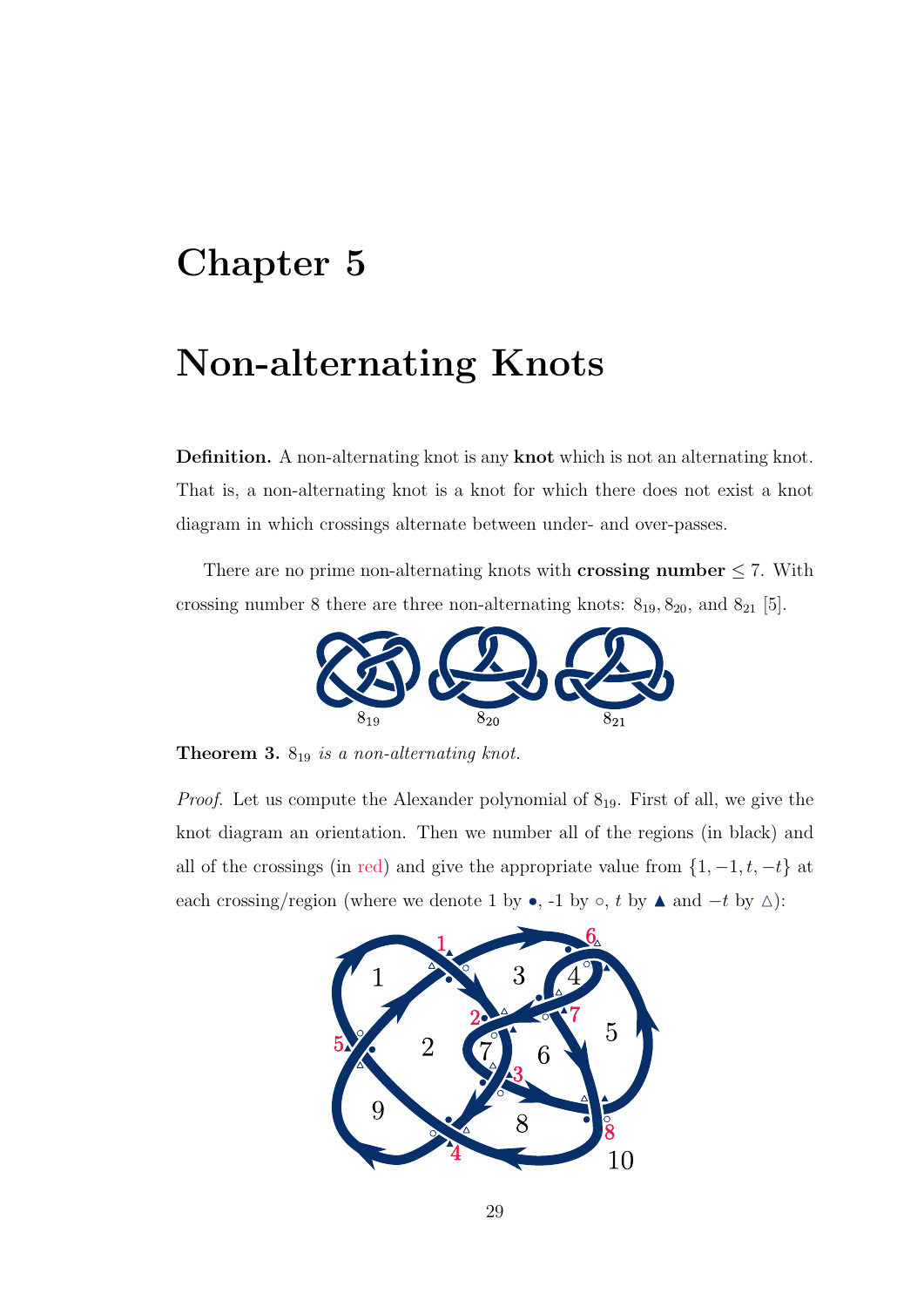We then create a matrix, where each row corresponds to a crossing, each column to a region, and each entry to the appropriate value in  $\{1, -1, t, -t\}$ .

|                  |                |                  |                |                 |                |                |                |                | $-t$ 1 -1 0 0 0 0 0 0 t) |
|------------------|----------------|------------------|----------------|-----------------|----------------|----------------|----------------|----------------|--------------------------|
| $\overline{0}$   | $\mathbf{1}$   | $-t$             | $\overline{0}$ |                 | 0 $t$ $-1$     |                |                |                | $0 \quad 0 \quad 0$      |
| $\overline{0}$   |                |                  | $\theta$       |                 | $0 \quad t$    |                | $-t$ $-1$      |                | $0 \quad 0$              |
| $\overline{0}$   | 1              | $\boldsymbol{0}$ | $\overline{0}$ | $\overline{0}$  | $\overline{0}$ | $\overline{0}$ |                |                | $-t$ $-1$ $t$            |
| $-1$             | 1              |                  | $\overline{0}$ | $\vert 0 \vert$ | $\overline{0}$ | $\overline{0}$ | $\overline{0}$ | $-t$           | $t_{-}$                  |
| $\overline{0}$   | $\overline{0}$ | $\mathbf{1}$     | $-1$           | t               |                | $0\qquad 0$    |                | $0 \quad 0$    | $-t$                     |
| $\theta$         | $\overline{0}$ | 1                | $-t$           | $t_{\rm}$       | $-1$           | $\overline{0}$ | $\overline{0}$ | $\overline{0}$ | $\vert 0 \vert$          |
| $\boldsymbol{0}$ | $\overline{0}$ | $\overline{0}$   | $\overline{0}$ | $-t$            | $-t$           |                |                |                | $0 \t 1 \t 0 \t -1$      |

We then remove any two columns which correspond to adjacent regions. Let us remove the columns corresponding to regions 9 and 10, since they share an edge (between crossings 4 and 5). And we then calculate the determinant:

$$
\begin{vmatrix}\n-t & 1 & -1 & 0 & 0 & 0 & 0 & 0 \\
0 & 1 & -t & 0 & 0 & t & -1 & 0 \\
0 & 1 & 0 & 0 & 0 & t & -t & -1 \\
0 & 1 & 0 & 0 & 0 & 0 & 0 & -t \\
-1 & 1 & 0 & 0 & 0 & 0 & 0 & 0 \\
0 & 0 & 1 & -1 & t & 0 & 0 & 0 \\
0 & 0 & 1 & -t & t & -1 & 0 & 0 \\
0 & 0 & 0 & 0 & t & -t & 0 & 1\n\end{vmatrix} = t - t^2 + t^4 - t^6 + t^7
$$

We now factor out the largest possible power of  $t$ , i.e. divide by  $t<sup>1</sup>$  and multiply by  $\pm 1$  to make sure the constant is positive and we get the Alexander polynomial:  $\Delta_{8_{19}}(t) = 1 - t + t^3 - t^5 + t^6$ . This polynomial has coefficient zero for  $t^2$  and  $t^4$ . Also,  $t<sup>1</sup>$  and  $t<sup>3</sup>$  have opposite coefficents. This polynomial fails to meet either of the properties of Alexander polynomials of alternating knots on page [27.](#page-26-2) Thus  $8_{19}$  is non-alternating.  $\Box$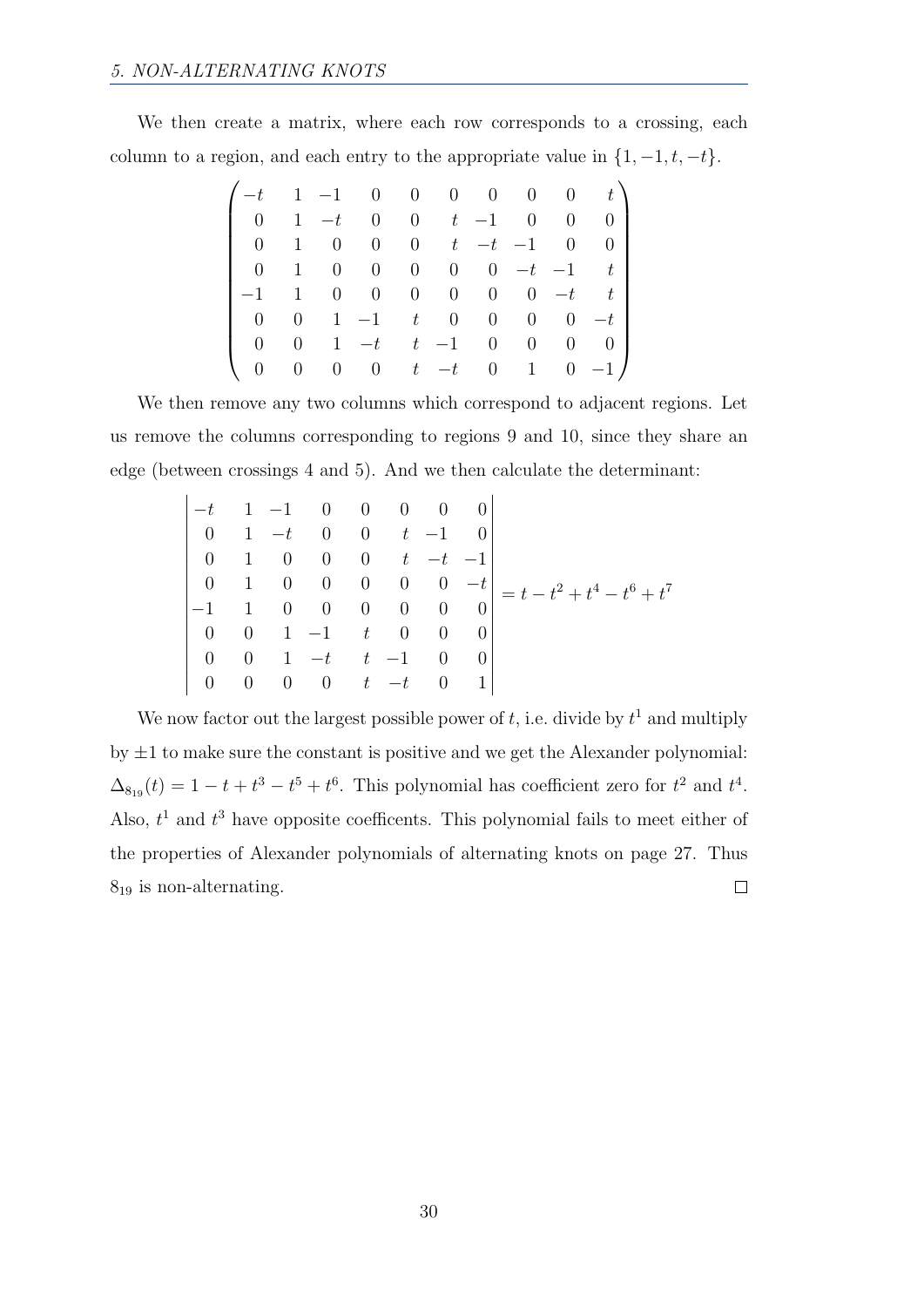### <span id="page-30-0"></span>Chapter 6

## Celtic Knots

**Note.** In this chapter we will sometimes use *graph* when we mean *multigraph*<sup>[1](#page-30-2)</sup> or pseudograph<sup>[2](#page-30-3)</sup>. Also, we often use knot instead of link. However, we rarely need to restrict ourselves to one component.

#### <span id="page-30-1"></span>6.1 What is a Celtic knot?

Celtic knots are stylized, interlaced patterns, representing ropes or threads tied in a knot. To be strictly accurate, they are mis-named. They also appear in the art of various other peoples including Romans, Vikings and Saxons. Generally, like our mathematical knots, they have no ends. In this case, they can also be called Gordian knots, due to an ancient Greek myth. As the legend goes, it was said that the person who untied Gordius' knot would rule all of Asia. It remained unsolved for many years, resisting all attempted solutions until 333BC when Alexander the Great cut it through with a sword.

For the purposes of this paper we shall look at certain kinds of Celtic knots that are drawn on a grid of dots. From now on we shall speak of Celtic knots as if they are all of this kind.

Definition. A Celtic knot is a [link diagram](#page-51-3) created by a boundary, barriers (horizontal or vertical lines going from one dot to another, that will 'reflect' the

<span id="page-30-2"></span><sup>&</sup>lt;sup>1</sup>a graph which permits multiple edges between two vertices.

<span id="page-30-3"></span><sup>2</sup>a multigraph which allows loops (an edge starting and finishing at one vertex).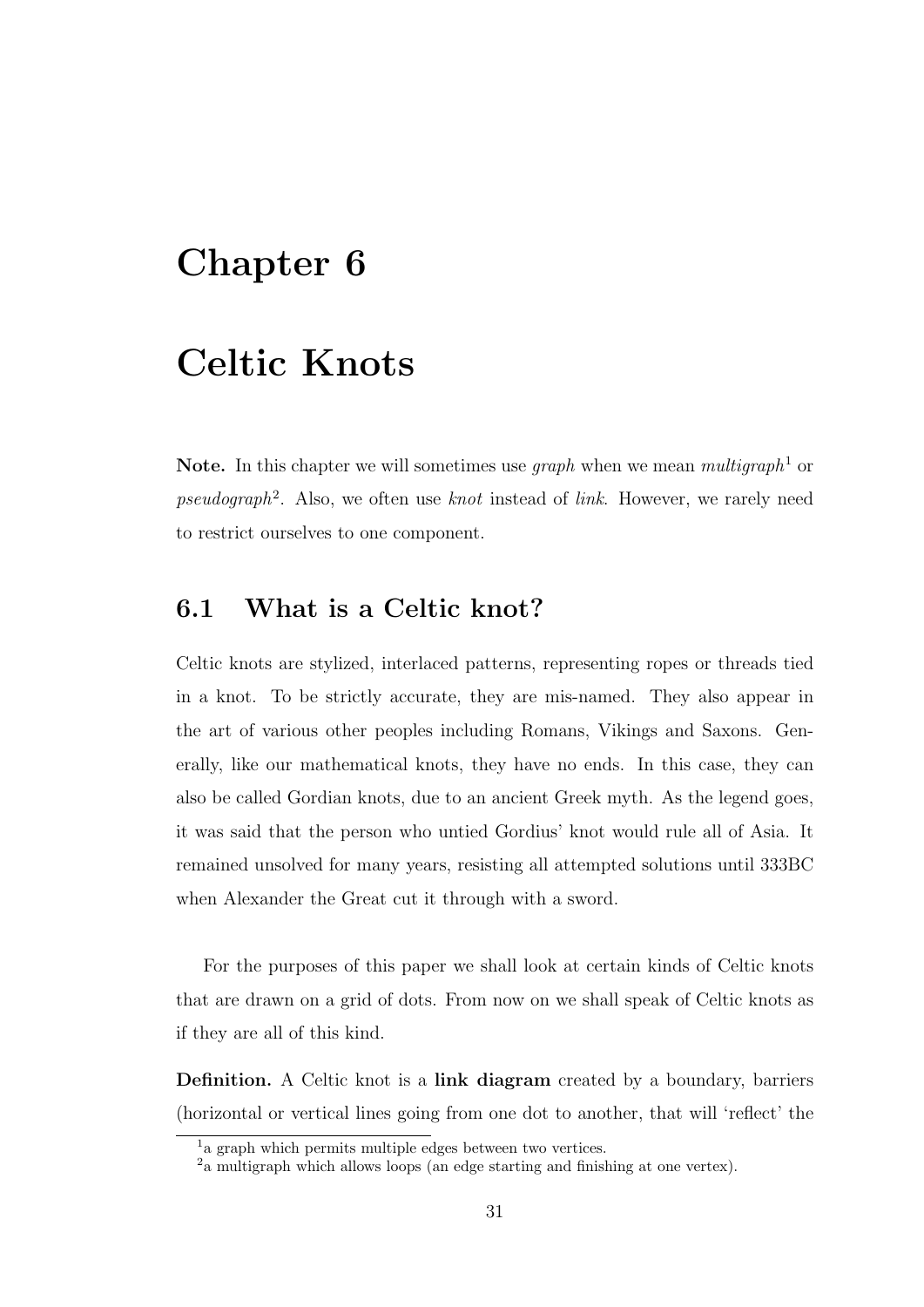strands) and tiles, in the following way.

We set a boundary (a rectangular barrier) with dimensions  $2m \times 2n$  for  $m, n \in$ N. Next we add barriers of even length, starting and finishing (note that we treat an intersection of barriers as a start/end) on dots  $(x, y)$  where  $x + y$  is even (i.e. either  $x, y$  are both even or both odd), where we count rows as follows:

$$
\begin{array}{c}\n2n \\
\vdots \\
3\n\end{array}\n\begin{array}{ccc}\n\ddots & \cdots \\
\ddots & \ddots \\
2\n\end{array}\n\begin{array}{ccc}\n\ddots & \ddots \\
\ddots & \ddots \\
0 & 1 & 2 & 3\n\end{array}\n\begin{array}{ccc}\n\ddots & \ddots \\
\ddots & \ddots & \ddots \\
2n & \cdots \\
\ddots & \ddots & \ddots\n\end{array}
$$

We are now ready to place the tiles. Each tile of the grid must be a rotation of one of the following, which we name, respectively, corner, straight, left-bend, right-bend and diagonal:



The tiles with two edging barriers can be placed, rotating so each space's and tile's barriers match up.

If we number the tiles by the dot at the bottom-left of the tile, so the bottom left tile is  $(0, 0)$  and the top-right tile is  $(2m - 1, 2n - 1)$ , then the placing of a tile  $(x, y)$  is dependent only on its neighbouring barriers and the sum  $x + y$ . If the space  $(x, y)$  has no neighbouring barriers then we place a diagonal tile, NW to SE if  $x + y$  is even and SW to NE if  $x + y$  is odd.

**Note.** We see that every diagonal tile has a strand going from  $(p, q)$  to  $(r, s)$ where both  $p + q$  and  $r + s$  are odd. Thus crossings will be on dots  $(x, y)$  where  $x + y$  is odd (the converse is true, that if the sum of the coordinates is odd, then there is a crossing on it, UNLESS there is a boundary or barrier through it), and if the sum of the dot's coordinates are even then the dot has no strands on it. The placing of the bends will ensure this is always the case:

If the space  $(x, y)$  has one neighbouring barrier b then we place a:

• left-bend if (b horizontal and  $x + y$  even) OR (b vertical and  $x + y$  odd)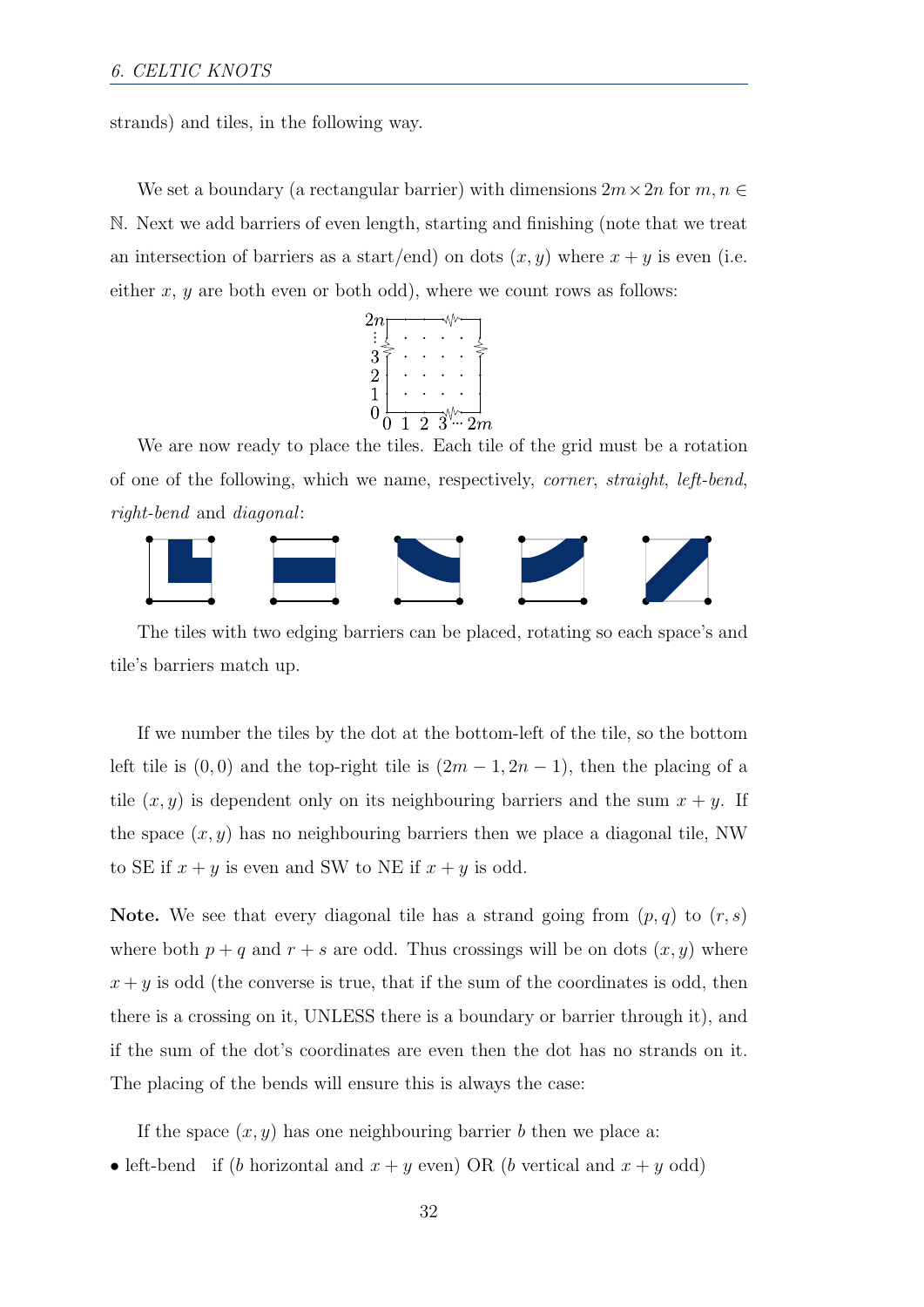• right-bend if (b horizontal and  $x + y$  odd) OR (b vertical and  $x + y$  even) rotating so that the space's and tile's barriers match up.

We then put NW to SE over-crossings on the odd rows and SW to NE overcrossings on the even rows.

### <span id="page-32-0"></span>6.2 Construction

Let us look at an example of construction: First of all, we set a boundary and place barriers:



We next place corner tiles in the spaces with two perpendicular barriers and then the straight tiles in the spaces with parallel barriers:



We place diagonal tiles if the space  $(x, y)$  has no neighbouring barriers, NW to SE if  $x + y$  is even and SW to NE if  $x + y$  is odd. We place bend tiles if the space  $(x, y)$  has one neighbouring barrier b: left- if (b horizontal and  $x + y$  even) OR (b vertical and  $x+y$  odd); right- if (b horizontal and  $x+y$  odd) OR (b vertical and  $x + y$  even):



We now put NW to SE over-crossings on the odd rows (counted as with the barriers) and SW to NE over-crossings on the even rows:

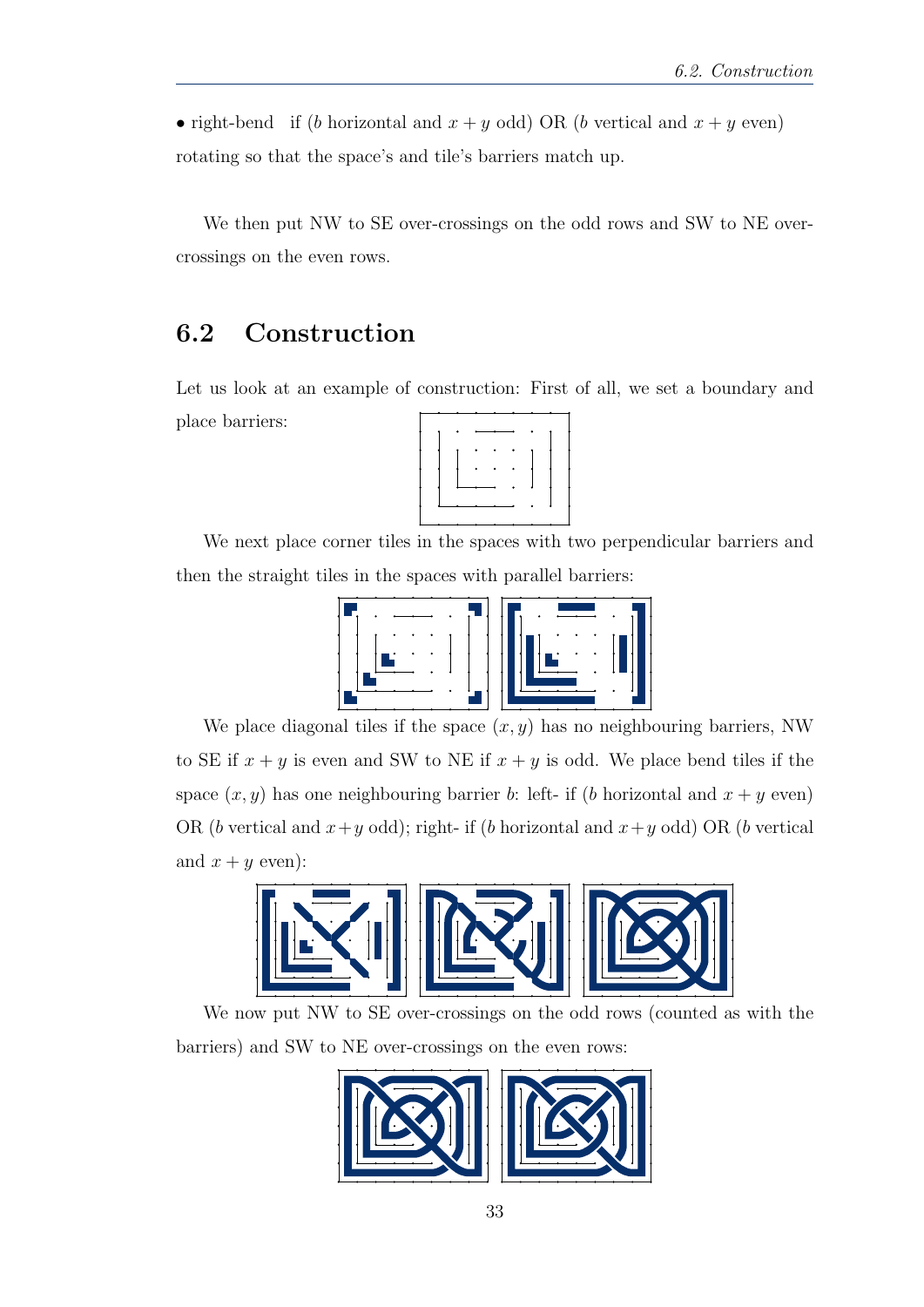### <span id="page-33-0"></span>6.3 Celtic Knots vs. Alternating Knots

#### <span id="page-33-1"></span>6.3.1 Celtic Knots

#### Theorem 4. Every Celtic knot is alternating.

Proof. Let us replace bends, straights and corners with diagonal tiles (ensuring that these would fit our rules if we were to ignore barriers). This will clearly not affect the crossings (since these always come at the corners of tiles anyway). Now, every stretch is either NW to SE or SW to NE. The knot from the construction example in Section [6.2](#page-32-0) would become:



Let us take a Celtic knot with no barriers (with all diagonal tiles as above). Let us assume either the width or height is more than two (otherwise we have the unknot). If we follow a stretch away from the boundaries, we will obviously move from odd to even rows or even to odd rows, clearly meeting alternate crossings. At the boundaries the strands still alternate since we can only have a rotation or reflection of the following:



( † ) Now we look at adding a barrier of length 2. A barrier goes from some  $(a, b)$  to  $(c, d)$  where both  $a + b$  and  $c + d$  are even, and cannot intersect another barrier (otherwise the new barrier will have two stretches of length 1 which is odd and therefore not allowed). Thus the middle of a barrier must be the dot where there was previously a crossing (by the Note on page [32\)](#page-30-1) and the ends of the barrier must be dots where there was previously no strand incident (by the rules of placing diagonals, the end of each diagonal must be at some  $(x, y)$  where  $x + y$ is odd). Thus we must have a rotation or reflection of the following, where − and  $+$  denote the next crossing in this direction being under- and over-crossings respectively: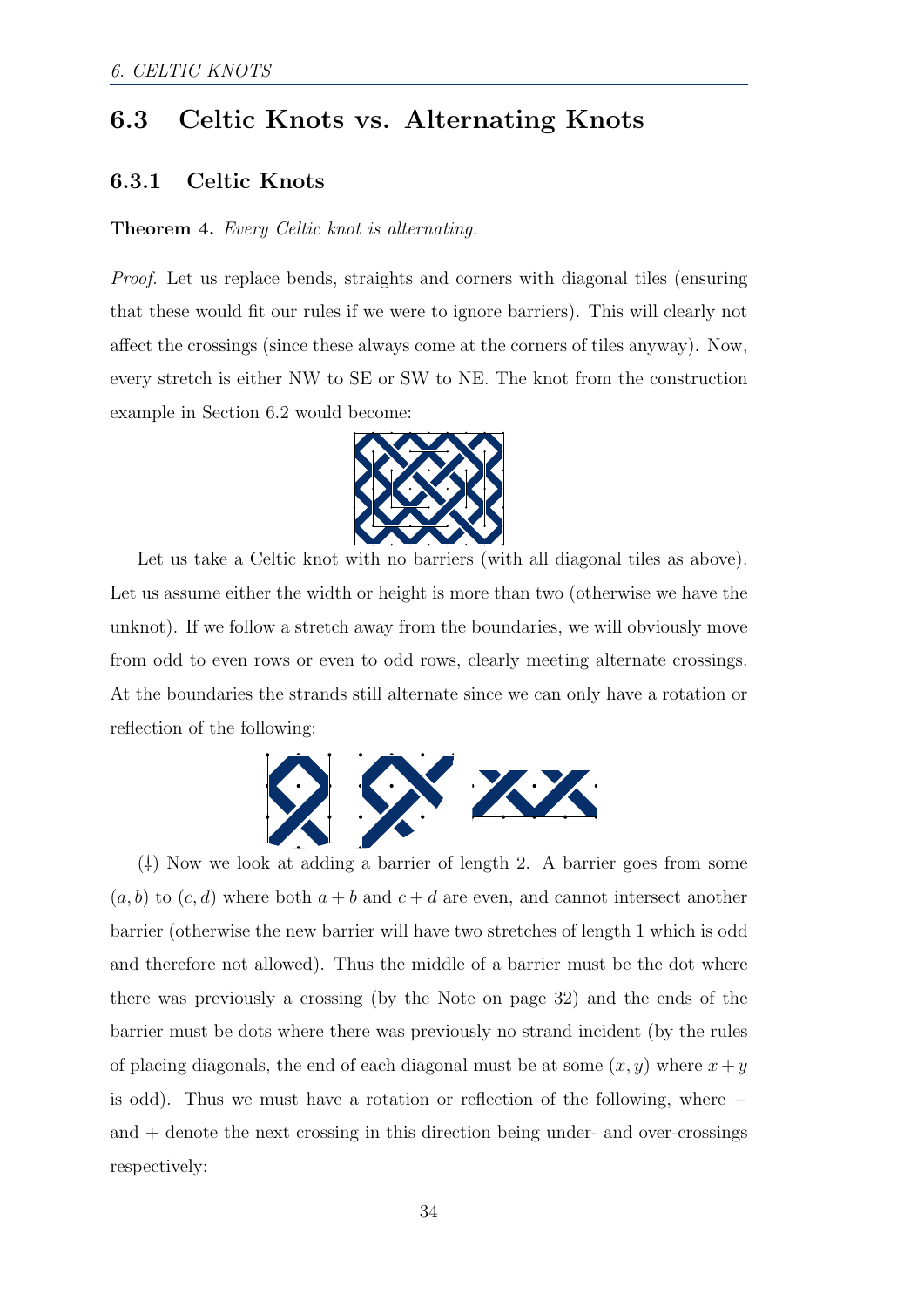

The link is still alternating after adding a barrier. Therefore we can add barriers repeatedly and we will still have an alternating link. Thus all Celtic knots are alternating.  $\Box$ 

Since we now know that all Celtic knots are alternating, let us examine some alternating knots to see whether they are Celtic:



#### <span id="page-34-0"></span>6.3.2 Alternating Knots

Before meeting the main theorem of this section, we must first define some tools.

#### Inverse Medial Graphs

vertex.

**Definition.** If we set m to be the function that takes a graph  $G$  to its [medial](#page-52-3) **[graph](#page-52-3)**,  $m(G)$ , then we want to define the *inverse medial graph*,  $(IMG)$ , to be the image of the map  $m^{-1}$ , that is, the map that takes  $m(G)$  to G. We construct one as follows [\[11,](#page-55-10) p. 89]:

- Colour one of the faces of  $m(G)$  blue.
- Colour the opposite faces<sup>[3](#page-34-1)</sup> of the blue face in blue.
- Repeat the previous step until there are no neighbouring faces with the same colour, i.e. the faces are 2-coloured.
- Place a vertex in the centre of each blue face.
- Place an edge between two vertices if their corresponding faces share a

<span id="page-34-1"></span><sup>3</sup> faces incident at the same vertex but with no edges in common.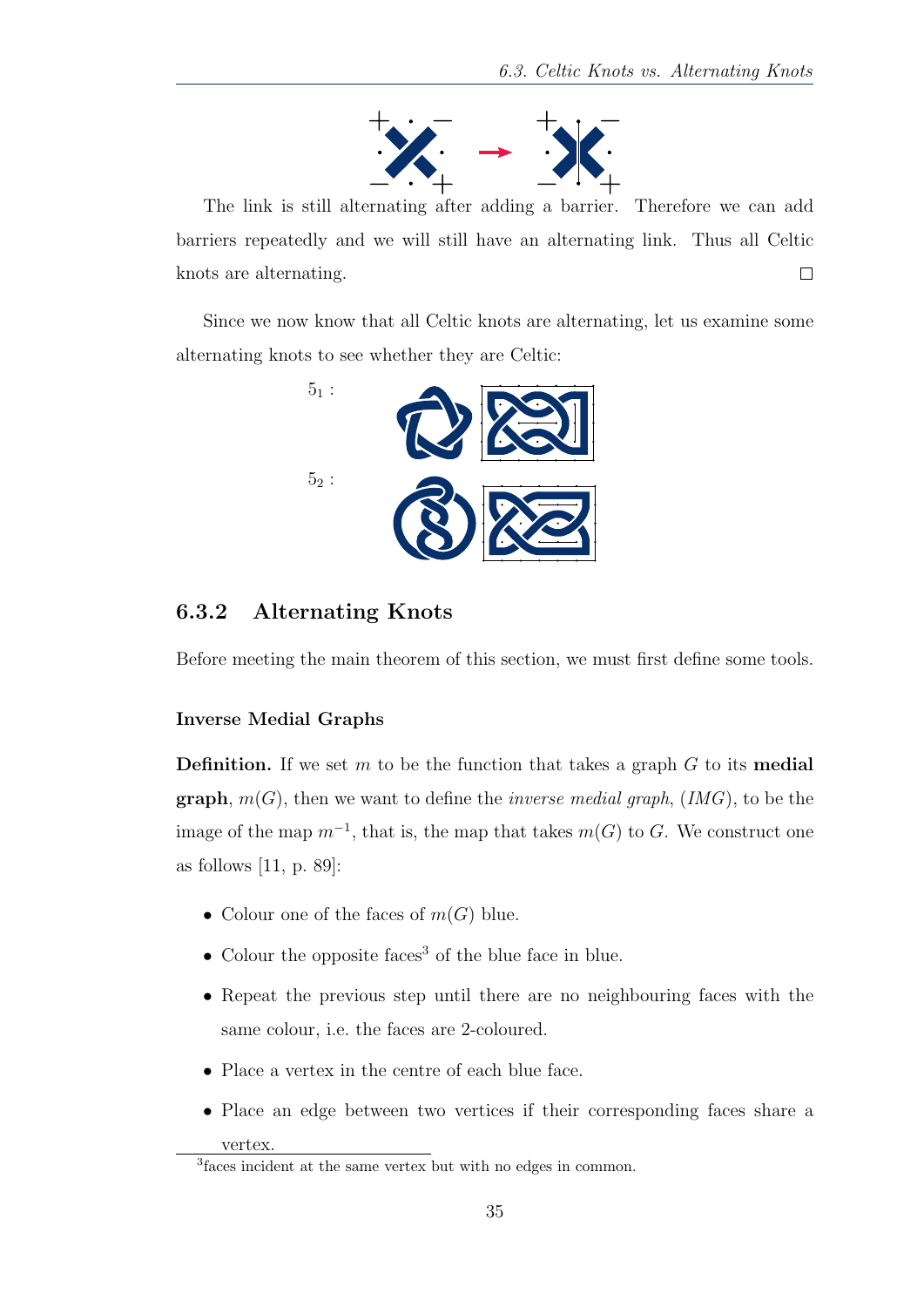• Delete  $m(G)$  and the colouring of the faces.



We give an example of constructing an IMG:

Let us check that the construction is well defined. Only the second and third steps make any assumptions so we need just check that these are valid.

First of all, let us check that opposite faces are well defined. Let us take a vertex v of  $m(G)$ . By definition this corresponds to an edge, say e of G. e has two ends and must be the border between two faces. Thus it has 'a vertex and face in common' twice (once for each face) with each end. Therefore  $v$  has  $4$  edges incident at it, i.e. has degree<sup>[4](#page-35-0)</sup> 4. Since this is true for all vertices of  $m(G)$ , we say  $m(G)$  is 4-valent. Each vertex of  $m(G)$  looks the following image. As we can see, after colouring one face, the opposite face which we are to colour is well defined:



Since each vertex of  $m(G)$  has degree 4, the dual<sup>[5](#page-35-1)</sup>  $(m(G))'$  must have edges from each face to the neighbouring faces, i.e. a 4-cycle around v. Since this is true for all vertices of  $m(G)$  we see that all cycles in  $(m(G))'$  are even. Thus  $m(G)$ 4-valent  $\Rightarrow$  bipartite dual  $(m(G))' \Rightarrow$  the vertices of  $(m(G))'$  can be 2-coloured  $\Rightarrow$ the faces of  $m(G)$  can be 2-coloured. This shows the construction is well defined.

**Note.** The only criterion to ensure that  $m^{-1}$  can work is that  $m(G)$  is 4-valent. Indeed, any 4-valent graph G does have an IMG  $m^{-1}(G)$ , i.e. any 4-valent graph G is a medial graph of some graph  $m^{-1}(G)$ .

We have set up the construction such that we can return to  $G<sup>6</sup>$  $G<sup>6</sup>$  $G<sup>6</sup>$  However, if we reverse the colouring (e.g. if we had first coloured the infinite face in our example) the output is the dual of G, G'. This is unsurprising since  $m(G) = m(G')$ .

<span id="page-35-1"></span><span id="page-35-0"></span><sup>4</sup> the number of edges incident at a vertex, with loops counted twice.

<sup>&</sup>lt;sup>5</sup>denoted  $G'$ , a graph which has vertices for the faces of  $G$ , and edges between vertices  $v, w$ if  $v, w$  correspond to neighbouring faces of  $G$ .

<span id="page-35-2"></span><sup>&</sup>lt;sup>6</sup>see **[medial graph](#page-52-3)** in the glossary, where we take G to  $m(G)$ .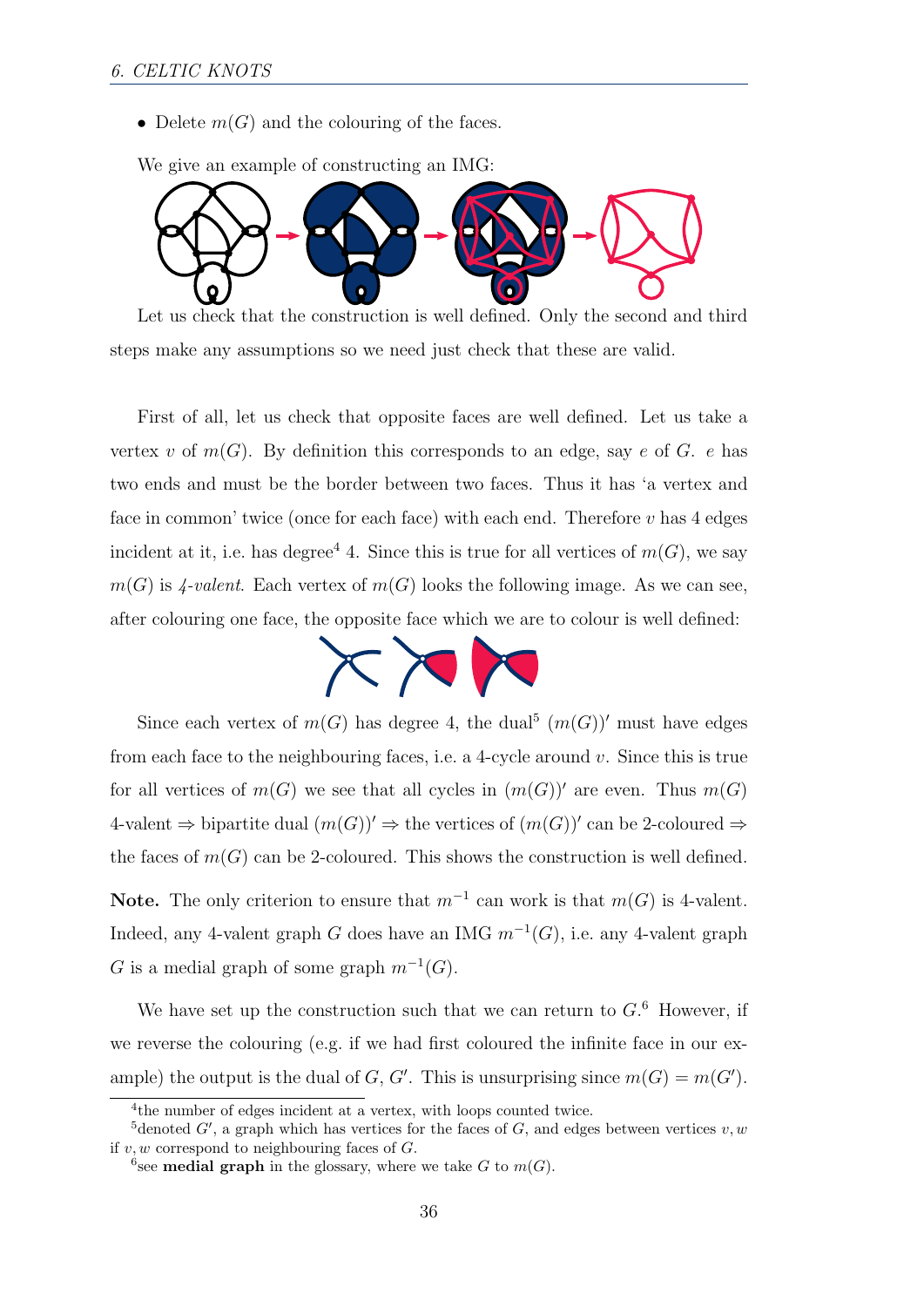Since we started out by 2-colouring the faces of  $m(G)$  we cannot get any other possibilities for  $m^{-1}(m(G))$ .

We find that we have not necessarily found the map that takes  $m(G)$  to G, as it may take it to  $G'$ , i.e.  $m^{-1}(m(G)) = G \text{ OR } G'$ . However, we have found a map such that  $m(m^{-1}(G)) = G$ .

#### Splitting Vertices

**Definition.** We define *splitting a vertex* to be the inverse operation of edge contraction<sup>[7](#page-36-0)</sup> [\[11,](#page-55-10) p. 91].



When splitting a vertex, we can do this in a number of ways. Importantly, if the degree of a vertex  $u$  is  $\geq 4$ , we can split  $u$  such that the two vertices it splits into, say v and w, have degree  $\leq$  degree $(u)$ , with no new crossings of edges. Let us call this a proper split of vertex u.

This is simple to show, since we can split u so that v takes  $\lceil \text{degree}(u)/2 \rceil$  of the edges from u and w takes the other  $\lfloor \text{degree}(u)/2 \rfloor$  edges. There is then just the one new edge between  $v$  and  $w$ , meaning the maximum degree of  $v$  and  $w$  is  $\lceil \text{degree}(u)/2 \rceil + 1 \leq \text{degree}(u)$  for  $\text{degree}(u) \geq 4$ . We can easily avoid any extra crossings by letting the two new vertices only take edges that were already next to each other, and by placing the last edge carefully.

#### Orthogonal Grid of Size n

We define an orthogonal grid of size  $n$  to be a graph which has vertices at  $(1 + an, 1 + bn), \forall a, b \in \mathbb{Z}$ , and edges of length n connecting all orthogonal vertices. We define an 'inner grid' to be an orthogonal grid of size 2 such that it

<span id="page-36-0"></span><sup>7</sup> removing an edge of a graph, whilst merging the two vertices it previously joined.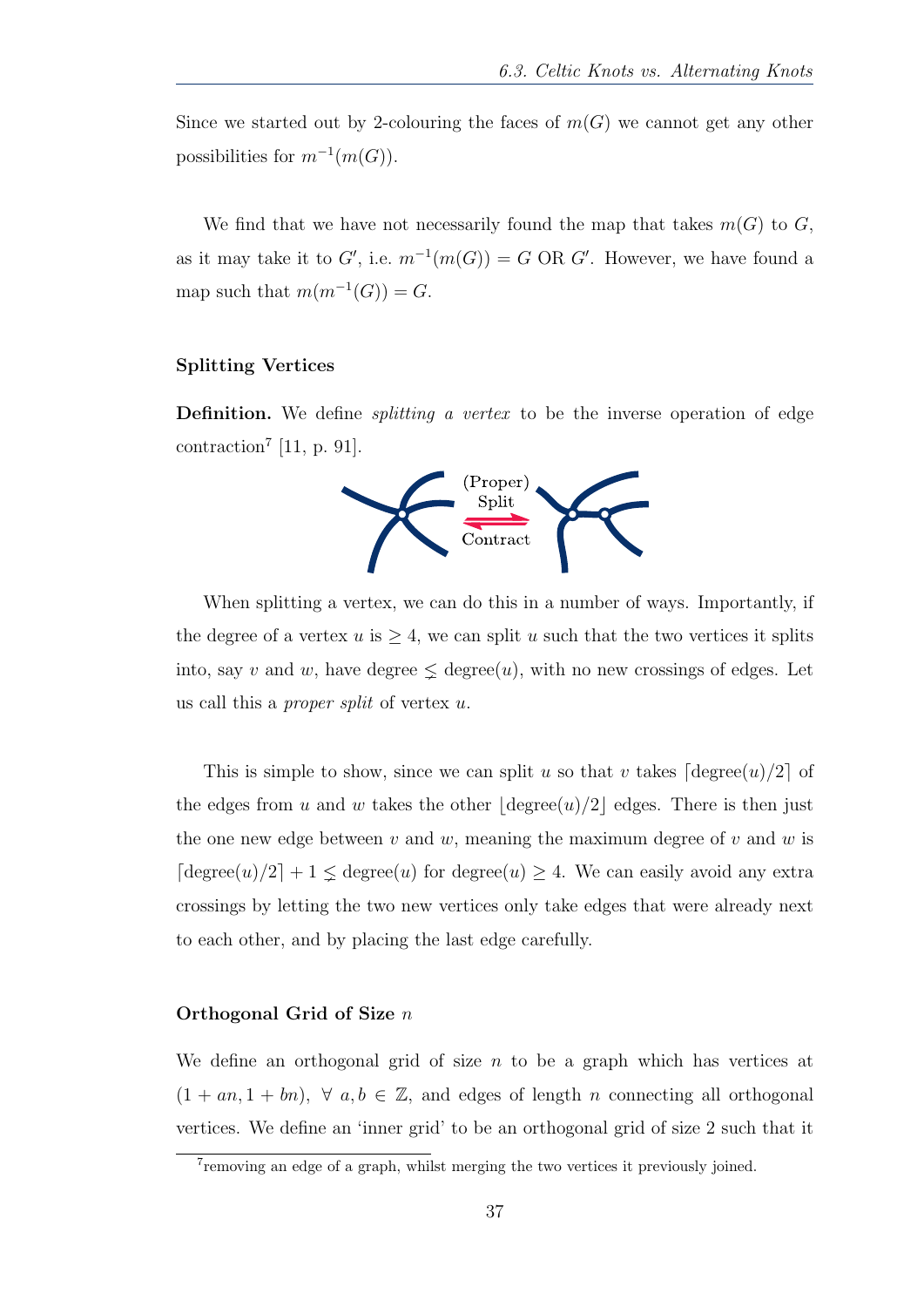stays within our boundary.

Let us now look at **[shadows](#page-53-3)** of knots. Each crossing becomes a vertex, and since each crossing is of two strands, each vertex has degree 4 (each strand goes into and out of the crossing), i.e. shadows are 4-valent  $\Rightarrow$  shadows have IMGs.

<span id="page-37-0"></span>Theorem 5. The IMG (leaving the infinite face white) of a Celtic knot can be constructed as follows [\[11,](#page-55-10) p. 90]:

- 1. Start with the inner grid H.
- 2. Delete every edge of H that meets a barrier orthogonally at its mid-point.
- 3. Contract every edge of H that coincides with a barrier.

Proof. Let us first look at a Celtic knot with no barriers, say C. At the edges and corners we have the following:



In each case we can see that the IMG (leaving the infinite face white),  $m^{-1}(C)$ , is the same as the inner grid,  $H$ . This is still the case for the third picture since the enclosed face contains the vertex one in from the edge, which means it has one odd coordinate and it is not a crossing so the sum of the coordinates is even (by the Note on page [32\)](#page-30-1)  $\Rightarrow$  both coordinates are odd and so it is in the inner grid.

Next we look at the interior of  $C$ . By definition, every edge of  $H$  starts and finishes on vertices with both odd  $x$ - and  $y$ -coordinates. Thus the center of each edge is a dot with coordinates  $(w, z)$  where  $w + z$  is odd, i.e. precisely where there are crossings of  $C$  (again, by the Note on page [32\)](#page-30-1). Now we just need to check that the edges go the right direction through the crossings, i.e. that we have chosen the right faces to be coloured. Suppose not, that is, suppose that we have coloured some face containing a dot  $(u, v)$  with  $u, v$  both even.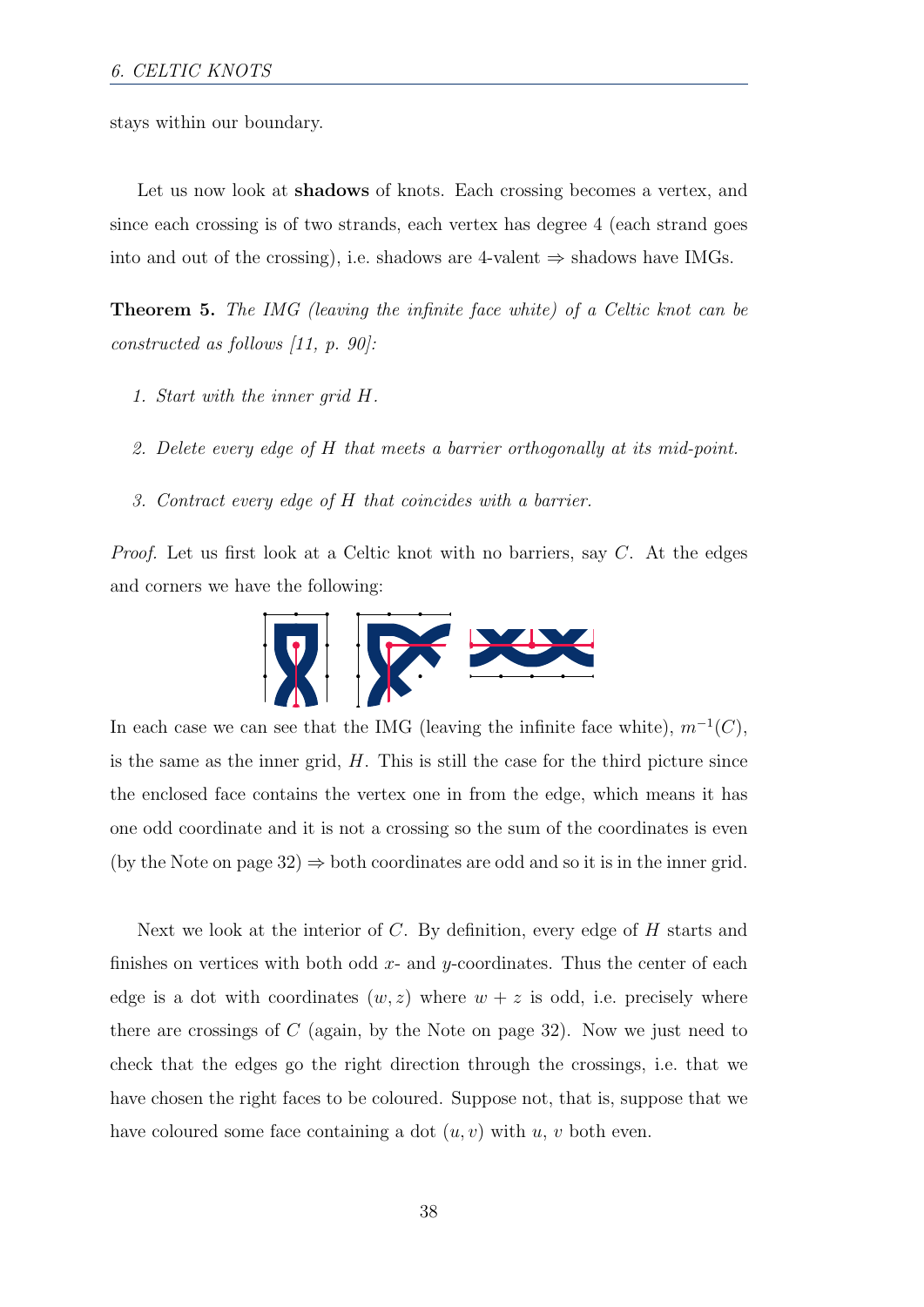Then as long as we pass through crossings, we keep meeting other coloured faces. In particular, if we move directly Southward we keep passing through crossings to faces containing dots  $(u, v - 2), (u, v - 4), \dots$  until we get to  $(u, 2)$ . But either  $(u - 1, 1)$  or  $(u + 1, 1)$  are already coloured as in our picture before, and neighbouring  $(u, 2)$  so we have a contradiction. We find that there are no faces coloured which contain a dot  $(u, v)$  with u, v both even, and so the other faces are coloured in the process of constructing  $m^{-1}(C) \Rightarrow H = m^{-1}(C)$ .

Now let us look at what happens when we add a barrier of length 2. Note that, by † in the proof of Theorem [6.3.1](#page-33-1) a barrier must be placed in the following way, where the tiles may start as bends (and therefore finish as straights or corners) but only the crossing is important and the graph in red gives the IMG (where the dashed edges represent any number of edges):



We see that, in the second picture, adding a barrier that coincides with an edge of the inner grid contracts the corresponding edge of the IMG and that, in the third picture, adding a barrier that intersects an edge of the inner grid removes the corresponding edge of the IMG. Thus, we can add as many barriers as we want and see that the IMG can be constructed using the theorem.  $\Box$ 

Let us now take an example:



So in the first image we have the Celtic knot, let's call it  $K$ , that we found in [6.2.](#page-32-0) The second image is  $K$  with its inner grid overlaid. We then delete the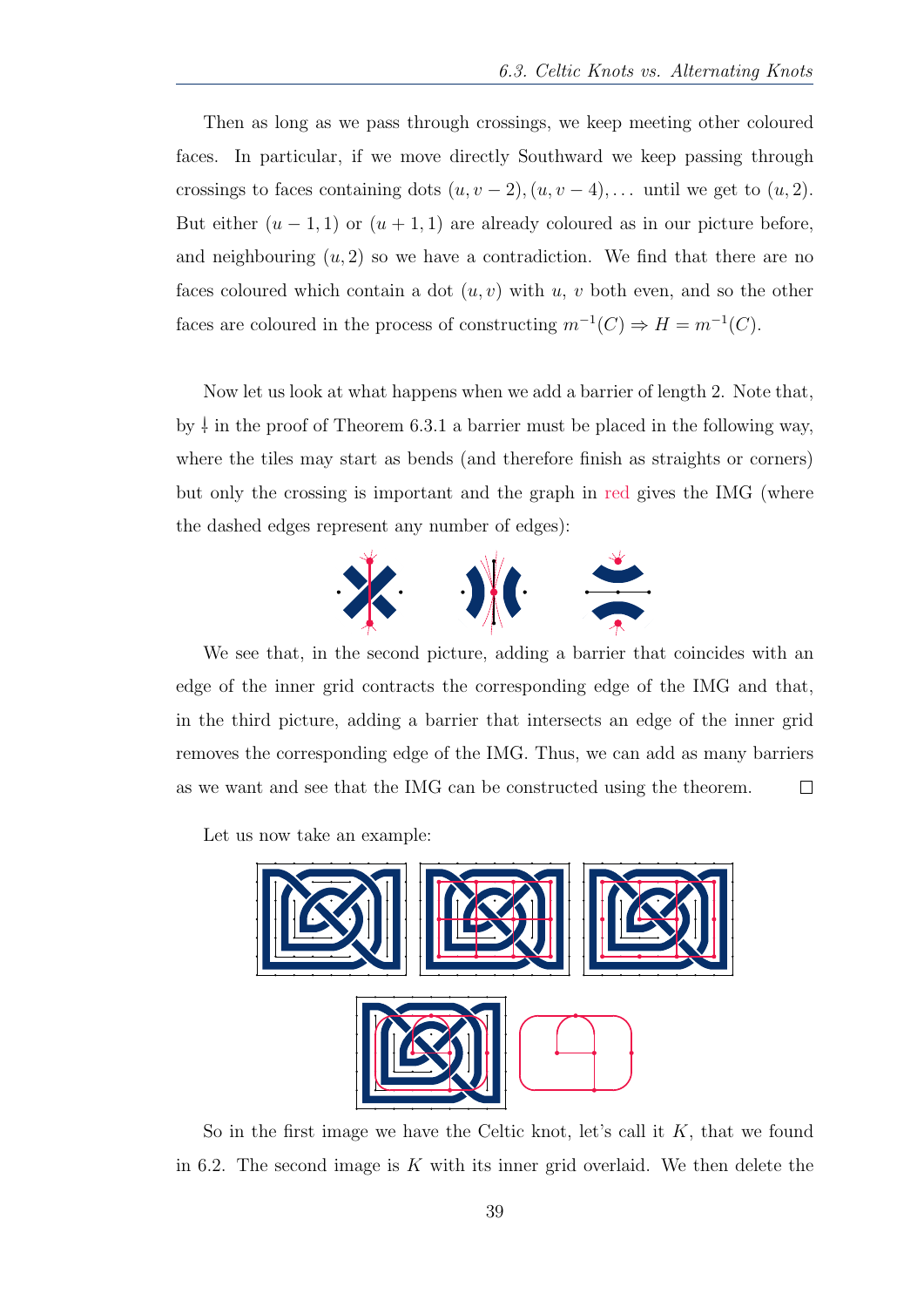edges of the inner grid which orthogonally intersect barriers of  $K$ . This gives us the third image. Next we contract the edges of the inner grid which coincide with barriers of K. Removing the Celtic knot K from the background, we are left with one of the two IMGs of the shadow  $s(K)$ . We should note that since we are only looking at Celtic knots and therefore alternating knots,  $s(K)$  can only be the shadow of 1 or 2 non-equivalent knots. If we replace one vertex with a crossing, all of the other crossings follow alternately. With the first vertex we have a choice of an under- or over-crossing and so there are two possible knots that the shadow defines. However, if  $K$  is amphichiral these two knots are equivalent anyway.

We are going to try to create a Celtic knot representation of some knot K by precisely inverting the steps above. We will start by using the IMG of the shadow of the knot,  $m^{-1}(s(K))$ . Now,  $m^{-1}(s(K))$  may have vertices of any degree. However, as we can see in the previous example, if we split a vertex and replace the new edge with a barrier (moving from the fourth image to the third), the medial graph remains the same. Intuitively this may seem to work, but we need to be careful with this reuse of the word barrier. We have not yet reached a grid environment, and so our definition of a barrier does not hold. Let us therefore redefine it, in the context of an inverse medial graph.

**Definition.** A barrier b in a graph  $G$  is an edge with the following properties:

- Another edge cannot cross (under or over) b.
- b cannot be [subdivided](#page-53-4), i.e. a new vertex cannot be placed on b.
- If edges  $u$  and  $v$  are incident at either of the vertices that  $b$  is incident at, then we say  $u$  and  $v$  share a vertex.

We draw a barrier as a dashed edge to distinguish it from the other edges. When creating  $m(G)$  we can think of b and its end vertices as one 'long vertex', since a barrier's properties make it act like a vertex for this operation. The following image demonstrates a split with a barrier replacing the new edge. It also shows the unchanging medial graph overlaid: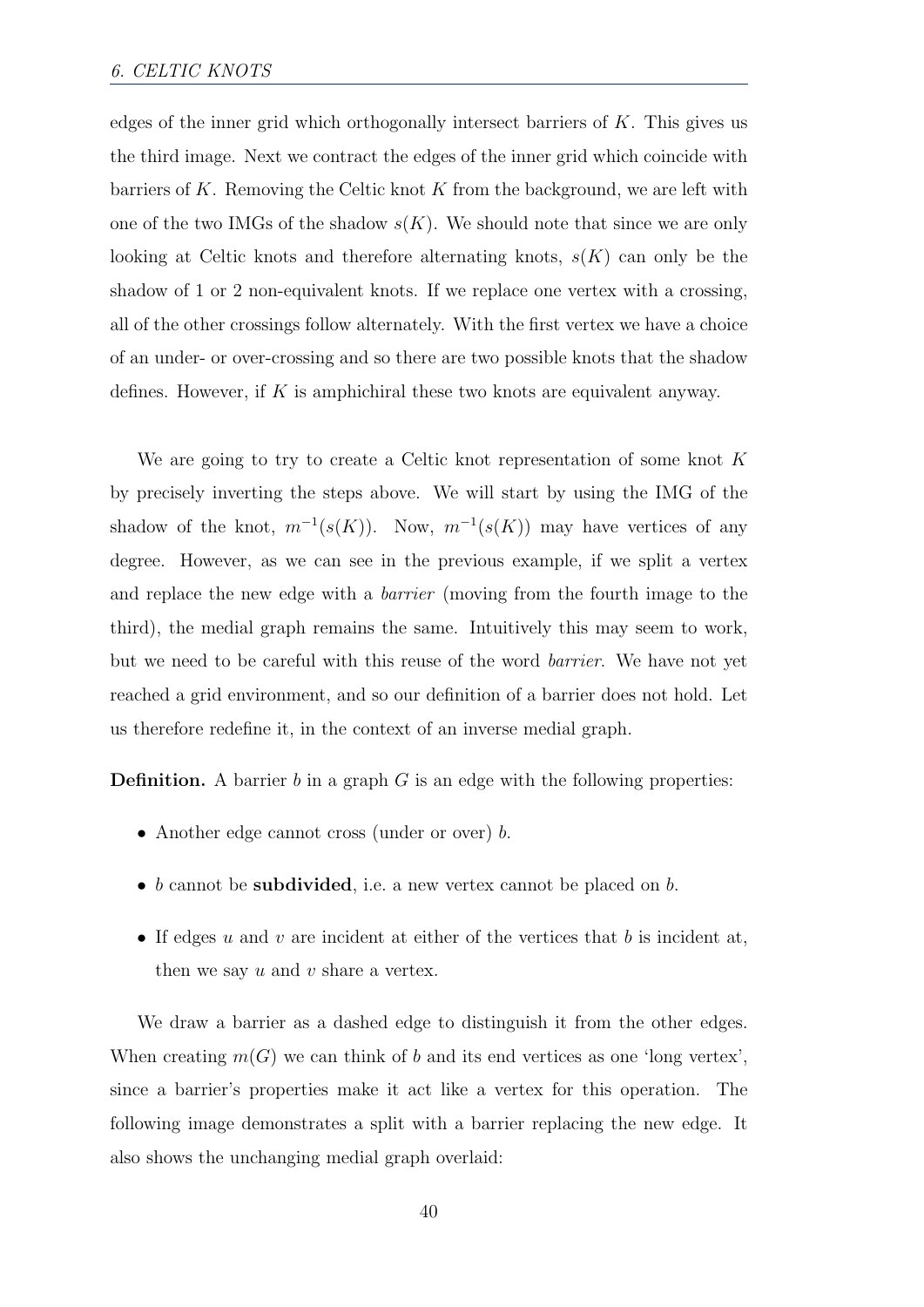

Subdividing an edge but replacing one of the two new edges with a barrier will also leave the medial graph unchanged, since subdividing an edge is the same as splitting one of the end vertices.

<span id="page-40-2"></span>Theorem 6. All alternating knots are Celtic, that is, they can be drawn as Celtic knots.

Proof. We show this by constructing a Celtic knot equivalent to any given alternating knot,  $K$  [\[11,](#page-55-10) pp. 91-92]:

1. Construct  $G = m^{-1}(s(K))$ , leaving the infinite face white.

**Note.** If K' is the mirror image of K then  $s(K) = s(K')$ . If K is chiral then by definition it is not equivalent to  $K'$  yet has the same shadow. However, we still have uniqueness up to chirality.

- 2. If G has vertices of degree  $\geq 4$  we split those vertices (properly). Each time we split a vertex, we replace the new edge with a barrier. Note that this means the medial graph does not change, as we saw previously.
- 3. Repeat the previous step until the maximum degree of a vertex is  $\leq 4$ .
- 4. **[Subdivide](#page-53-4)** as needed until our graph is a subgraph<sup>[8](#page-40-0)</sup> of an orthogonal grid of size 2 (possible since if a graph has maximum degree  $\leq$  4 then it is [homeomorphic](#page-50-6) to a subgraph of an orthogonal grid [\[28,](#page-56-4) p. 941]). After each subdivision, replace one of the two new edges with a barrier. We call the resulting graph  $G^*$ . Here we should note that  $m(G^*) = m(G) = s(K)$ .
- 5. Create a boundary, as small as possible around  $G^*$ .
- <span id="page-40-1"></span>6. Next, we place barriers of length 2 within our boundary, orthogonally to, and bisecting, each edge in the inner grid but not in  $G^*$ . (See  $\dagger$ ,  $\dagger$  in Section [7.2](#page-47-1) for an example.)

<span id="page-40-0"></span> ${}^{8}S$  is a subgraph of G if all the vertices and edges of S appear in G.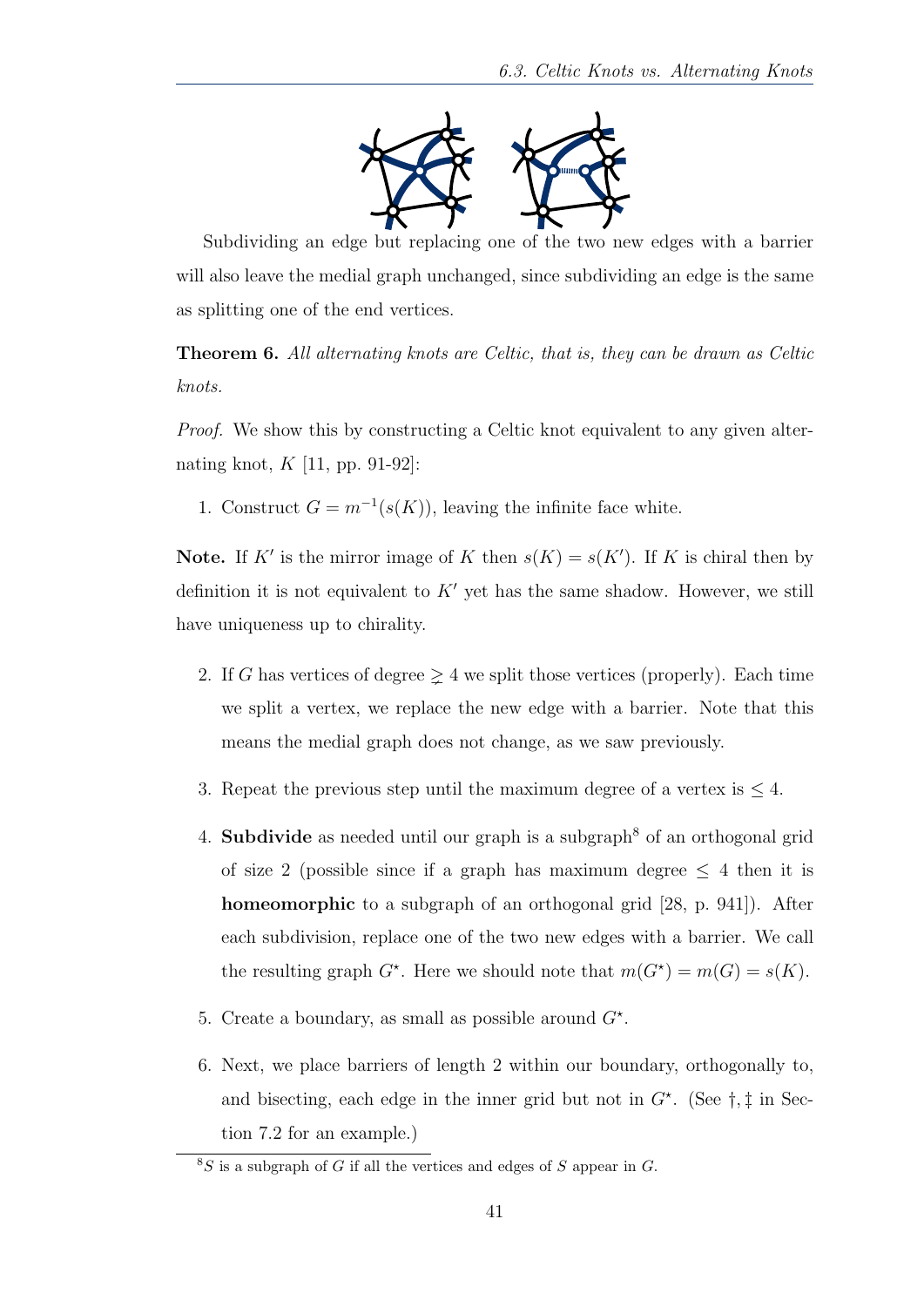- 7. Remove  $G^*$ , leaving behind its barriers and the new barriers.
- <span id="page-41-1"></span>8. Construct the knot that this set of barriers uniquely defines. (As shown in Section [6.2.](#page-32-0))

Once this is done, we have a Celtic knot C. Step [6](#page-40-1) ensures the rest of the algorithm constructs our knot by Theorem [5,](#page-37-0) since we have inverted both the second and third steps of the theorem. Thus  $s(C) = m(G^*) = m(G) = s(K)$ . That is, up to chirality,  $C$  is equivalent to  $K$ .

Note. In step [6](#page-40-1) there is a chance that the barriers may cordon off sections. When step [8](#page-41-1) is followed this would then lead to separate unknots. However, this can be easily fixed. One of the separating barriers can just be replaced with its orthogonal barrier. This can be repeated until all of the unknots become composed with the original knot  $(K\#0<sub>1</sub> = K)$ . This process is demonstrated below:



 $\Box$ 

Theorem 7. All knots are 'Celtish', that is up to crossings they are Celtic.

*Proof.* As our proof of Theorem [6](#page-40-2) depends only on  $s(K)$ , the shadow of the alternating knot  $K$ , we may also apply the result to non-alternating knots. This is because in the final step of the algorithm, the construction of the knot, it will only differ in the choice of the crossings.  $\Box$ 

### <span id="page-41-0"></span>6.4 Polynomials of Celtic Knots

Let us look at Celtic knots with no barriers, which we call *plaits*. We let  $C_m^n$ denote a plait with dimensions  $2m \times 2n$ . Depending on our choice of m and n, we may create links of 1 or more components. We quickly discover if  $gcd(m, n) = 1$ , i.e. m and n are coprime, then we create a link of 1 component (a knot) [\[17,](#page-55-11) p. 233].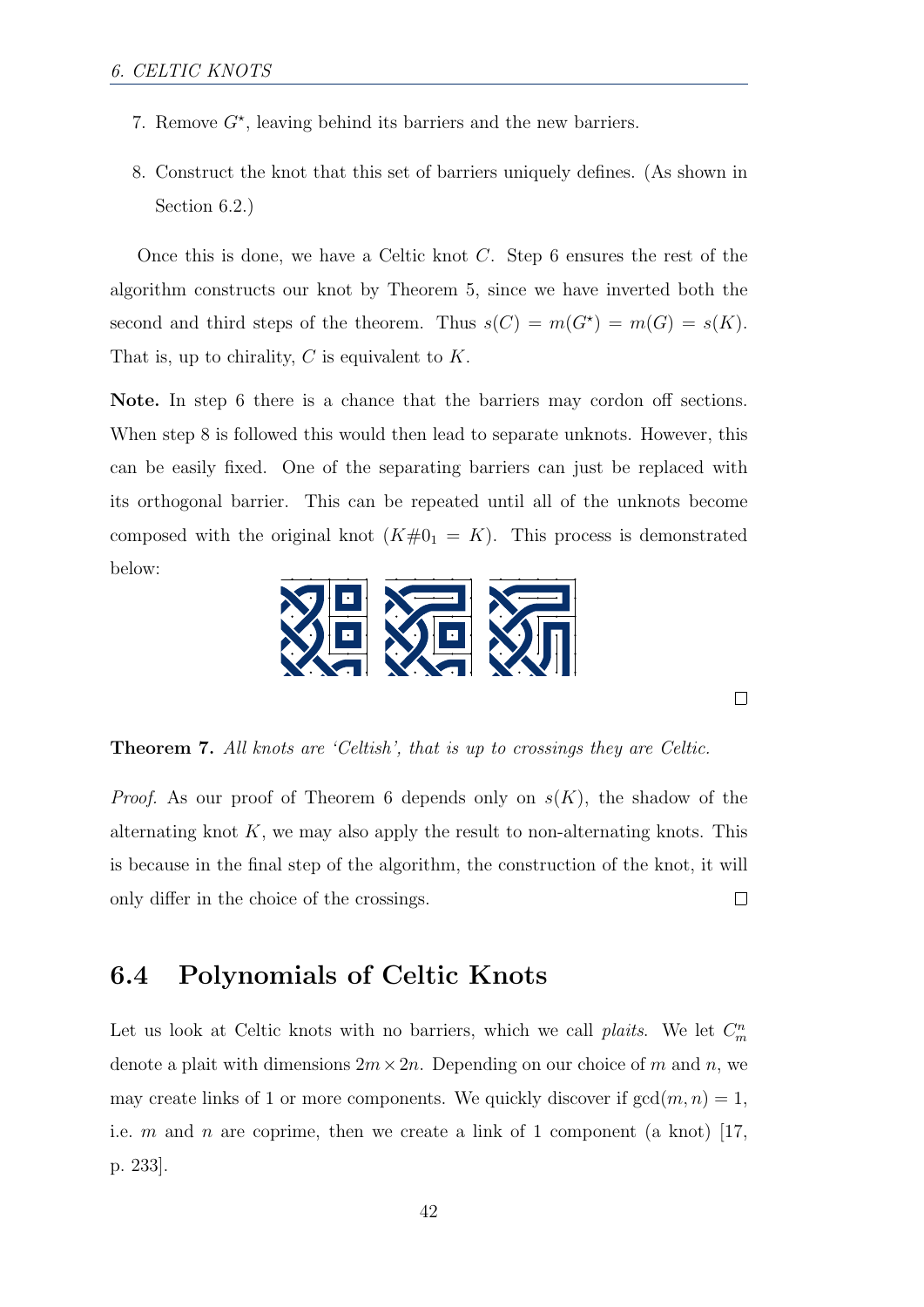#### <span id="page-42-0"></span>**Theorem 8.** If  $gcd(m, n) = k$  then the plait  $C_m^n$  has exactly k components.

Proof. Let us replace bends and corners with diagonal tiles (ensuring that these would fit our rules if we were to ignore barriers). We must still have the same number of components, but now, walking along any tile's strand we move  $\pm 1$ both horizontally and vertically. Then to walk from one tile, say  $(x, y)$ , along its entire component and get back to  $(x, y)$ , we must make 4am horizontal steps (to the end and back a times) and 4bn vertical steps (to the top and bottom b times) for some  $a, b \in \mathbb{N}$ . Since every tile is diagonal, we must take as many vertical as horizontal steps, so  $4am = 4bn \Rightarrow am = bn$ . We want to know the least number of steps in order to return, that is we want to find the a and b such that  $am = bn = \text{lcm}(m, n)$ . We note:

$$
lcm(m, n) = \frac{mn}{gcd(m, n)} \Rightarrow a = \frac{n}{gcd(m, n)}
$$
 and  $b = \frac{m}{gcd(m, n)}$ 

Since a is the number of times we crossed to the end and back, it must be the number of times we turned around at, and hit, the vertical axis. This happens at  $(0, 1)$ ,  $(0, 3)$ , ...,  $(0, 2n - 1)$  i.e. at *n* locations.  $(x, y)$  could have been on any component, so every component must meet the vertical axis exactly a times. Thus, the number of components is  $\frac{n}{a} = \gcd(m, n)$ .  $\Box$ 

**Theorem 9.**  $C_m^2$  has Conway polynomial  $\frac{(-z + \epsilon)}{2}$ √  $\sqrt{1+z^2}\,)^m - (-z -$ √  $(1+z^2)^m$ 2 √  $\frac{z}{1+z^2}$ .

*Proof.* We see from Theorem [6.4](#page-42-0) that  $C_m^2$  has one or two components (for m odd or even respectively). If this gives two components they are oriented as follows (note  $C_3^2 \sim 7_4$ ):



Looking at the Conway polynomials, we find:

 $\nabla_{C_1^2}(z) = 1$  (6.1)

<span id="page-42-3"></span><span id="page-42-2"></span><span id="page-42-1"></span>
$$
\nabla_{\mathcal{C}_2^2}(z) = -2z \tag{6.2}
$$

$$
\nabla_{C_m^2}(z) = \nabla_{C_{m-2}^2}(z) - 2z \nabla_{C_{m-1}^2}(z) \qquad \forall m \ge 2
$$
 (6.3)

where [6.1](#page-42-1) and [6.2](#page-42-2) are the initial conditions since  $C_1^2 \sim 0_1$  and  $C_2^2 \sim 4_1^2$  where  $\nabla_{4_1^2}(z) = 1 \cdot H_+ - z \cdot 0_1 = 1(-z) - z(1) = -2z \; (\Rightarrow \nabla_{C_0^2}(z) = 0)$ . Equation [6.3](#page-42-3)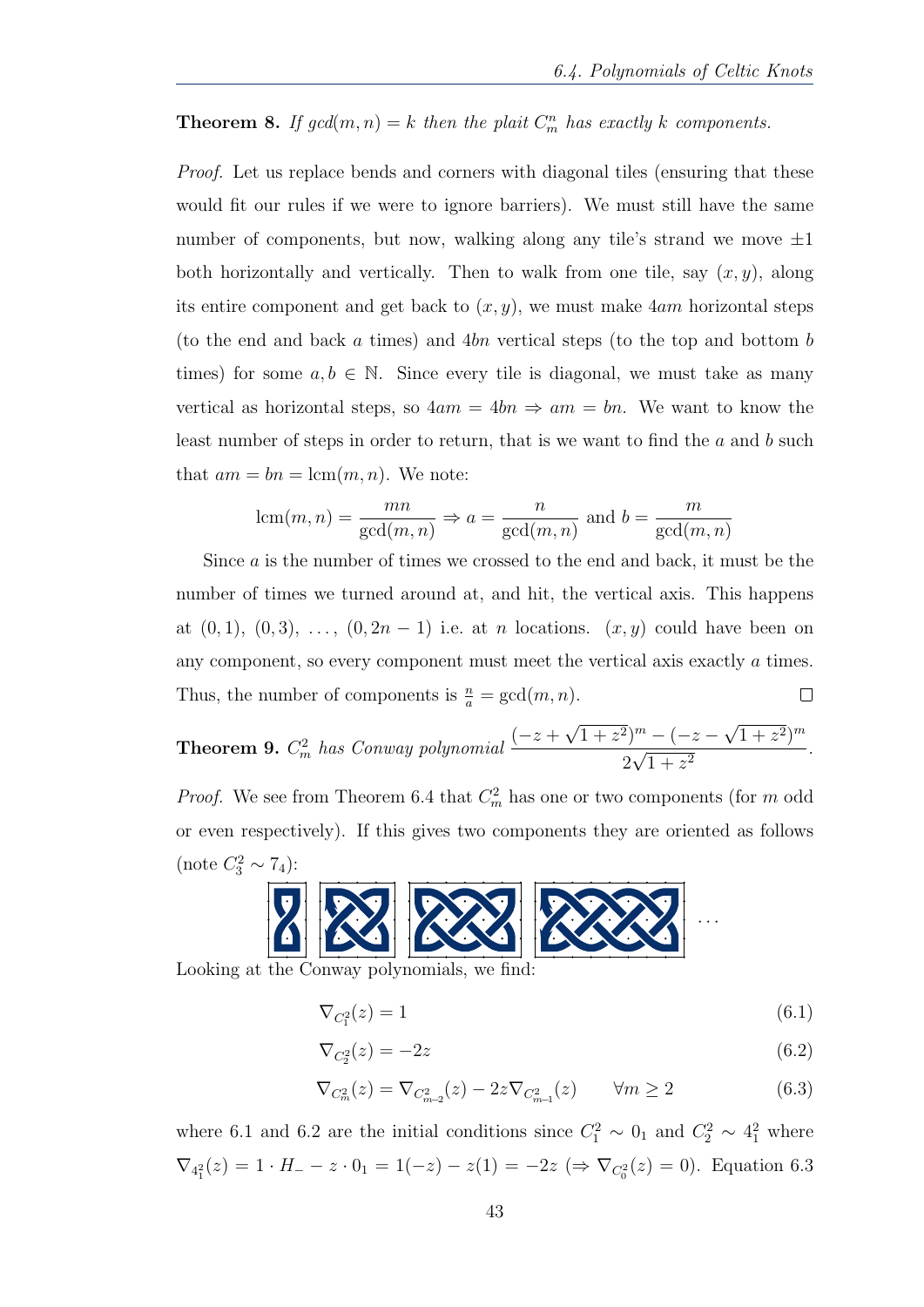comes from the following skein tree (where  $\blacktriangledown = 2(m-2)$ ,  $\blacktriangledown = 2(m-1)$ ,  $\blacksquare = 2m$ :



Now that we have a recurrence relation and initial conditions we can find the solution for any  $m$ . First of all we find the roots of the characteristic equation:

$$
c(r) = r2 + 2zr - 1
$$
  
(r + z)<sup>2</sup> - z<sup>2</sup> - 1 = 0  

$$
r = -z \pm \sqrt{1 + z2}.
$$

Then the solution to the recurrence takes the form:

$$
\nabla_{C_m^2}(z) = \alpha_1(-z + \sqrt{1 + z^2})^m + \alpha_2(-z - \sqrt{1 + z^2})^m
$$
  
\n
$$
m = 0 \Rightarrow \qquad \alpha_1 = -\alpha_2
$$
  
\n
$$
m = 1 \Rightarrow \qquad 1 = \alpha_1(-z + \sqrt{1 + z^2}) - \alpha_1(-z - \sqrt{1 + z^2})
$$
  
\n
$$
= 2\alpha_1\sqrt{1 + z^2}
$$
  
\n
$$
\alpha_1 = \frac{1}{2\sqrt{1 + z^2}}, \quad \alpha_2 = \frac{-1}{2\sqrt{1 + z^2}}
$$
  
\n
$$
\nabla_{C_m^2}(z) = \frac{(-z + \sqrt{1 + z^2})^m - (-z - \sqrt{1 + z^2})^m}{2\sqrt{1 + z^2}}.
$$

 $\Rightarrow$  7<sub>4</sub> ~  $C_3^2$  has Conway polynomial given by:

$$
\nabla_{74}(z) = \frac{(-z + \sqrt{1 + z^2})^3 - (-z - \sqrt{1 + z^2})^3}{2\sqrt{1 + z^2}}
$$

$$
= \frac{8z^2\sqrt{1 + z^2} + 2\sqrt{1 + z^2}}{2\sqrt{1 + z^2}}
$$

$$
= 1 + 4z^2.
$$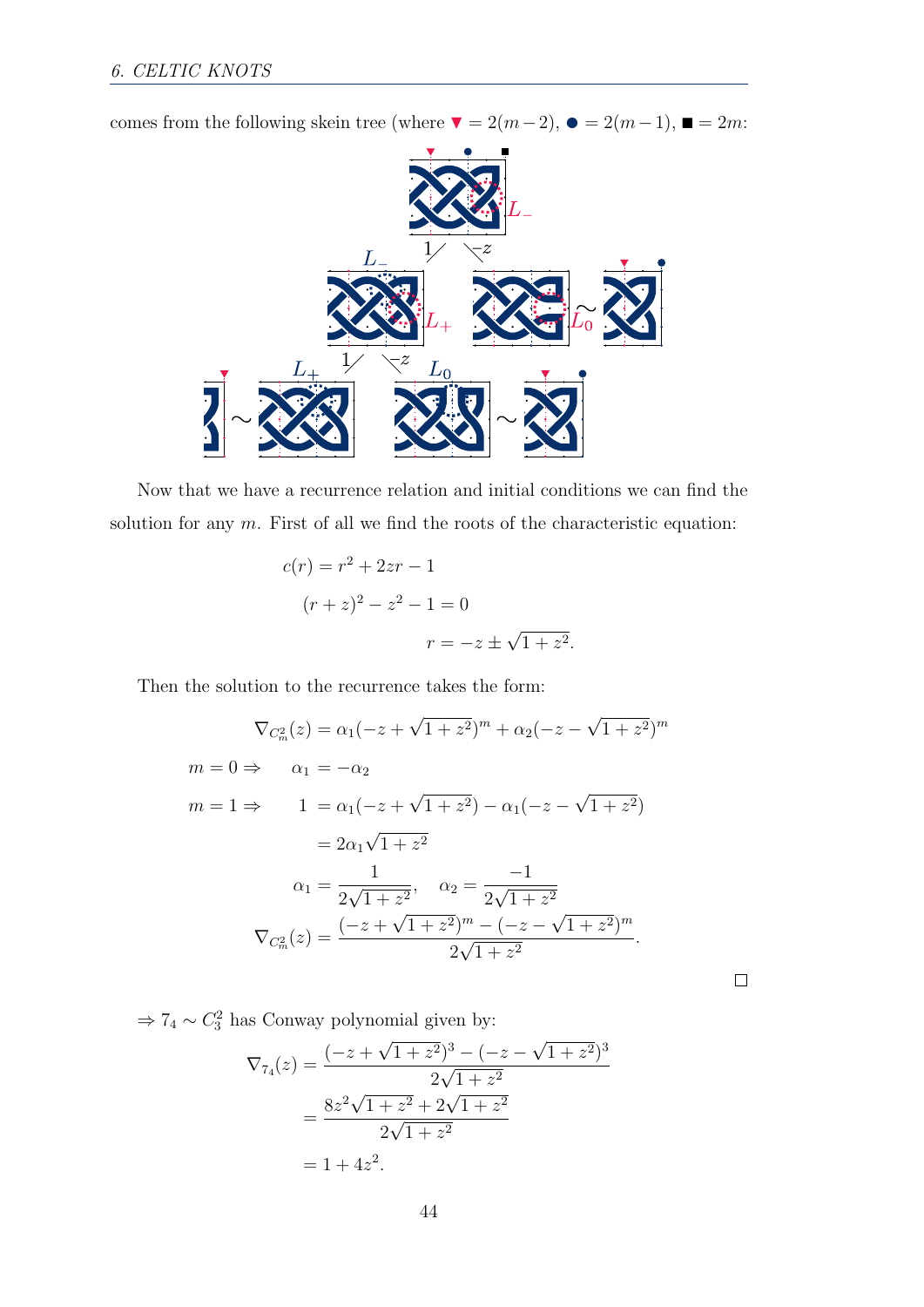### <span id="page-44-0"></span>6.5 Celtic Invariants

Now that we have examined how the Conway polynomial invariant relates to Celtic knots, we can investigate other [invariants](#page-51-1) specific to the rules that we have defined for Celtic (and Celtish) knots:

**Minimum Area,**  $\alpha$ . For a knot, K, the minimum area is defined to be the minimum number of tiles that any Celtish knot,  $K'$ , can be drawn on, for all  $K' \sim K$ . Clearly if our boundary dimensions are  $2m \times 2n$  then the area is 4mn.

Minimum Number of Barriers,  $\beta$ . The minimum b, where b is the number of barriers of length 2, that any Celtish knot, K', can be drawn with, for all  $K' \sim K$ .

Minimum Dimension,  $\delta$ . The minimum dimension for a knot, K, is the smallest width (or height) that any Celtish knot, K', can be drawn with, for all  $K' \sim K$ . For all non-trivial knots, the minimum dimension  $\geq 4$ . This is because if we have a knot with boundary dimensions  $2m \times 2n$  and either m or  $n = 1$ , say  $n = 1$ , then with  $n-1-b$  twists (i.e. Type I moves) we have the unknot.

Minimum Perimeter,  $\pi$ . Defined as for area and barriers.

The following relations are useful to derive lower bounds for the above invariants:

**Theorem 10.** If c is the number of crossings in the Celtish knot we have that  $c + b = 2mn - m - n$ . Also,  $4mn \ge 2b + 2c + 8$  and  $4mn \ge 2c + 8$ .

*Proof.* For every dot inside our boundary with coordinates  $(x, y)$ , where  $x + y$  is odd, there is a crossing or a barrier of length 2 by the Note on page [32.](#page-30-1) The Note also shows that barriers and crossings cannot be anywhere else.

Now, for the m odd columns (at  $y = 1, \ldots, 2m-1$ ) we need even rows (so that  $x+y$  is odd as above) which are at  $x = 2, \ldots, 2n-2$  implying that we have  $n-1$ even rows. For the  $m-1$  even columns (at  $y = 2, \ldots, 2m-2$ ) we need odd rows (so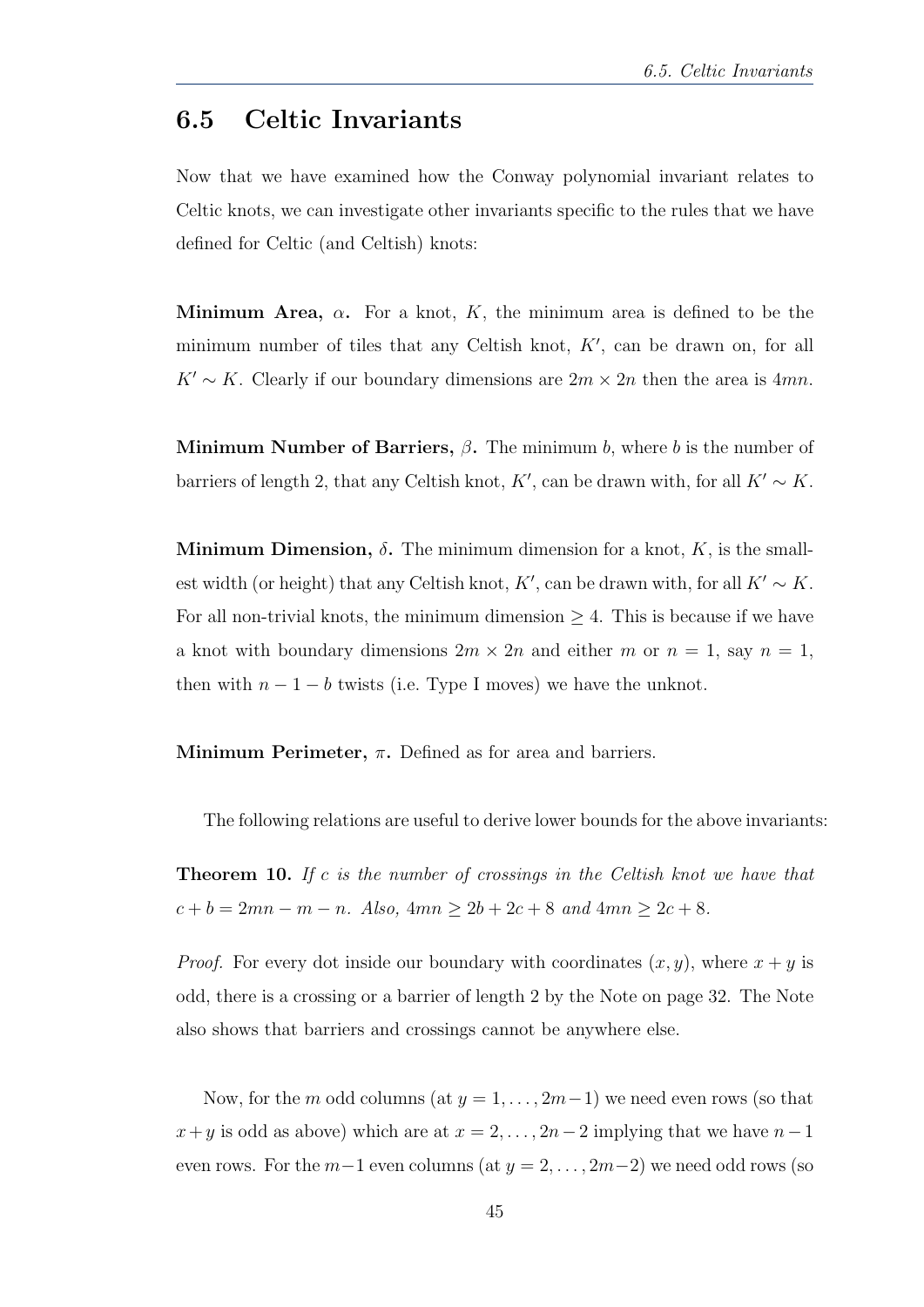that  $x+y$  is odd) which are at  $x = 1, \ldots, 2n-1$  implying that we have n odd rows.

Thus the number of crossings and barriers is  $c + b = m(n - 1) + n(m - 1) =$  $2mn - m - n$ .

We find if b is minimised and the boundary dimensions,  $2m \times 2n$ , are minimised then the minimum area is  $4mn = 2b + 2c + 2m + 2n$ . Now, since the minimum dimension is  $\geq 4$  we have  $m, n \geq 2 \Rightarrow 4mn \geq 2b + 2c + 8$  and  $b \geq 0 \Rightarrow 4mn \geq 0$  $2c + 8$ .  $\Box$ 

Let us look at some examples and their Celtic invariants:

|  | $\begin{vmatrix} 0_1 & 3_1 & 4_1 & 5_1 & 5_2 & 7_4 & 6_2^3 \end{vmatrix}$                                                                                                                                           |  |  |
|--|---------------------------------------------------------------------------------------------------------------------------------------------------------------------------------------------------------------------|--|--|
|  | $\begin{array}{c ccccccccc} \hline \alpha & 4 & 16 & 24 & 24 & 24 & 24 & 36 \\ \hline \beta & 0 & 1 & 3 & 2 & 2 & 0 & 6 \\ \delta & 2 & 4 & 4 & 4 & 4 & 4 & 6 \\ \pi & 8 & 16 & 20 & 20 & 20 & 20 & 24 \end{array}$ |  |  |
|  |                                                                                                                                                                                                                     |  |  |
|  |                                                                                                                                                                                                                     |  |  |
|  |                                                                                                                                                                                                                     |  |  |

We see that none of these Celtic invariants are particularly sensitive, and even a combination of all four is not enough to tell  $5<sub>1</sub>$  and  $5<sub>2</sub>$  apart. However, if we were to consider barriers within the inner grid as separate from the other barriers (those orthogonal to some edge of the inner grid), we may start to get a more precise invariant. These sorts of invariants are more akin to the 'unknotting number' in that it is very easy to find upper bounds for them but difficult to check that they cannot be improved. We can, at least, use the relations we have in order to discern lower bounds.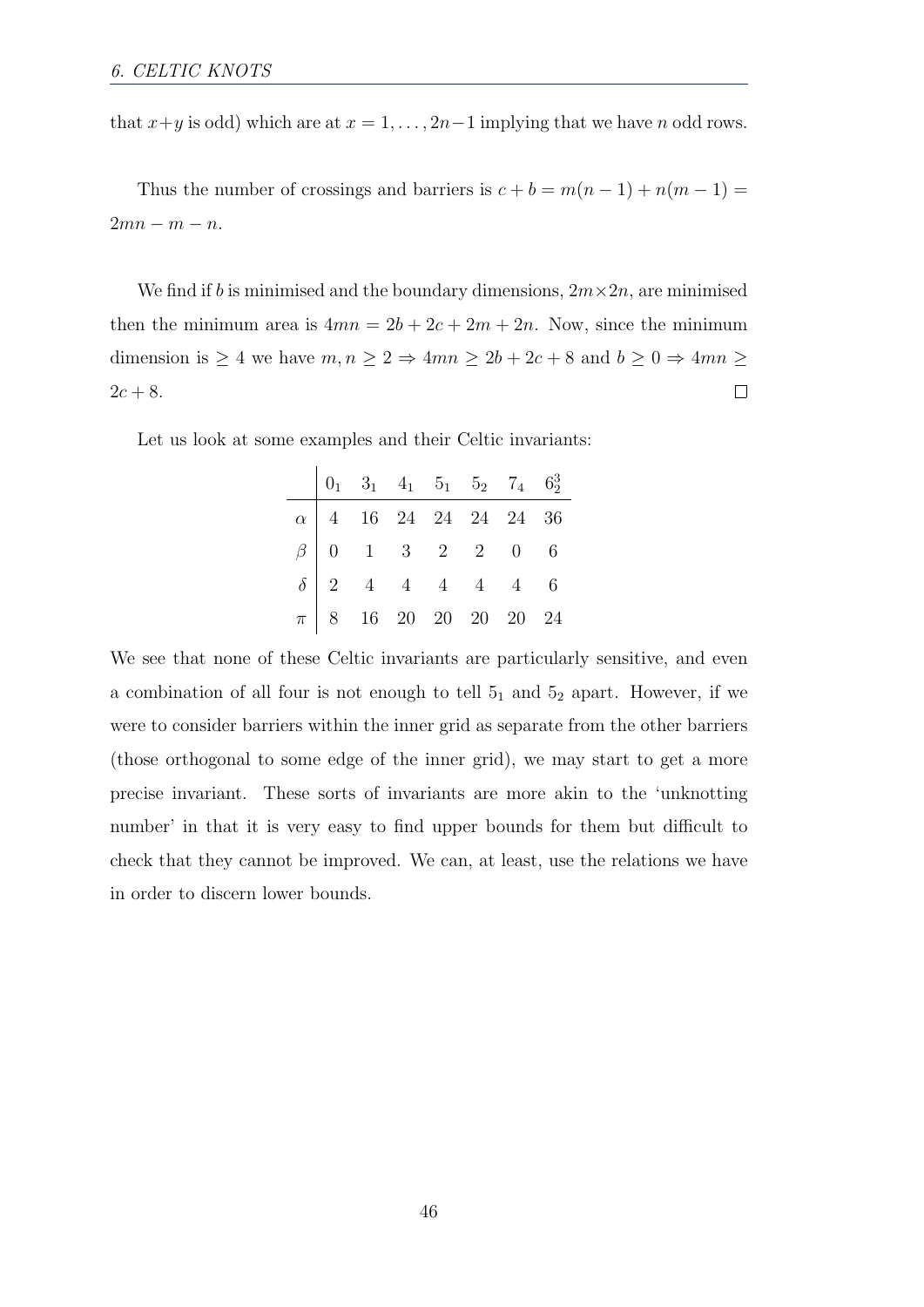# <span id="page-46-0"></span>Chapter 7

# Brunnian Links

**Definition.** A Brunnian link is a set of  $n$  linked **[unknots](#page-53-0)** such that the removal of any one component leaves the **[unlink](#page-53-1)** of  $n-1$  components.[\[1,](#page-54-4) p. 22]

It is worth noting that there are Brunnian links  $\forall n \geq 3$ . This is easily seen by example, with the Rubberband Brunnian link. In the image below, this link is drawn with six components but using the same pattern, they could clearly be drawn  $\forall n \geq 3$ :



Although often drawn as circles (particularly in the case of the Borromean rings), it turns out that they cannot be constructed out of any rigid, circular loops with finite thickness. However, they can be constructed out of ellipses as closely approximating circles as desired as long as they are not exactly circles, [\[10,](#page-54-8) p. 8[1](#page-46-1)]<sup>1</sup>.

<span id="page-46-1"></span><sup>1</sup>a much more accessible adaptation of Freedman's proof is found at [http://homepages.](http://homepages.math.uic.edu/~agol/circles.pdf) [math.uic.edu/~agol/circles.pdf](http://homepages.math.uic.edu/~agol/circles.pdf), written by Ian Agol.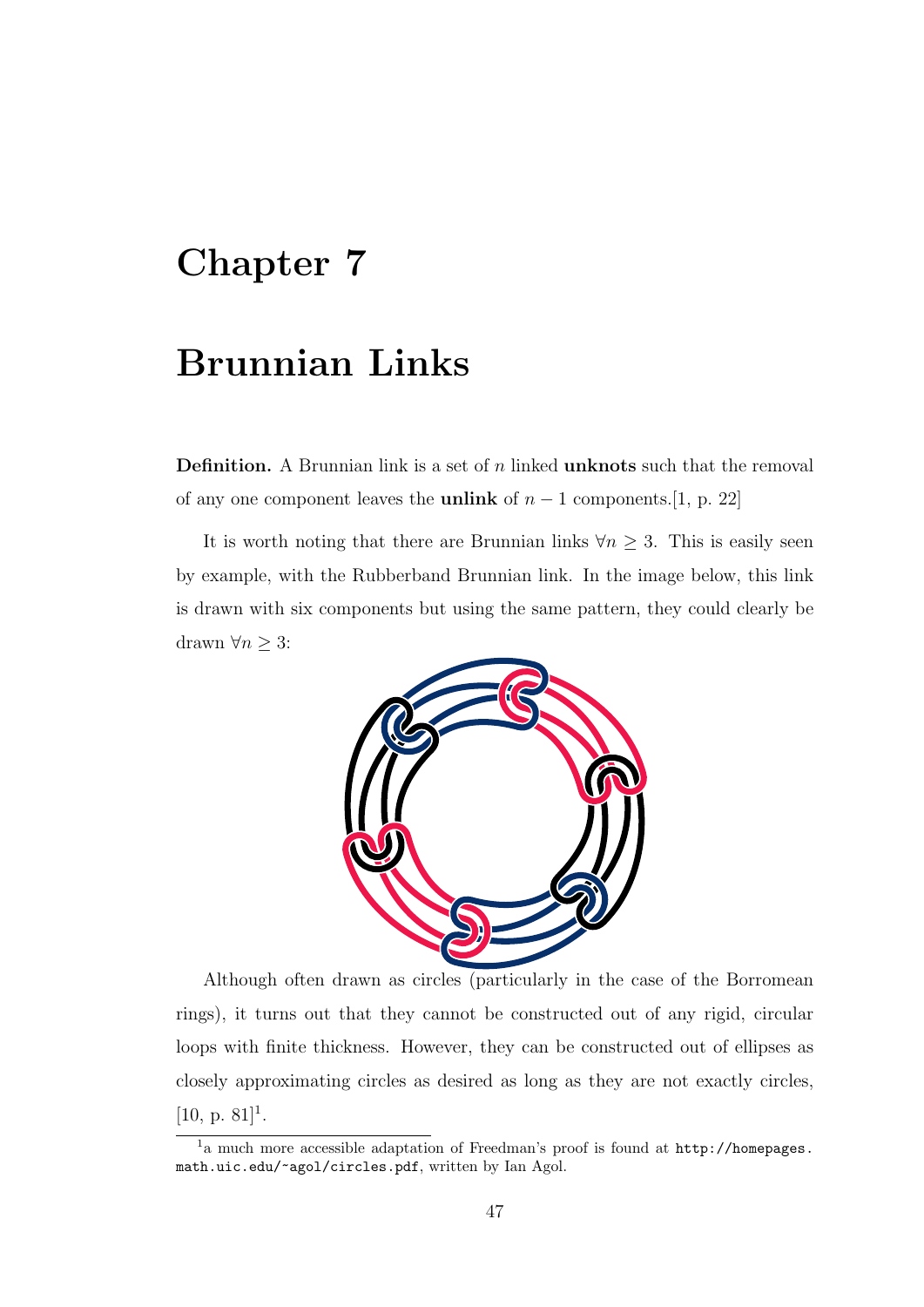#### <span id="page-47-0"></span>7.1  $n = 3$ : Borromean Rings,  $6_2^3$ 2

In the case that  $n = 3$  we have the most commonly seen Brunnian link, the Borromean rings. The Borromean rings have a rich history, spanning many centuries and various cultures. They are seen throughout the world, as the Brunnian property is seen as a symbol of strength through unity and of interconnectedness.

The rings got their name from the Italian Renaissance family, Borromeo, who used them on their coat of arms. The first time that the Borromean rings were studied from a mathematical point of view was in 1876 by Tait [\[27,](#page-56-5) p. 300].



### <span id="page-47-1"></span>7.2 Celtic Borromean Rings

Let us follow the algorithm from the proof of Theorem [6](#page-40-2) to show that the Borromean Rings are equivalent to a Celtic knot. First of all we create  $s(K)$ , the shadow of the Borromean Rings, and then two-colour it, leaving the infinite face white. Next, we create the inverse medial graph  $G = m^{-1}(s(K))$  (=  $K_4$ , the complete graph with four vertices).



We find that we do not need to do step 2 (or 3) of the algorithm, as we have no vertices of degree  $\geq 4$ , so we go to step 4 and start subdividing. We are aiming to make our graph into a subgraph of a grid, and although there are computer algorithms to do this, we are just going to use our intuition. First of all, we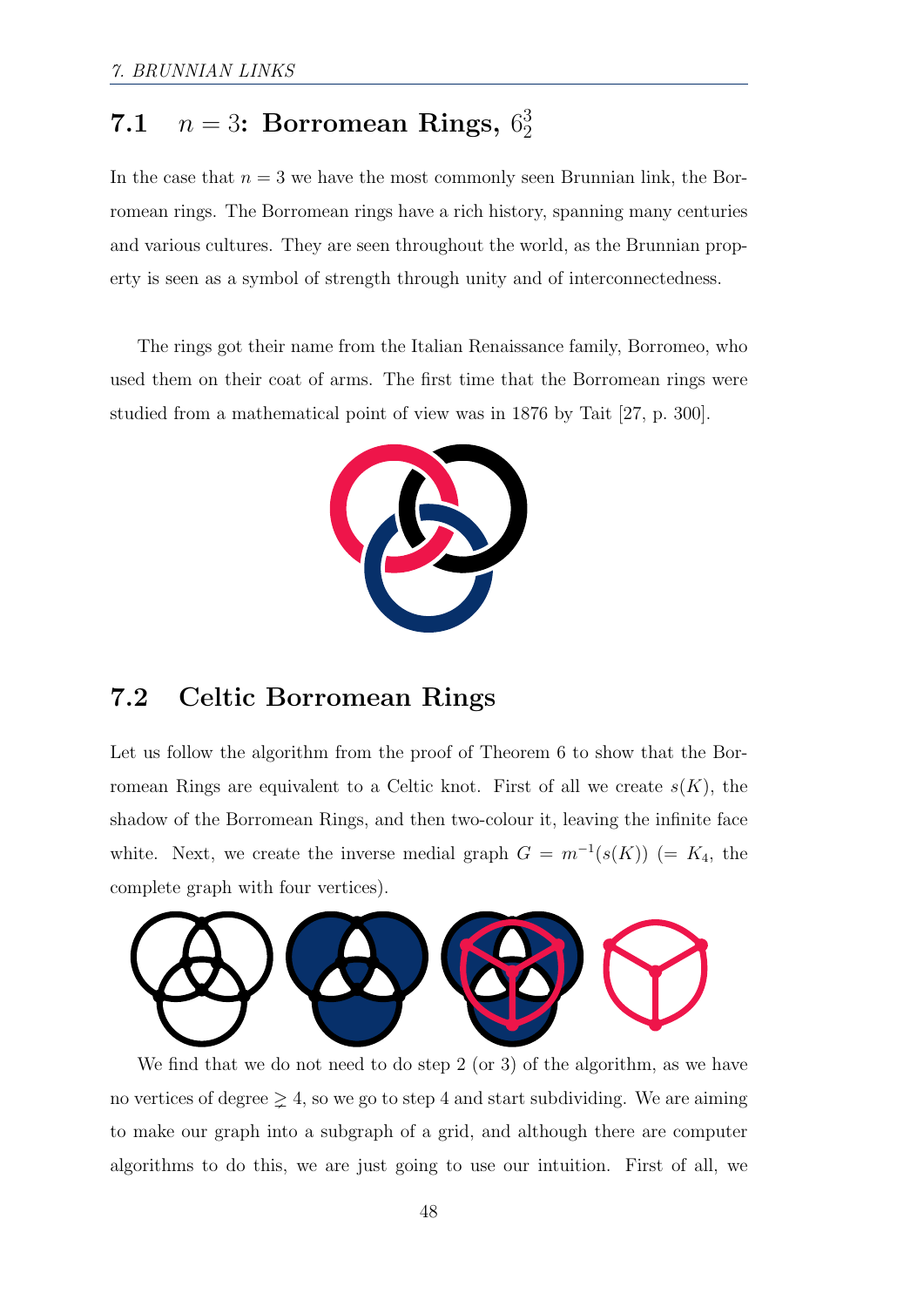note that cycles in a grid, and therefore cycles in a subgraph of a grid, must have length at least 4. Therefore we subdivide one of the edges in each 3-cycle, each time replacing one of the two new edges with a barrier. However this is not enough, as we see in the second image below. If we subdivide the top-right edge twice more, we get to a subgraph of a grid:



We now make our graph into a subgraph of an orthogonal grid of size 2. This translates to scaling our graph so that every vertex is on some  $(x, y)$  where x and y are both odd. Next, we draw a boundary around our graph to get the second picture below. Now, we compare our graph with the inner grid (in †, which contains the extra edges of the inner grid in blue). In the third image we see that there is one edge of the inner grid which does not appear in our graph. In following step 6 of the algorithm, we draw a barrier orthogonally to this edge.



We now remove the graph, leaving behind all of its boundaries and barriers, and construct the link as in Section [6.2.](#page-32-0)

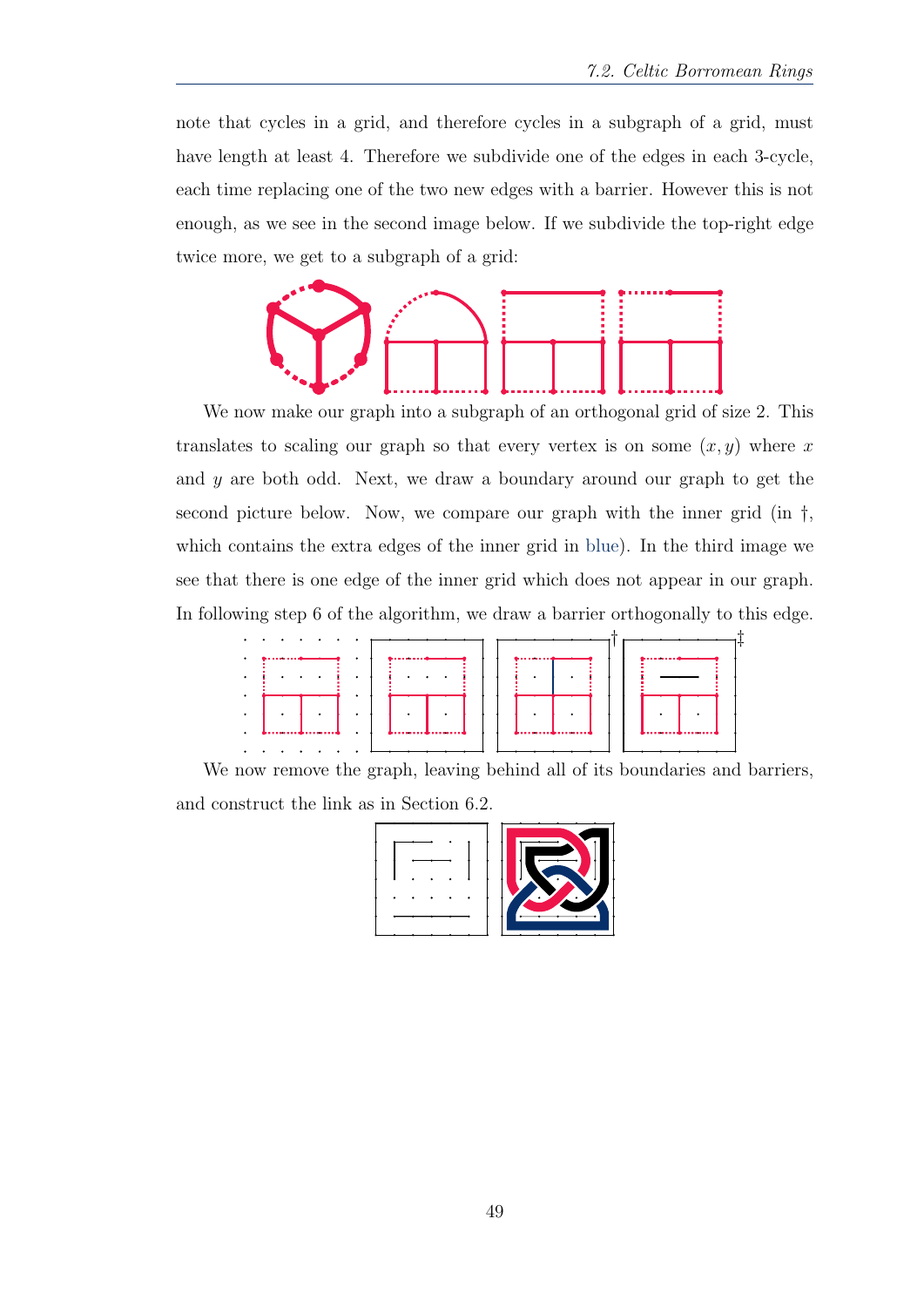# <span id="page-49-0"></span>Chapter 8

# Conclusion

In summary, knot theory is a very interesting subject to study. It is tangible and visible which makes it interesting to the non-mathematical outsider - however it can become very complicated, very quickly. Throughout this paper we discovered that knowledge of many different fields of mathematics were required, even for the more simple proofs. In writing this paper we aimed to make such proofs accessible and comprehensive, despite the fact some are quite lengthy.

This paper took its own shape, with study of one area leading into another. Examining invariants and their properties led into the interest of alternating knots which subsequently led to our study of Celtic knots. The investigations into Celtic knots and the Brunnian links bring together two different artistic representations of knot theory. The connection between pure maths and something based entirely upon aesthetics was particularly interesting.

In our studies we found that there is much more to be discovered. Throughout the paper we have highlighted a small selection of the open problems within the field. There is a demand for further understanding of such problems, not just for interest's sake, but in relation to some of the applications in science.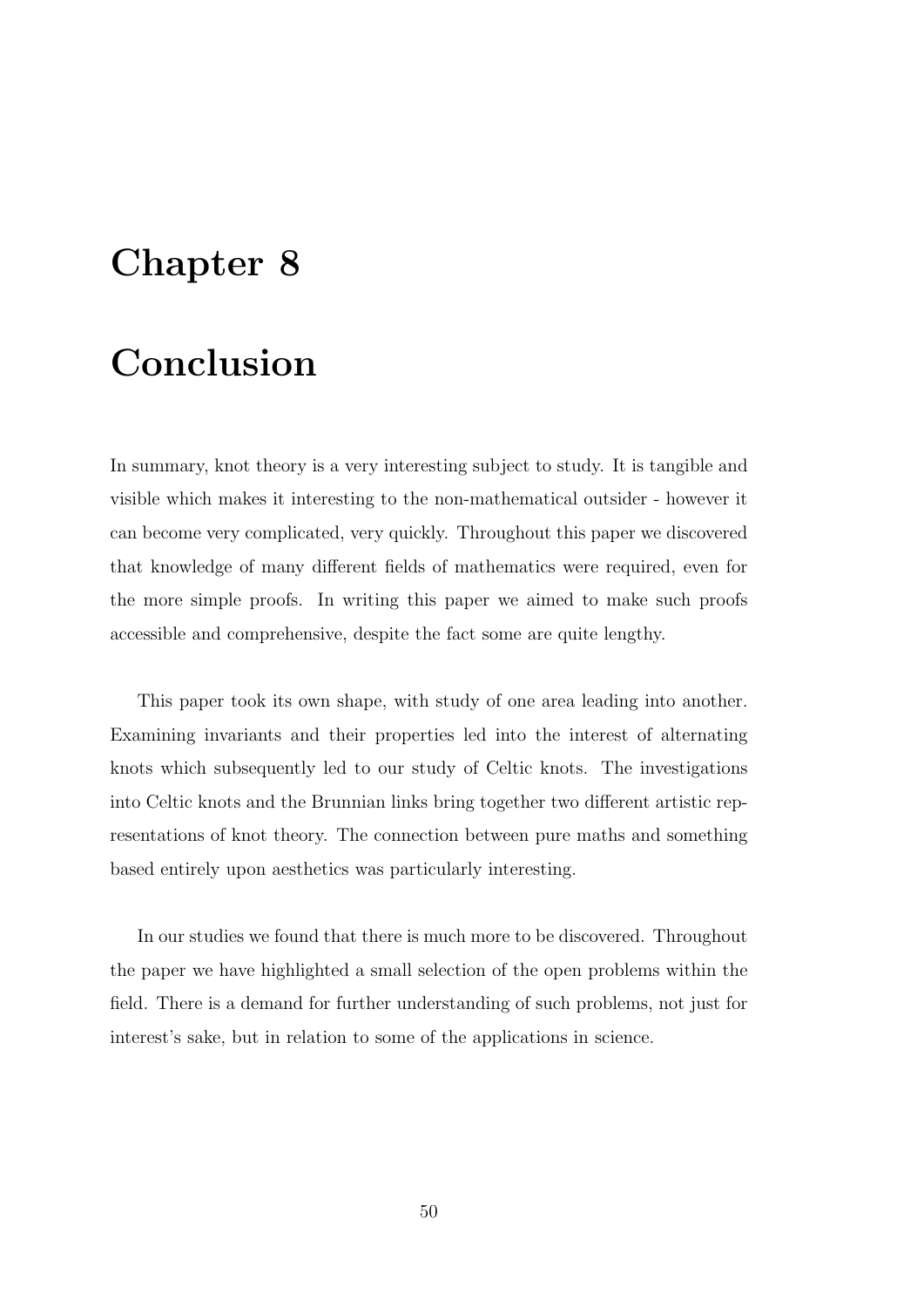## <span id="page-50-0"></span>Glossary

- Ambient Isotopy: Two knots are ambient isotopic if there exists a deformation of one knot, without breaking it or allowing it to intersect itself, into the other [\[1,](#page-54-4) p. 12].
- <span id="page-50-2"></span>Chirality: A knot is amphichiral if it is equivalent to its mirror image [\[1,](#page-54-4) p. 175], e.g. the figure eight knot, see [4.1.2.](#page-25-0) Otherwise, it is a chiral knot, e.g. the trefoil knot, see [4.1.1.](#page-24-2)
- <span id="page-50-3"></span>**Crossing Number:** *n* is the crossing number of a knot, K, i.e.  $c(K) = n$ , if there exists a link diagram of K with n crossings and no link diagrams of K with fewer than n crossings [\[1,](#page-54-4) p. 3].
- <span id="page-50-4"></span>Flype: A flype is a 180 $\degree$  flip of a 2-subtangle (a region of a link diagram such that the link or knot crosses the edge of the region exactly four times),  $R$ , of a knot [\[14,](#page-55-12) p. 231].



- <span id="page-50-6"></span>Graph Homeomorphism: Two graphs  $G, G'$ , are homeomorphic if there exists a graph that is a subdivision of both [\[32,](#page-56-6) p. 62].
- <span id="page-50-1"></span>Knot: Knots in mathematics are just like those that appear every day, except that the ends are connected. More precisely, a knot is an embedding of  $S<sup>1</sup>$ (a circle) in  $\mathbb{R}^3$  that does not intersect itself [\[29\]](#page-56-7).
- <span id="page-50-5"></span>**Knot Composition:** If  $K_1$  and  $K_2$  are (oriented) knots, their composition,  $K_1 \# K_2$ , or 'connect-sum', is obtained by removing an arc from each knot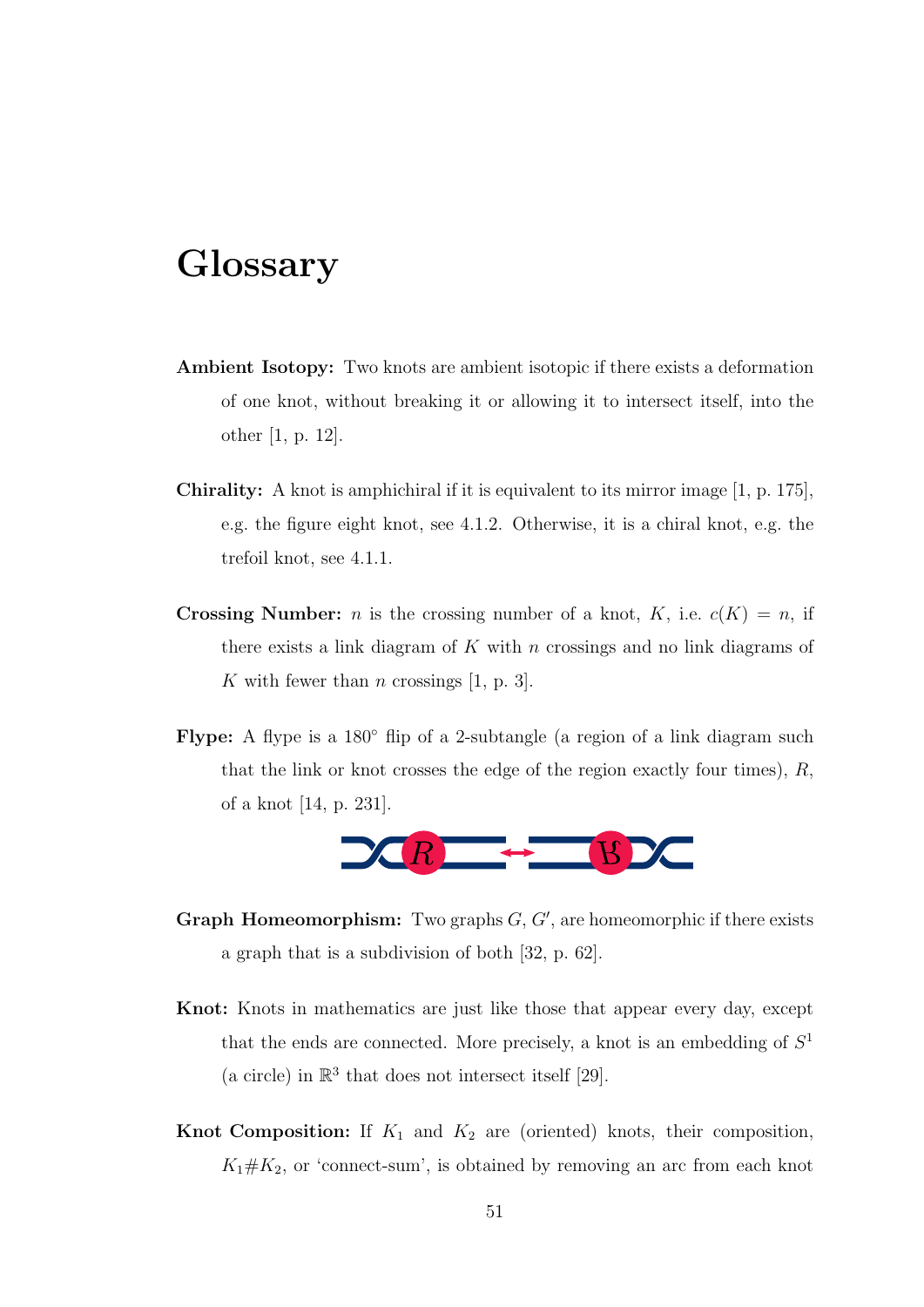and splicing the ends to achieve a single component (ensuring the orienta-tion is consistent on the new knot) [\[1,](#page-54-4) pp. 7-11]. We then call  $K_1$  and  $K_2$ the 'factor knots'.



- <span id="page-51-0"></span>**Knot Equivalence:** Two knots  $K$ ,  $K'$  are equivalent if one is an ambient isotopy of the other. We write  $K \sim K'$ . Reidemeister's Theorem states that two link diagrams (and therefore any two links) are equivalent if and only if they are connected by a sequence of Reidemeister moves [\[22\]](#page-55-2).
- <span id="page-51-1"></span>**Knot Invariant:** A knot invariant is some measure of a knot,  $K$ , that is fixed for all knots equivalent to  $K$  [\[1,](#page-54-4) p. 21].
- Link: A link is a set of knots that do not intersect but may be linked together (if not, we say the link is splittable). Thus a knot is a link of one component [\[1,](#page-54-4) p. 17].



- <span id="page-51-3"></span>Link Diagram: A link diagram of a link is a projection of the link onto a plane. By selecting an appropriate direction of projection one can arrange it so that the projection is one-to-one except at the transverse (or 'single point') intersections of two strands, called crossings. The strands are then identified by creating a break in the under-strand [\[30\]](#page-56-8). (See [\(4.1.1\)](#page-24-2) for an example.)
- <span id="page-51-2"></span>Linking Number: The linking number is a measure of how 'linked up' two components are. After assigning an orientation to both components, crossings (between one component and another - we are not interested in the crossings between a component and itself) are of the following types:



We then define the linking number to be  $(+1)(\#$  first type of crossing) –  $1(\text{\# second type of crossing})/2$  [\[1,](#page-54-4) p. 19].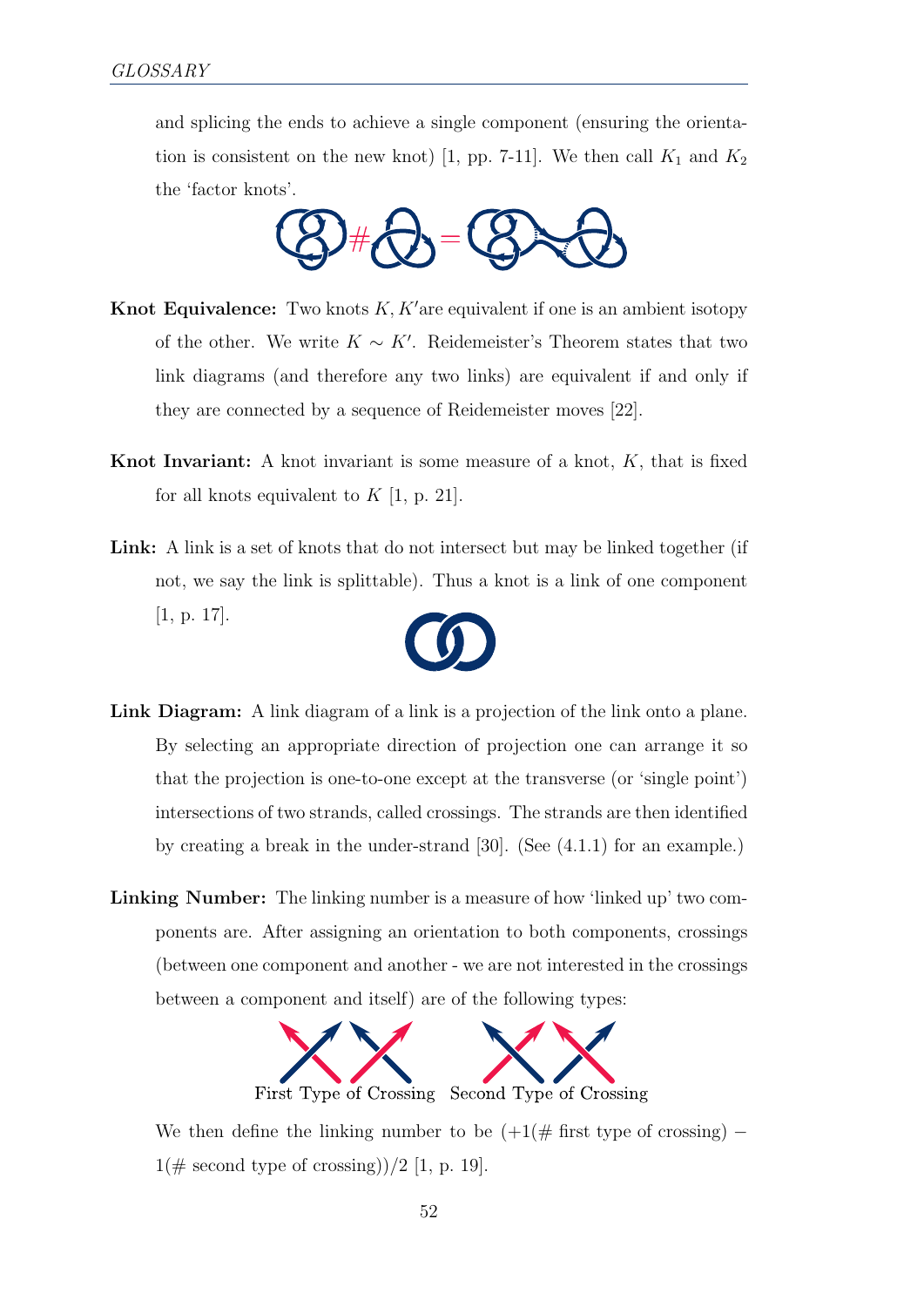<span id="page-52-3"></span>**Medial Graph:** A medial graph  $m(G)$  of a graph G is defined by having vertices halfway along the edges of G and having edges joining the vertices of  $m(G)$ if the vertices represent edges in  $G$  that have a vertex and face in common [\[11,](#page-55-10) pp. 88-89].



Orientation: A knot is oriented if it is given a continuous orientation, that is, a direction on which to travel along the knot. The orientation is denoted by placing arrows along the link diagram [\[1,](#page-54-4) p. 10].



- <span id="page-52-1"></span>Prime Knot: A knot is prime if it is not the composition of two knots (that are not equivalent to the unknot) [\[1,](#page-54-4) p. 9].
- <span id="page-52-2"></span>Reduced: The link diagram of a knot is reduced if it does not contain any easily removed crossings [\[1,](#page-54-4) p. 68].



<span id="page-52-0"></span>Reidemeister Moves: The Reidemeister moves are a set of three moves on link diagrams, that correspond to ambient isotopy (by Reidemeister's Theorem [\[22\]](#page-55-2)). They are Type I, the twist move, Type II, the poke move, and Type III, the slide move [\[1,](#page-54-4) p. 13].

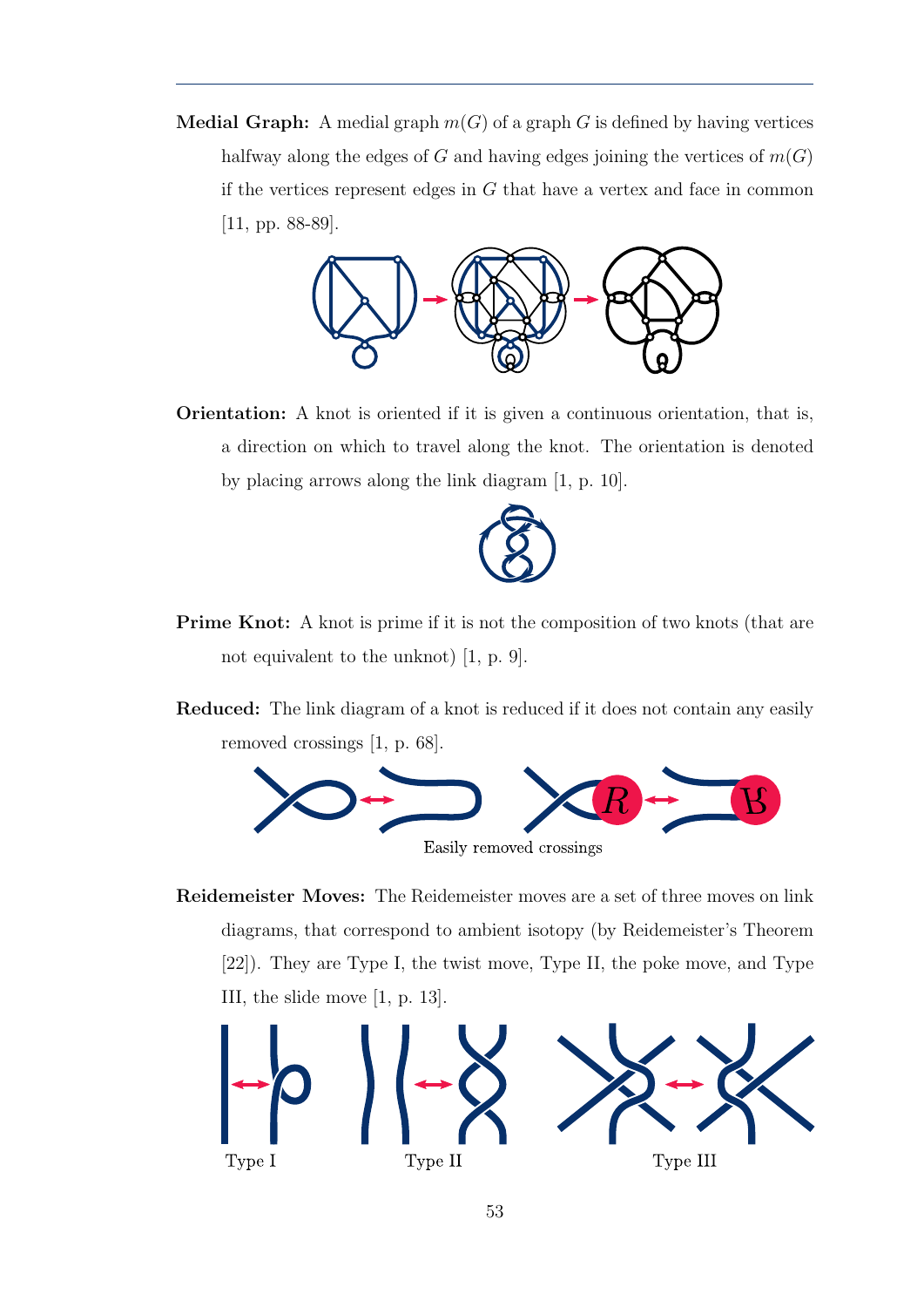<span id="page-53-3"></span>**Shadow (or Normal Projection):** A shadow  $s(K)$  of a link K is obtained by replacing each crossing of the link diagram by vertices of degree 4 to obtain a 4-regular graph [\[11,](#page-55-10) p. 89].



<span id="page-53-4"></span>**Subdivision:** A subdivision of a graph  $G$  is obtained by subdividing its edges (that is, inserting new vertices of degree 2 into its edges). Below, we subdivide an edge  $e$  between two vertices u and v creating a new graph with one new vertex w, and two new edges  $\{u, w\}$  and  $\{w, v\}$  replacing e [\[2,](#page-54-9) p. 205].

$$
\overset{u}{\mathcal{R}} \overset{v}{\longrightarrow} \overset{v}{\rightarrow} \overset{u}{\mathcal{R}} \underset{\{u,v\}}{w} \overset{v}{\circ}_{\{w,v\}} \overset{v}{\mathcal{R}}
$$

- <span id="page-53-0"></span>Unknot,  $0_1$ : Intuitively, the unknot is a loop that is not knotted. That is, an unknot is an embedding of  $S^1$  in  $\mathbb{R}^3$ , such that it is an ambient isotopy of a geometrically round circle [\[29\]](#page-56-7).
- <span id="page-53-1"></span>Unlink: The unlink of  $n$  components is a splittable set of  $n$  unknots, that is  $n$  unknots that are equivalent to a link diagram without any crossings  $[1,$ p. 18].
- <span id="page-53-2"></span>Writhe: On an oriented link diagram, L, the writhe, w, is given by  $w(L)$  $+1(\text{# positive crossings}) - 1(\text{# negative crossings})$  [\[1,](#page-54-4) p. 152].

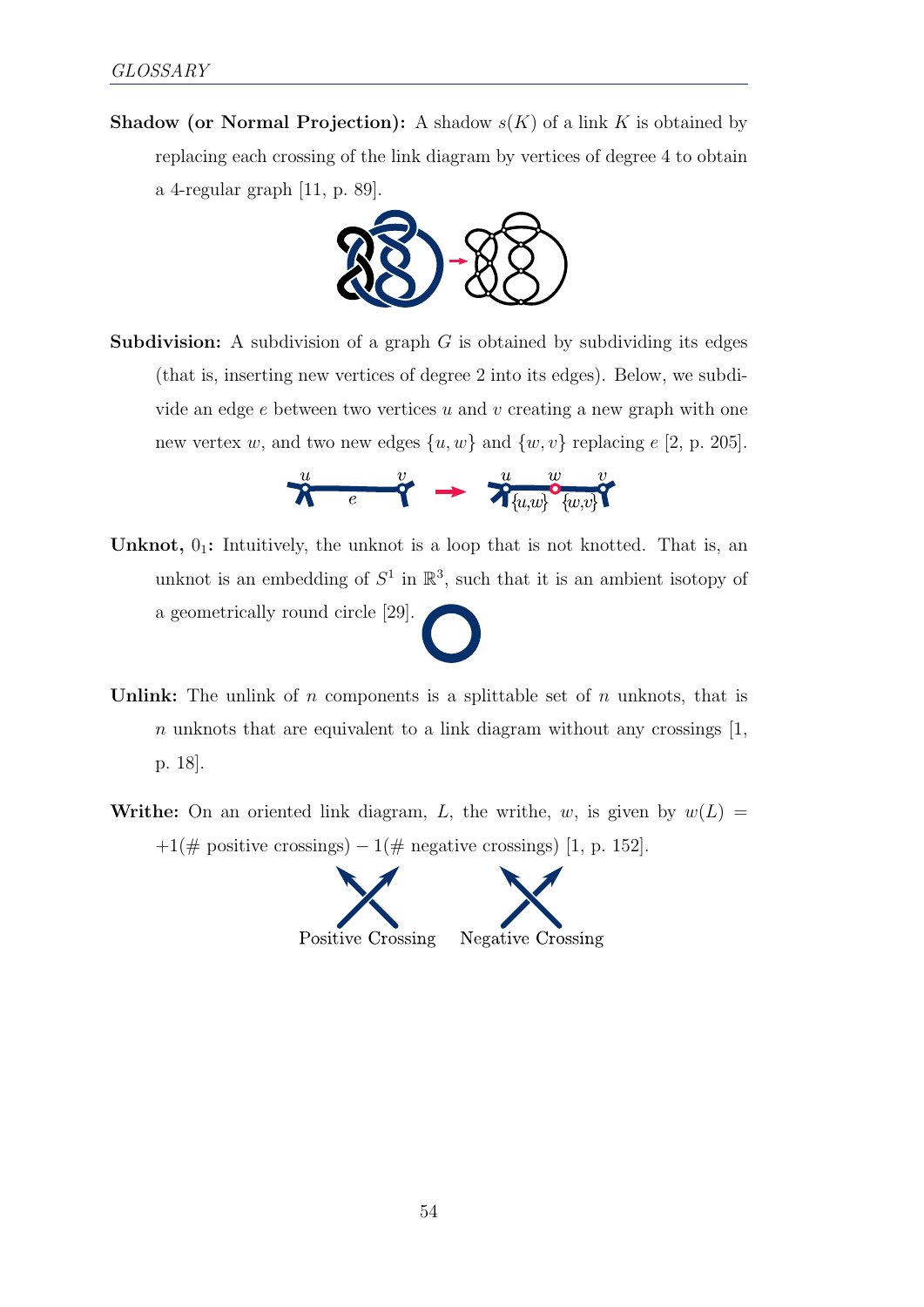# Bibliography

- <span id="page-54-4"></span>[1] Adams, C.C. (2004). The Knot Book: An Elementary Introduction to the Mathematical Theory of Knots, American Mathematical Society.
- <span id="page-54-9"></span>[2] Agnarsson, G. & Greenlaw, R. (2007). Graph Theory: Modeling, Applications, and Algorithms, Pearson/Prentice Hall.
- <span id="page-54-3"></span>[3] Alexander, J.W. (1928). Topological Invariants of Knots and Links. In Transactions of the American Mathematical Society, Vol. 30 (2), pp. 275-306.
- <span id="page-54-5"></span>[4] Bollobás, B. (1998). *Modern Graph Theory*, Springer.
- <span id="page-54-6"></span>[5] Cha, J.C. & Livingston, C. KnotInfo: Table of Knot Invariants. [http://](http://www.indiana.edu/~knotinfo) [www.indiana.edu/~knotinfo](http://www.indiana.edu/~knotinfo) (as of 15 October 2011)
- <span id="page-54-1"></span>[6] Conway, J.H. (1969). An enumeration of knots and links, and some of their algebraic properties. In Computational Problems in Abstract Algebra (Ed. J. Leech), Pergamon Press, pp. 329-358.
- <span id="page-54-7"></span>[7] Crowell, R.H. (1959). Genus of alternating link types. In The Annals of Mathematics Ser. 2 Vol. 69 (2), pp. 258-275.
- <span id="page-54-0"></span>[8] Epple, M. (1998). Topology, Matter, and Space, I: Topological Notions in 19th-Century Natural Philosophy. In Archive for History of Exact Sciences Vol. 52 (4), Springer, pp. 297-392.
- <span id="page-54-2"></span>[9] Flapan, E. (2000). When Topology Meets Chemistry: A Topological Look at Molecular Chirality, Cambridge University Press.
- <span id="page-54-8"></span>[10] Freedman, M.H. & Skora, R. (1987) Strange Actions of Groups on Spheres. In J. Differential Geometry Vol. 25, pp. 75-98.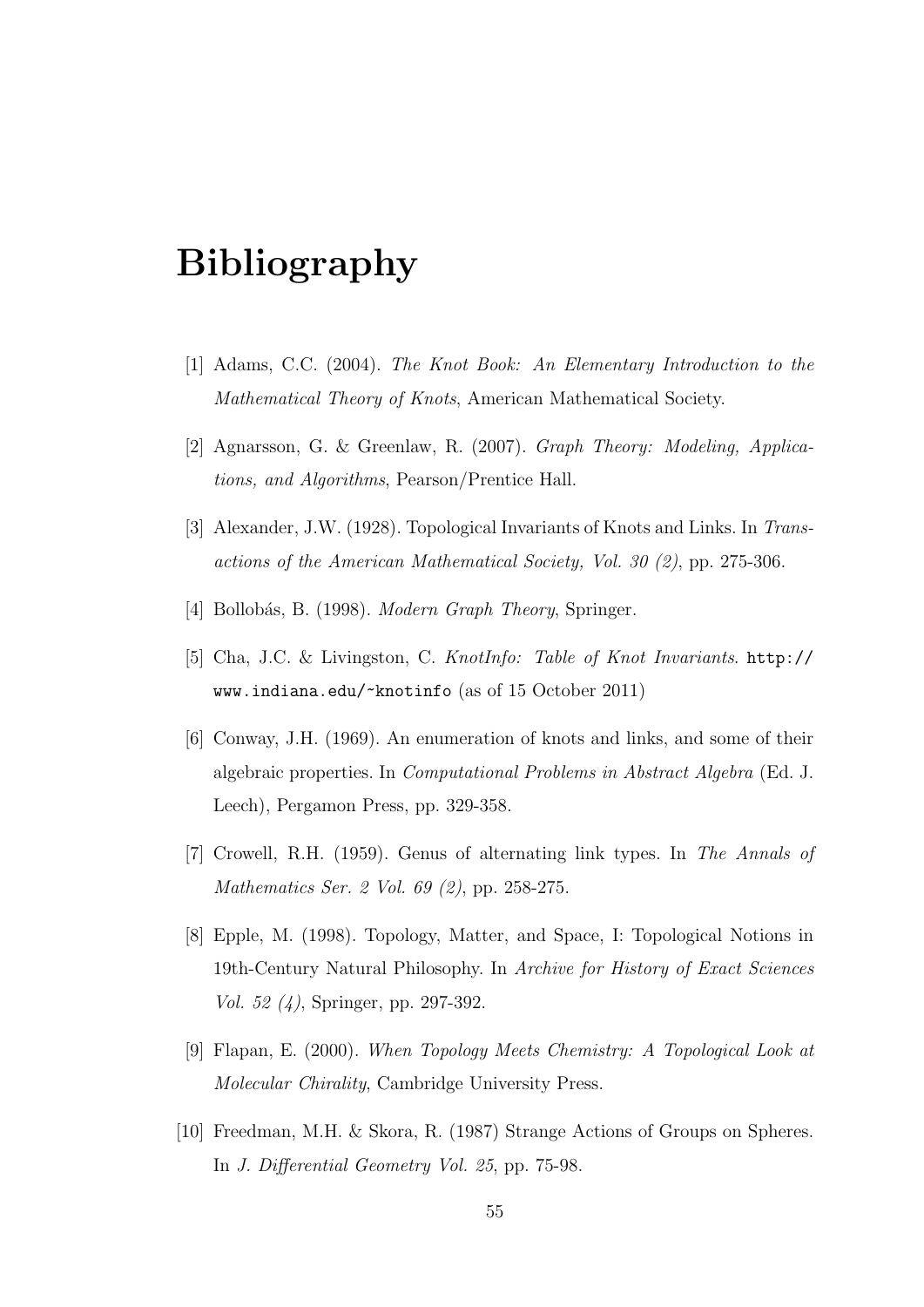- <span id="page-55-10"></span>[11] Gross, J.L. & Tucker, T.W. (2011) A Celtic Framework for Knots and Links. In Discrete & Computational Geometry Vol. 46 (1), pp. 86-99.
- <span id="page-55-5"></span>[12] Hoste, J., Thistlethwaite, M. & Weeks, J. (1998). The first 1,701,936 knots. In The Mathematical Intelligencer Vol. 20 (4), pp. 33-48.
- <span id="page-55-3"></span>[13] Jones, V.F.R. (1985). A Polynomial Invariant for Knots via von Neumann Algebras. In Bull. 12 (1), American Mathematical Society, pp. 103-111.
- <span id="page-55-12"></span>[14] Kauffman, L.H. & Lambropoulou, S. (2003). Classifying and applying rational knots and rational tangles. In Physical Knots: Knotting, Linking and Folding Geometric Objects in  $\mathbb{R}^3$  (Eds. J.A. Calvo, K.C. Millett & E.J. Rawdon), American Mathematical Society, pp. 223-260.
- <span id="page-55-4"></span>[15] Kinoshita, S. & Terasaka, H. (1957). On unions of knots. In Osaka Math. J. Vol. 9, pp. 131-153.
- <span id="page-55-9"></span>[16] Kirby, R. (1995). Problems in Low-Dimensional Topology. [ftp://math.](ftp://math.berkeley.edu/pub/Preprints/Rob_Kirby/Problems/problems.ps.gz) [berkeley.edu/pub/Preprints/Rob\\_Kirby/Problems/problems.ps.gz](ftp://math.berkeley.edu/pub/Preprints/Rob_Kirby/Problems/problems.ps.gz) (as of 10 November 2012)
- <span id="page-55-11"></span>[17] Meehan, A. (2007). The Celtic Design Book, Thames & Hudson.
- <span id="page-55-7"></span>[18] Menasco, W. & Thistlethwaite, M. (1993). The classification of alternating links. In Annals of Mathematics Vol. 138, pp. 113-171.
- <span id="page-55-1"></span>[19] Menasco, W. & Thistlethwaite, M. (2005). Handbook of Knot Theory, Elsevier.
- <span id="page-55-8"></span>[20] Murasugi, K. (1958). On the Alexander Polynomial of the Alternating Knot. In Osaka Math. J. Vol. 10, pp. 181-189.
- <span id="page-55-6"></span>[21] Murasugi, K. (1987). Jones Polynomial and Classical Conjectures in Knot Theory. In Topology Vol. 26 (2), pp. 187-194.
- <span id="page-55-2"></span>[22] Murasugi, K. (2008). *Knot Theory and its Applications*, Birkhäuser Boston.
- <span id="page-55-0"></span>[23] Nash, C. (2008). Topology and Physics - A Historical Essay. In History of Topology (Ed. I.M. James), North-Holland, pp. 359-416.